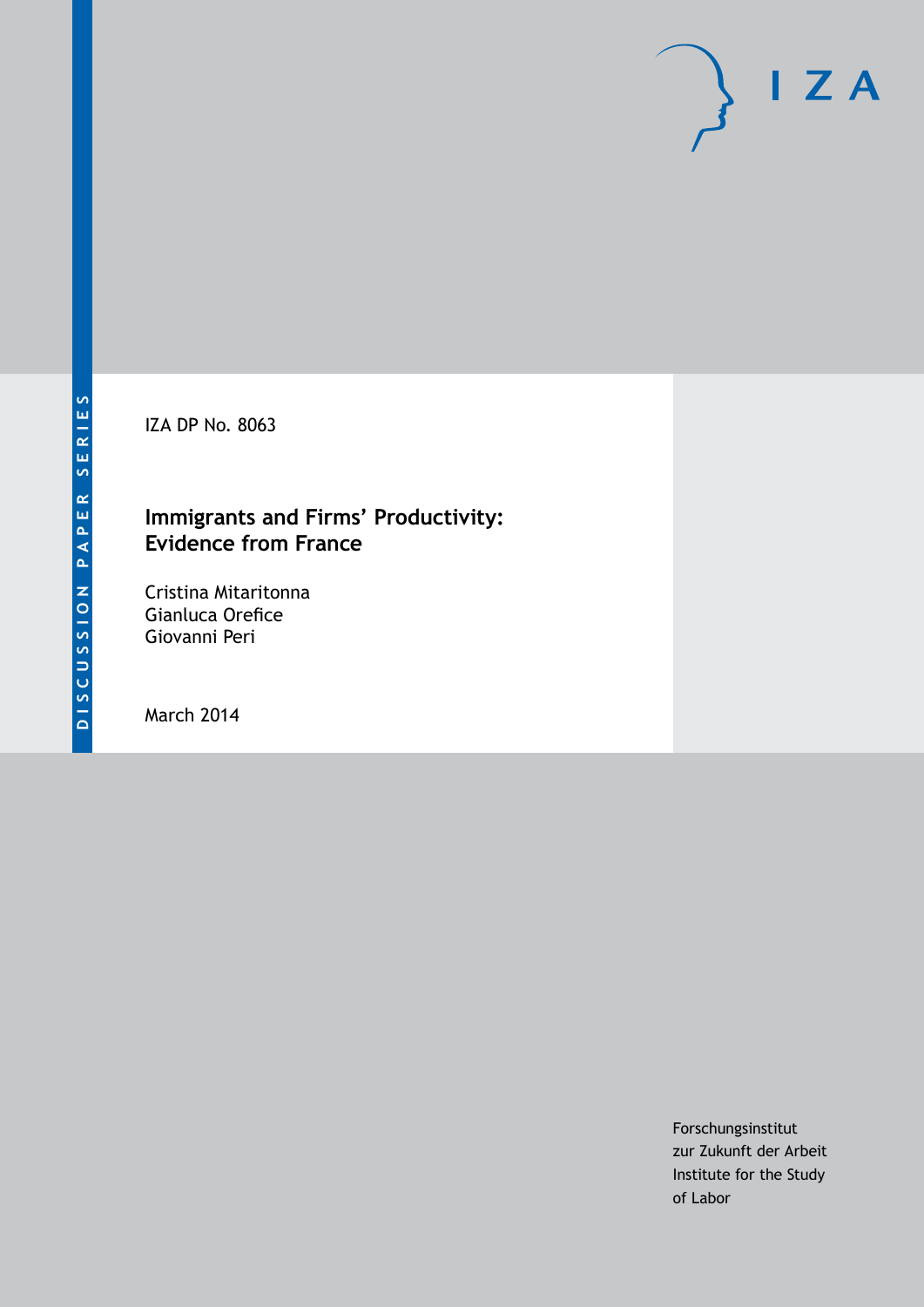# **Immigrants and Firms' Productivity: Evidence from France**

#### **Cristina Mitaritonna** *CEPII*

## **Gianluca Orefice**

*CEPII*

#### **Giovanni Peri**

*University of California, Davis and IZA*

Discussion Paper No. 8063 March 2014

IZA

P.O. Box 7240 53072 Bonn **Germany** 

Phone: +49-228-3894-0 Fax: +49-228-3894-180 E-mail: [iza@iza.org](mailto:iza@iza.org)

Any opinions expressed here are those of the author(s) and not those of IZA. Research published in this series may include views on policy, but the institute itself takes no institutional policy positions. The IZA research network is committed to the IZA Guiding Principles of Research Integrity.

The Institute for the Study of Labor (IZA) in Bonn is a local and virtual international research center and a place of communication between science, politics and business. IZA is an independent nonprofit organization supported by Deutsche Post Foundation. The center is associated with the University of Bonn and offers a stimulating research environment through its international network, workshops and conferences, data service, project support, research visits and doctoral program. IZA engages in (i) original and internationally competitive research in all fields of labor economics, (ii) development of policy concepts, and (iii) dissemination of research results and concepts to the interested public.

<span id="page-1-0"></span>IZA Discussion Papers often represent preliminary work and are circulated to encourage discussion. Citation of such a paper should account for its provisional character. A revised version may be available directly from the author.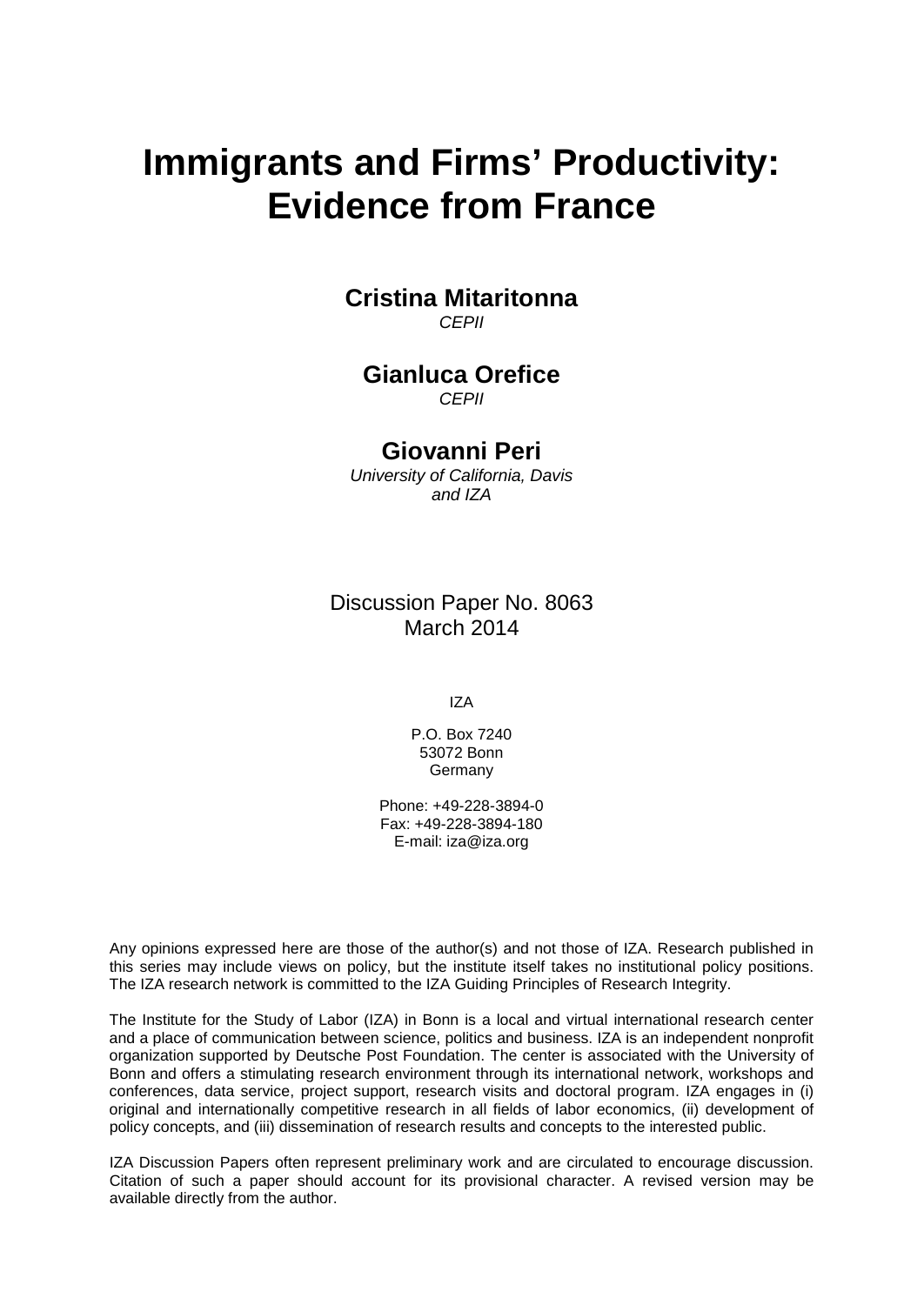IZA Discussion Paper No. 8063 March 2014

# **ABSTRACT**

# **Immigrants and Firms' Productivity: Evidence from France[\\*](#page-1-0)**

Immigrants may complement native workers, increase productivity, allow specialization by skill in the firm and lower costs. These effects could be beneficial for the firm and increase its productivity and profits. However not all firms use immigrants. Allowing firms to have differential fixed cost in hiring immigrants we analyze the impact of an increase in local supply of immigrants on firms' immigrant employment and firm's productivity. Using microlevel data on French firms, we show that a supply-driven increase in foreign born workers in a department (location) increases the productivity of firms in that department. We also find that this effect is significantly stronger for firms with initially zero level of foreign employment. Those are also the firms whose share of immigrants increases the most. We also find that the positive productivity effect of immigrants is associated with faster growth of capital and improved export performances of the firms. Finally we find a positive effect of immigration on wages of natives and on specialization of natives in complex occupations, that is common to all firms in the department.

JEL Classification: F22, E25, J61

Keywords: immigrants, firms, productivity, heterogeneity, fixed costs of hiring

Corresponding author:

Gianluca Orefice CEPII 113 rue de Grenelle 75007 Paris France E-mail: [gianluca.orefice@cepii.fr](mailto:gianluca.orefice@cepii.fr)

We are grateful to participants of CEPII internal seminar 2012 and CEPII-PSE workshop 2013. We thank Matthieu Crozet, Lionel Fontagné and Thierry Mayer for helpful comments. Customs data and DADS database were acceded at CEPII. This work benefited from a State aid managed by the National Agency for Research, through the program Investissements davenir, with the following reference: ANR-10-EQPX-17 (Remote Access to data CASD).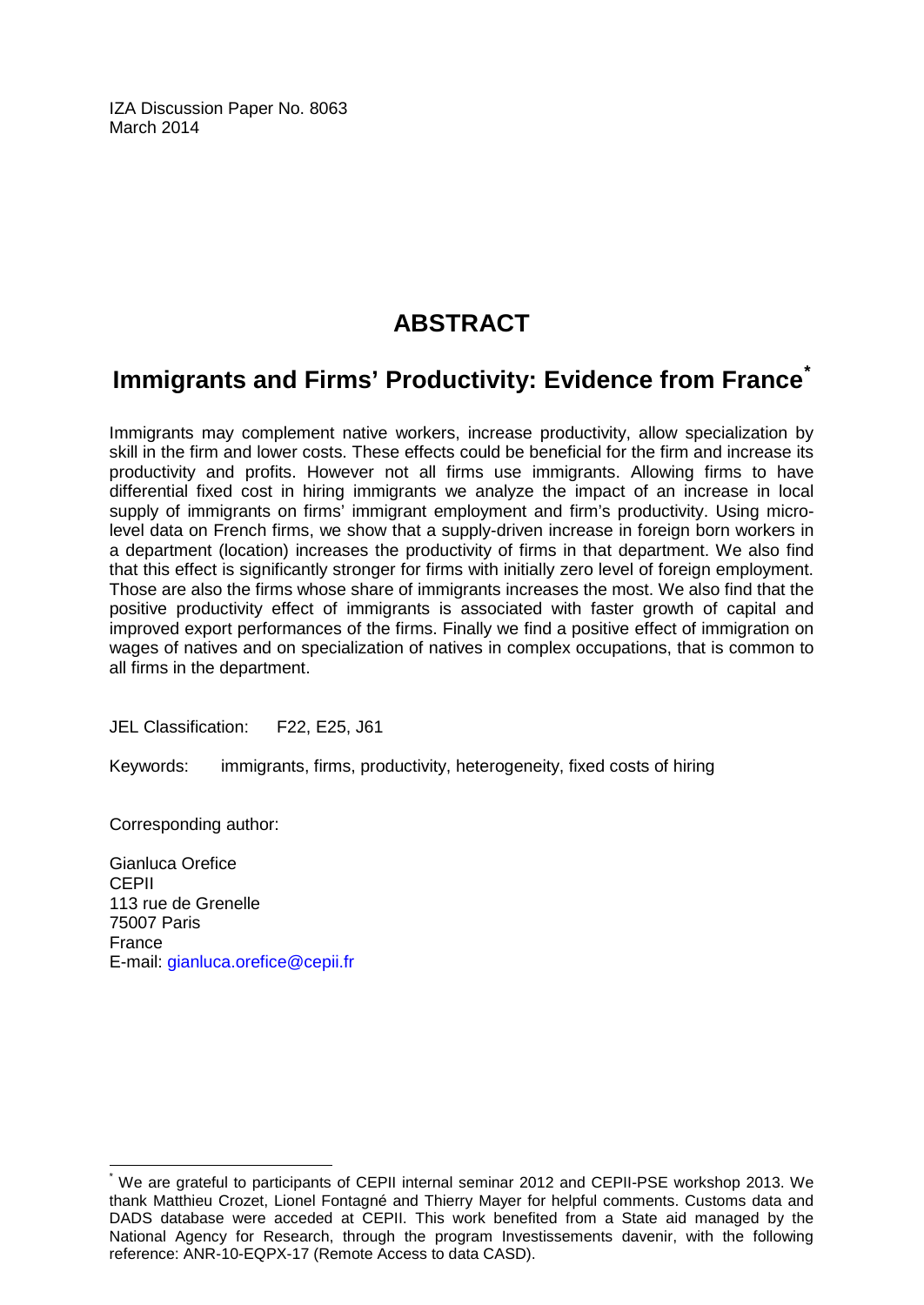#### 1 Introduction

In many industrialized countries, among the supporters of more open immigration policies towards economic migrants one usually finds entrepreneurs and employers.<sup>1</sup> Some people say that this is because immigration helps them to keep wage of workers low. Other people emphasize that it is because immigrants supply skills complementary to those of natives and allow for efficient specialization, and higher firm productivity. The present paper, using French data, analyzes which of these two explanations is supported by the data by analyzing the effect of immigration on firms' productivity and wages. Some recent papers have found indirect evidence that local availability of immigrants may benefit productivity and increase the surplus of local firms. Their specialization of immigrants in manual production tasks complementary to those performed by natives (Peri and Sparber 2009), their lower cost per unit of output (Ottaviano, Peri and Wright 2013), their lower bargaining power (Chassamboulli and Palivos, 2013) and the potential stimulus to investment and technological adoption (Lewis, 2013) may contribute to increase the productivity and/or surplus of firms when hiring immigrants. There is however scant direct empirical evidence on the impact of immigrants on firms' productivity (surplus) due to limited data availability. Moreover even in regions where immigrant supply is large not all firms hire them. In particular some firms may have a significant fixed cost of hiring them, because of lack of knowledge, limited access to their networks or high costs of screening them. In trying to identify the impact of immigrants on productivity of the firm we need to allow for potential heterogeneity of costs of hiring them.

Our approach in this paper is to use "area" variation in the availability of immigrants, due to supply-driven changes of immigrants across French "Departments" (Geographical Districts) over time due to supply shock. We consider the differential response of firms in hiring them as driven by differential fixed cost of hiring them, controlling for and interacting with initial immigrant-share across firms. Within this framework a simple model delivers the prediction that firms that are heterogeneous in the cost of hiring immigrants will respond differently to the common increase in supply and the productivity consequences will be different across them. Specifically, the availability of data on employment by nativity, capital, output, productivity and other characteristics for the universe of French manufacturing firms in the period 1995-2005, allows us to identify firms in regional labor markets ("departments"), that experienced large or small variation in immigrants over the considered period. Then, using an instrumental variable method, we analyze the response of firm-level productivity to supplydriven changes of immigrants, distinguishing between firms with higher fixed costs of hiring them (revealed by a zero initial share of immigrants among workers) and firms with lower fixed costs (with a non-zero initial share of immigrants).

<sup>&</sup>lt;sup>1</sup>In March 2013 tech industry groups (such as IT Industry Council, the Silicon Valley Leadership, and others) in a letter addressed to President Obama (full text here: http://fr.scribd.com/doc/130388692/Tech-CEO-letter) pushed for immigration reforms allowing the entry of more high-skilled immigrants (H1-B visa). As an example, in 2013, in less than one week companies petitioned for 124000 H1-B visa with only 84000 available. But also companies operating in different sectors push for reforms on immigration (construction, maintenance sector, food and other).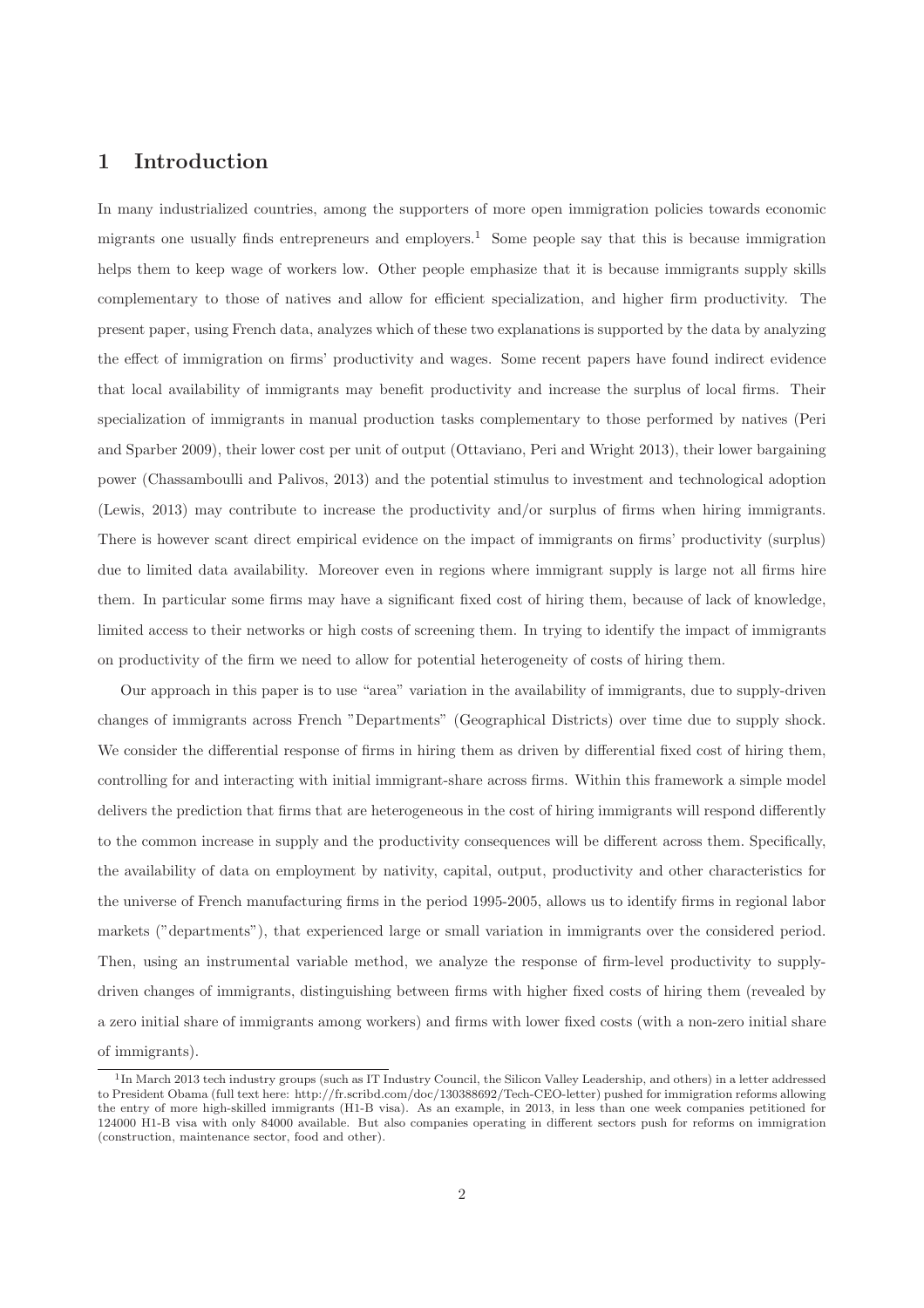We sketch a simple model that captures heterogeneous fixed costs of hiring immigrants across firms and complementarity between natives and immigrants in production. We derive from it the interesting prediction that an increase in the immigrant supply in the area has larger positive effects on the immigrant share and consequently on the productivity, for those firms that initially hired no immigrants (revealing relatively high fixed costs of hiring them). Those firms were pushed above the threshold for which hiring immigrants is profitable and realized the largest gains. The model suggests that there is a cost threshold, depending on the wage of immigrants, below which firms will begin hiring immigrants (rather than only natives) and they will realize larger surplus and profits by doing so. This threshold is firm-specific if the cost of hiring immigrants varies across firms. When the supply of immigrants increases and their wage decreases at the regional level those firms that begin hiring immigrants will have the largest productivity gains. In general all firms hiring immigrants increase their surplus as immigrants wage decreases, but the largest effect will be for those with no immigrants initially.

Our empirical approach shows that a supply-driven increase in immigration in a department raises the share of immigrants hired by firms as well as the share of firms hiring immigrants. Confirming the predictions of our simple model we find that the largest increase in immigrants as share of employment within areas of large immigration, is for the subset of firms that had initially no immigrants (or a very small share of immigrants) and ended the period with some immigrants. Then we show that for firms with low (or zero) initial shares of immigrants the positive productivity effect is the largest, as long as those firms hired some immigrants. These results are consistent with the cost-reducing role of immigrants combined with a fixed cost of hiring them that vary across firms. We then explore whether other outcomes, proxying for the productivity of the firm, were improved by hiring immigrants. We identify a significant effect on exports of the firm, a significant shift of native workers in the firms towards complex tasks, and a significant increase in level of capital used by firms. Even for these outcomes, in most cases, the strongest effect is for firms starting with no immigrants. These additional results are consistent with the idea that the productivity gains are consistent with improved skill to task specialization in the firm, improved export performance and potentially more capital-intensive production. We also show that there is no evidence of a decline in native wages in the firm as consequence of immigration. Rather, as a consequence of higher productivity, wages increased also for natives. These effects are not consistent with a world in which native and immigrants are perfect substitutes in production as in that case productivity should not be affected, capital intensity should decline, native wages should decline and native specialization should remain the same after the increase in immigrants.

The rest of the paper is organized as follows. Section 2 puts this paper in the context of the existing literature. Section 3 sketches a simple partial equilibrium model and derives some testable implications. Section 4 discusses the empirical specifications and the identification strategy and limitations. Section 5 presents the data and the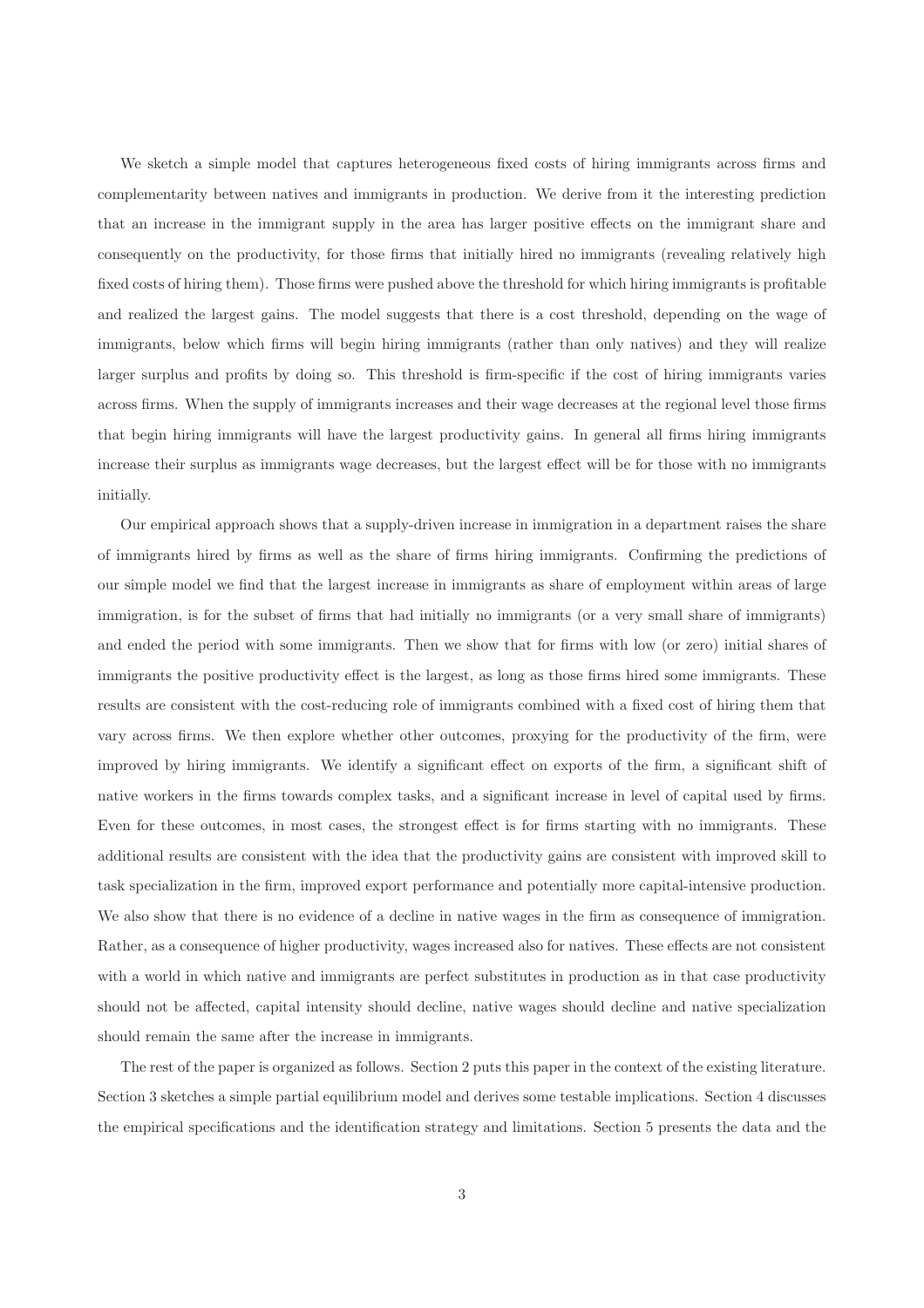summary statistics. Section 6 describes and comments on the estimates of the effects of immigration on firm outcomes. Section 7 concludes the paper.

#### 2 Literature Review

While there is an abundance of studies about the effect of immigrants on the labor market outcome of natives ranging from the national level (e.g. Borjas 2003, Borjas and Katz 2007, Ottaviano and Peri 2012) to the area studies (such as Card 2001, 2009) and using data from several different countries<sup>2</sup> (see also the recent literature reviews by Longhi et al (2005) and Kerr and Kerr (2011)), much less is known about the firm-level effect of immigrants. Some aggregate studies suggest interesting mechanisms through which immigrants may be absorbed within firms, by adjusting the task specialization of workers (Peri and Sparber 2009, Ottaviano Peri and Wright 2013) only few recent studies tackle this issue with actual firm level data.

Malchow-Moller, Munch and Skaksen (2012) using Swedish firms data find that immigrants strongly substitute for natives within the single firm. Differently Martins, Piracha and Varejao (2012) on Portuguese data find the opposite effects finding no effect of immigrants on the employment of natives at firm level. This studies focus only on the wage and employment effect of immigrants. Importantly, however, these studies do not distinguish between an increase in immigrant supply at the regional level and at the firm level. While one can identify an exogenous shock (driven by aggregate country-specific flows) of immigrants into an area, it is very hard to think that the increase in the share of immigrants at the firm level is simply "supply-driven", not correlated, that is, with observable and unobservable characteristics of the firm. Spelling out the details of how the share of foreign-born employment in a firm is related to the local labor market supply and how it is related to firm's choice and characteristics is crucial and it is not done in these papers. Similarly Hatzigeorgiou and Lodefalk (2011), and Hiller (2013) analyze the effect of immigrants on the firm-level export, relying on a simple reduced-form empirical specification.

Recent studies suggest that immigrants produce a change in the local supply of specific skills (manual) and the consequent change in the specialization of natives, and the correlated adoption of productive techniques and investments by firms can change the total factor productivity and the capital intensity of firms (Peri and Sparber 2009, Lewis 2013). Productivity gains from immigration have been found across US states by Peri (2012). That paper shows that the main cause for those productivity gain from immigration was the specialization of native workers into communication-intensive tasks in which they have a comparative advantage and which are complementary to tasks performed by immigrant workers (mainly manual).

Very little attention has been devoted in the literature to the fact that a large share of firms does not hire any

<sup>2</sup>Some countries are particulalry studied such as Germany (De New and Zimmermann 1994) and the UK (Dustmann, Fabbri and Preston 2005). A recent paper looking at the labor market effect of immigrant in France is Edo (2013) .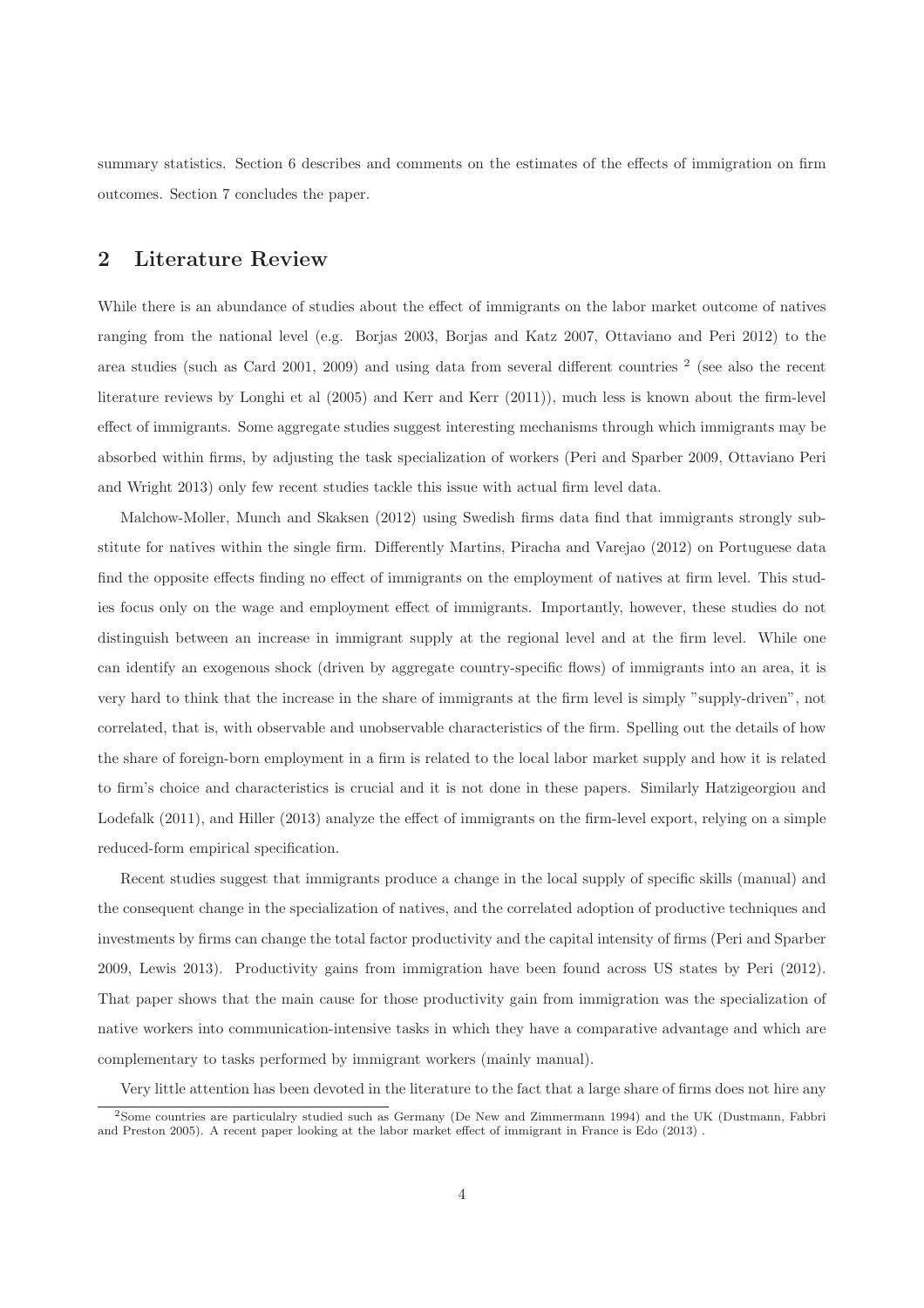immigrant even in regions with very large immigrant presence (about 40% of firms do not hire any immigrant in our sample). On the other hand some of them hire a very large share. Immigrants, that is, just as exports (e.g. Bernard and Jensen 1999 ), are distributed very unevenly across firms. This suggests that there may be fixed costs associated to hiring immigrants as well as benefits that accrue to the firm if it hires immigrants up to a certain scale. It make sense to think that these costs may be related to the fact that information about immigrant workers is harder to read by firms and that integrating immigrants in production may require some basic arrangements (e.g. to improve communication) that some firms do not have in place. On the other hand for firms that have a low- fixed cost of hiring immigrants, (because they are better connected into their information network), there may be a productivity gain/ cost reducing effect from hiring them. The presence of fixed costs and firm heterogeneity has been very much at the center of the recent models of international trade (Melitz 2003, Bernard et al 2003). A large share of the manufacturing firms do not trade abroad, only larger and more productive firms trade abroad and the productivity effects of trade openness is in large part that of selecting higher productivity firms by increasing their advantage. Our paper moves some steps in the direction of thinking about immigration within the context of firms with fixed costs of hiring immigrants. Namely we combine the idea of complementarity between natives and immigrants at the firm level (e.g. Ottaviano and Peri, 2012) with the presence of heterogeneous fixed costs of hiring immigrants at the firm level. Both the theoretical and empirical literature in the area of immigration and the firm are in their infancy. A recent paper by Haas and Lucht (2013) uses a general equilibrium model with heterogeneous firms (Melitz 2003) where migrants imperfectly substitute for native workers and firms differ for their productivity levels; simulation results show that: (i) natives over migrants wage ratio increases with the immigrants share in the firm; (ii) firm productivity increases with the immigrants share in the firm. Trax et al (2013) is one of the few examples, to our knowledge, of empirical analysis of the impact of the country-of-birth diversity on plant productivity. Certainly with the increased availability of firm-level data it will become more common to focus on the theoretical and empirical analysis of immigration and the firm. This paper begins to think more rigorously about theoretical and empirical approaches.

#### 3 Theoretical Framework

This section provides a simple intuition, based on a partial equilibrium model, of the impact of an increase in the local supply of immigrants on different firms in terms of their immigrant share, their profits and their productivity. The model combines two key ingredients: complementarity between natives and immigrants and the existence of fixed costs of hiring immigrants. These two ingredients deliver the key results. We formalize them in the simplest way possible.

Consider a fixed number of firms in a region (sector-region) producing a homogeneous good  $\gamma$  using local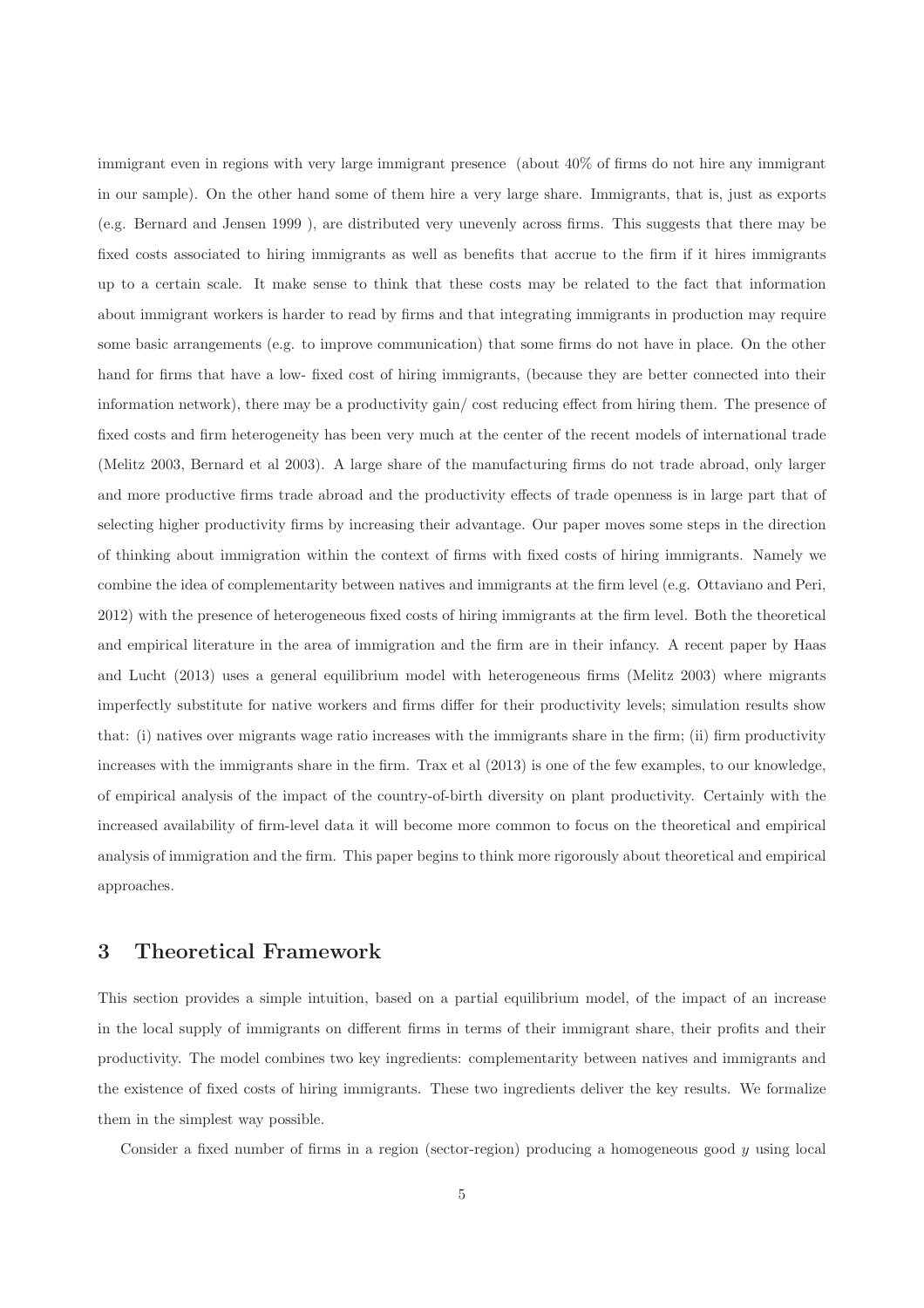workers who can be native (indicated as n) or immigrant (indicated as  $m$ ). These firms are heterogeneous as they differ in the cost of hiring immigrant workers. In particular there is a fixed cost (per unit of product) in hiring immigrants as those workers may be harder to reach or to train and firms need some familiarity with their network to hire them. The fixed cost of hiring immigrants might be also due to the screening cost to be paid by firm to discover the ability of the foreign born worker. Indeed, while domestic employers have perfect info about the ability of native workers, they do not have perfect information about the ability of immigrant workers (employers have good knowledge of the domestic, but not of the foreign education system). Once hired they can be used as an additional input in production and we assume that they are complementary to natives. Hence the production function of firm  $i$  is:

$$
y_i = \theta (n_i^{\sigma} + m_i^{\sigma})^{\frac{1}{\sigma}} \text{ if } m_i > 0
$$
  
\n
$$
y_i = \theta n_i \text{ if } m_i = 0
$$
\n(1)

The terms  $n_i$  and  $m_i$  are the input of Natives and Immigrants in production of firm i. The term  $\theta$  captures total factor productivity and  $\sigma < 1$  is a production parameter determining the elasticity of substitution between immigrants and natives. With only two factors in production  $m$  and  $n$  are complement (the increase in one factor's price decreases its demand and increases the demand of the other). In order to hire immigrants, and hence use the production function with two factors, a firm has to pay a fixed cost  $f_i$  per unit of output. Firms differ in this cost, as they may have had different familiarity with immigrant networks and hence some may find it easier to recruit them. We assume that the distribution of the costs of hiring immigrants  $f_i$  across firms is uniform between a minimum and a maximum  $[0, F]$ .

Firms take the wage of natives,  $w_N$  and immigrants  $w_M$  (these are determined in the local labor market) as given and minimize costs of production. Assuming good  $y$  as the numeraire, their unit cost will be:

$$
\frac{\widetilde{w}}{\theta} + f_i = \frac{\left(w_N^{\frac{\sigma}{\sigma-1}} + w_M^{\frac{\sigma}{\sigma-1}}\right)^{\frac{\sigma-1}{\sigma}}}{\theta} + f_i \text{ if } m_i > 0
$$
\n
$$
\frac{w_N}{\theta} \text{ if } m_i = 0
$$
\n(2)

where  $\tilde{w}$  is the geometric average of the wage cost for natives and immigrants which is the solution to the unit cost minimization problem of the firm when it has access to both types of worker. Hence for firms whose cost of hiring immigrants is  $f_i < \overline{f} = \frac{w_N - \tilde{w}}{\theta}$  the unit cost of production is minimized by using the option of employing immigrants too. For those firms that hire immigrants the optimal proportion is a function of relative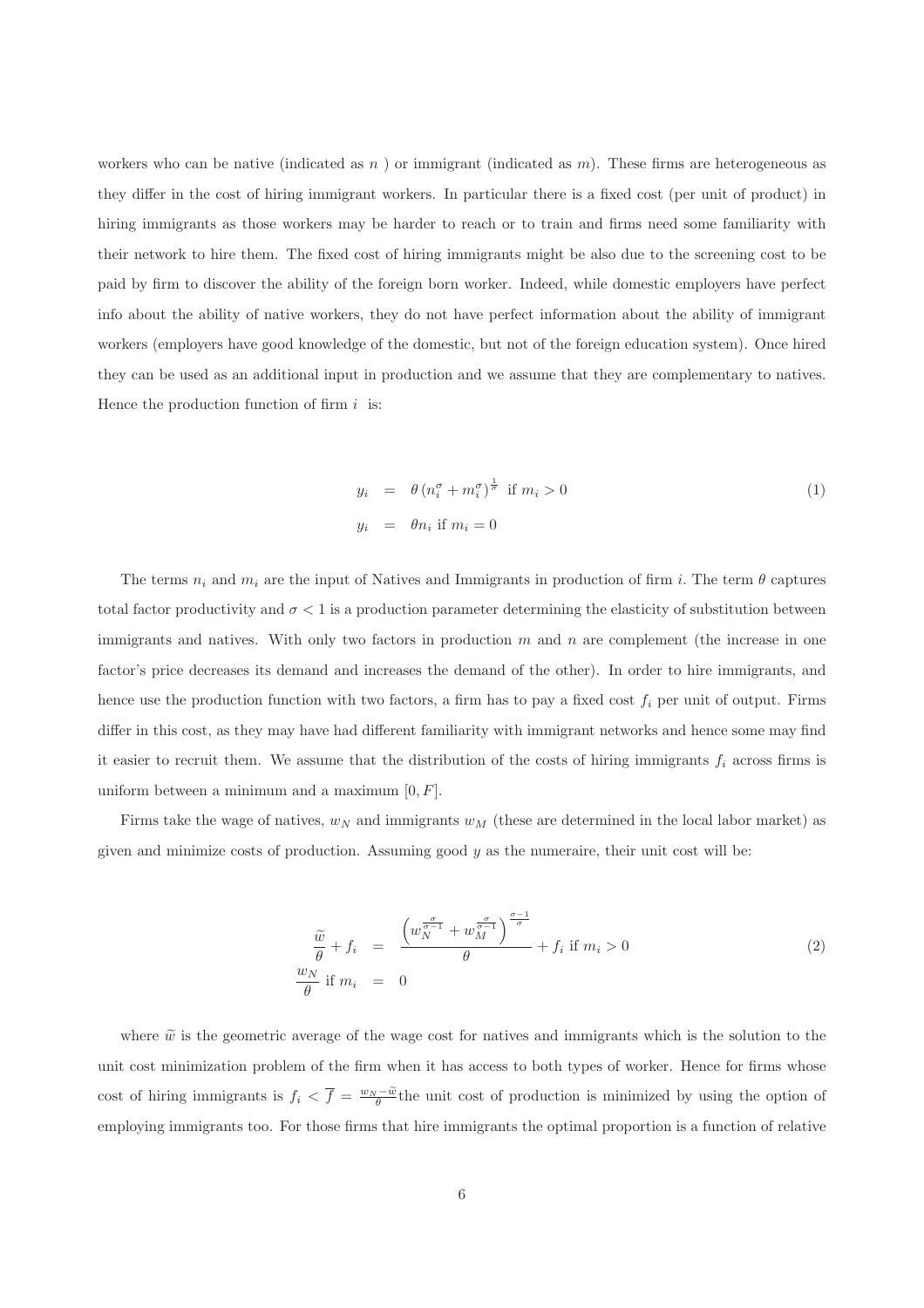wages, that minimizes unit costs. In particular the optimal share  $(sh\_for)_{i}^{*}$  $i$  of immigrants in employment of firm  $i$  is:

$$
(sh_{-}for)_{i}^{*} = \frac{m_{i}}{m_{i} + n_{i}} = \frac{\left(\frac{w_{M}}{w_{N}}\right)^{\frac{1}{\sigma - 1}}}{1 + \left(\frac{w_{M}}{w_{N}}\right)^{\frac{1}{\sigma - 1}}} \text{ if } f_{i} < \overline{f}
$$
\n
$$
(sh_{-}for)_{i}^{*} = 0 \text{ if } f \geq \overline{f}
$$
\n
$$
(3)
$$

The first part of condition (3) implies that in this simple model the share of immigrants  $(sh_f or)_i^*$  $i$ <sup>\*</sup> is common to all firms that hire them and it increases as the relative wage of immigrants decreases. Assuming that native workers are perfectly mobile across firms and have no market power, their wages are pinned down by their productivity in the firms with no immigrants and hence  $w_N = \theta$ . Hence firms producing with the one factor technology will have 0 profits. On the other hand we also assume that immigrants are mobile across firms and have no market power, and they are paid their marginal productivity. Hence the profits of firms using both types of workers, per unit of output, will be:  $\pi_i = p_i - (\frac{\tilde{w}}{\theta}) - f_i$ . Substituting  $p_i = 1$  (numeraire),  $\tilde{w} = w_N - \theta \overline{f}$ and  $w_N = \theta$  we can write the fixed cost of the marginal firm,  $\overline{f}$ , indifferent between producing with or without immigrants as:

$$
\overline{f} = 1 - \frac{\widetilde{w}}{\theta} \tag{4}
$$

The share of firms employing a positive share of immigrants, call it  $sh_{(imm>0)}$  is equal to  $\overline{f}/F$ .

Finally substituting all the exogenous parameters in the profit for firm  $i$  we get:

$$
\pi_i = 1 - \frac{\widetilde{w}}{\theta} - f_i.
$$
\n<sup>(5)</sup>

Expression (5) show that, for a given number of firms and a given distribution of fixed costs  $f_i$  the firm with the threshold cost  $\bar{f}$  for hiring immigrants will have 0 profits (as those hiring only natives). Across firms, the profit per unit of output increase as fixed costs of hiring immigrants decrease. Firms that are more efficient in hiring immigrants (low  $f_i$ ) will enjoy larger unit profits and employ a positive share  $(sh\_for)_{i}^{*}$  $i$ <sup>\*</sup> of immigrants. Notice also that in our simple model profit per unit of output in a firm is a measure of unit productivity of workers as it represent the revenue net of cost per unit of output.

Consider now these firms as wage takers relative to  $w_M$  on the local market (because there are several other firms and sectors in the region). From conditions (3)-(5) we obtain the following predictions.

• Prediction 1: A decrease in  $w_M$  (possibly due to an increase in the supply of foreign-born) will decrease  $\tilde{w}$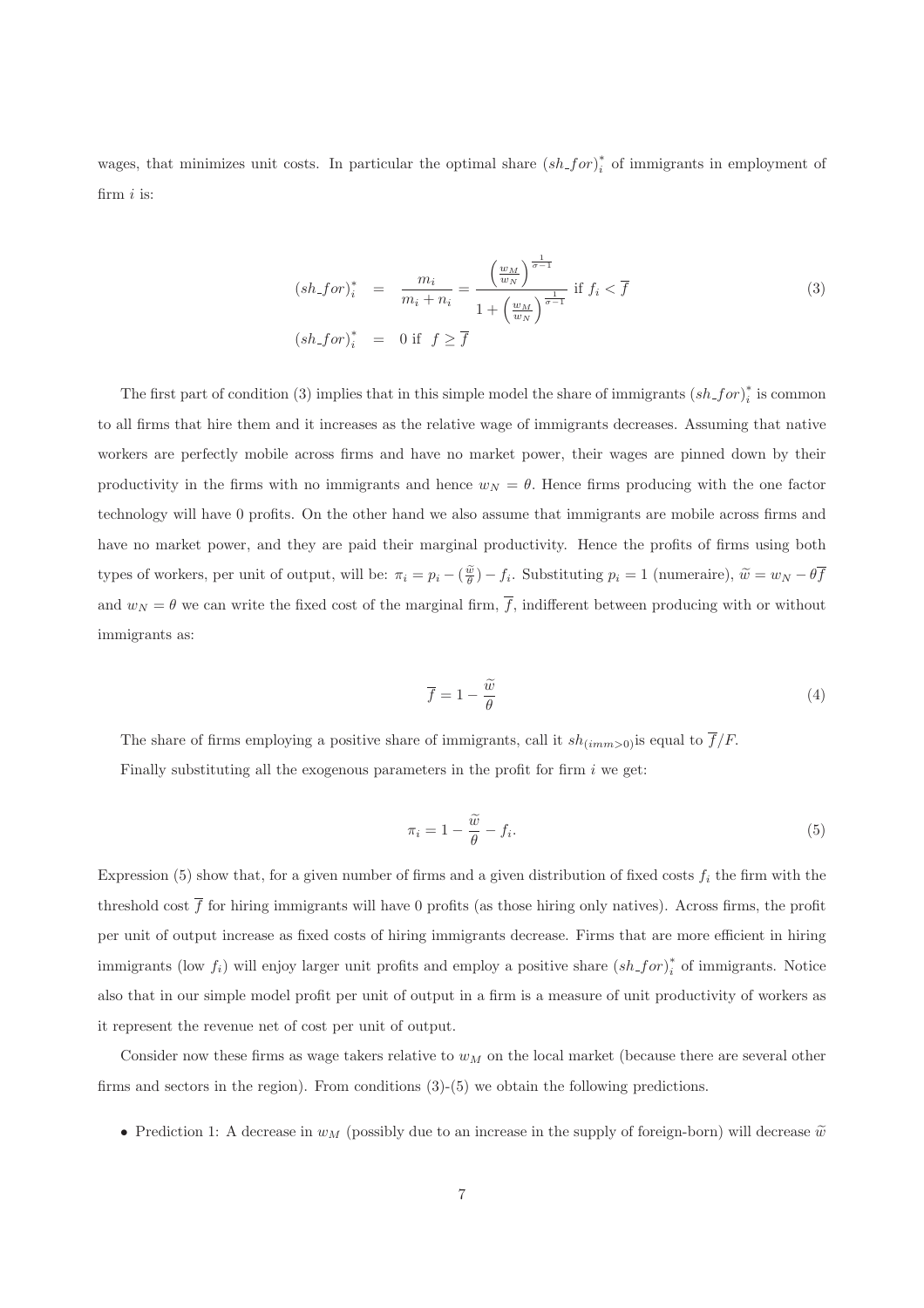and hence it will increase the threshold (straightforward from equation 4) and some firms will begin hiring immigrants. Hence the share of firms in the region hiring a positive number of immigrants,  $sh_{(imm>0)}$  will increase.

- Prediction 2: A decrease in  $w_M$  will increase the share of immigrants hired by those each firm with positive immigrant share (see condition 3) as  $(sh\_for)_{i}^{*}$ \* depends negatively on the ratio  $\frac{w_M}{w_N}$ .
- Prediction 3: An increase in the share of immigrants in a firm subsequent to a decrease in  $w_M$  will be larger for those marginal firms with originally no immigrants. They will go from 0 to  $(sh\_for)_{i}^{*}$  while the other firms will experience a marginal increase in  $(sh\_for)_{i}^{*}$  $\frac{*}{i}$  .
- Prediction 4: A decrease in  $w_M$  will increase the profits and hence measured productivity of firms that hire immigrants. The profit per unit of output (revenue net of costs) represents the surplus of each firm hiring immigrants, (equation 5) and it increases as  $\tilde{w}$  declines. Moreover firms that move from 0 immigrants to positive values will also experience a substantial increase in their surplus before they pay for the fixed cost from an initial value of 0. The increase in productivity will be larger for firms moving from 0 to positive values of immigrants than for the other firms.

While our model is partial equilibrium and very simple it provides some predictions that are straightforward consequences of the complementarity between native and immigrants and of the existence of a fixed costs in hiring immigrants, which is heterogeneous across firms. In our empirical analysis we will test the impact of an exogenous increase in the local supply of immigrants which reduces their wages on surplus and performance of a firm.

First, we will check whether, as predicted in the model above, a positive immigration shock increases the share of immigrants in some firms, decreases the share of firms with no immigrants, and has the largest effect on firms with initially zero (or extremely low) shares of immigrants (Prediction 1-3). Then we check whether the firms with larger increase in immigrants shares had productivity (surplus) changes and whether this effect is stronger for firms with initially no (or very few) immigrants. Finally we test whether other features of production often associated with higher productivity are also adjusted to the inflow of immigrants such as the specialization of natives in complex tasks and the export of the firms both in terms of values sold (intensive margin) and number of markets (extensive margin) and wether these effects are stronger, for firms starting with a zero and increasing their share of immigrants.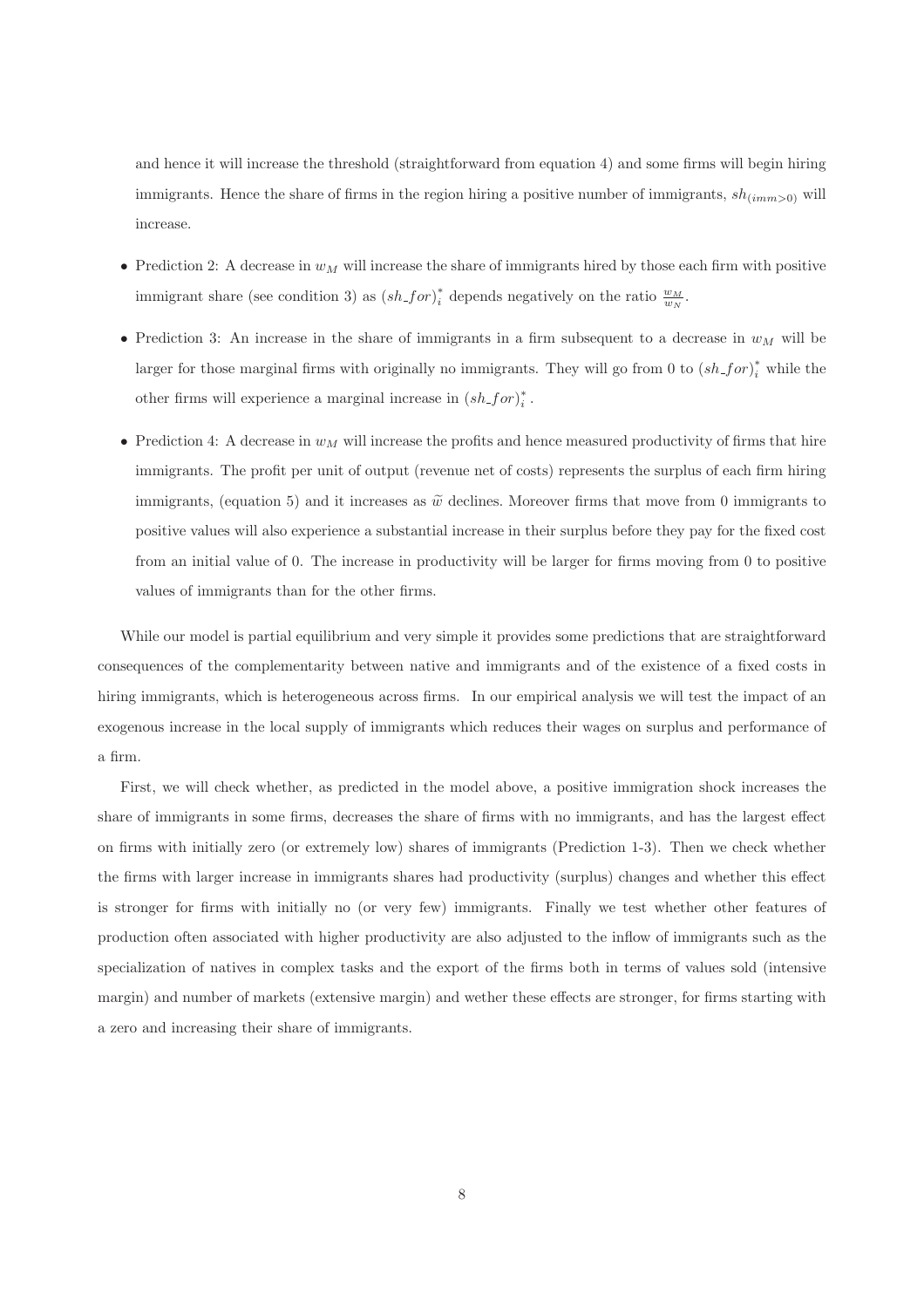#### 4 Empirical Framework

Our empirical strategy is set up to test the predictions of our simple model. The empirical specifications, however, are quite general and go well beyond that model. The goal of the empirical analysis is to help us understand the response of firms' outcomes to inflows of immigrants in the local area. In particular we set up an empirical model that, controlling for firm heterogeneity, analyzes the response of firm outcomes to regional immigration shocks. We also allows firms that initially had no (or very few) immigrants to respond to these shocks in different way than those that already employed immigrants; the rationale for this heterogeneous effect lies on the idea that firms with no immigrants, after a reduction in the wage for immigrants, can afford the fixed cost for hiring them and move to the "better" technology that employs a mix between native and immigrants.

Our framework allows us to emphasize that the area-level change in immigrants, appropriately instrumented, can be considered as a supply shock, exogenous to the firm. However the change in the firms' employment share of immigrants is the result of an interaction between this shock and the characteristics of the firm (i.e. fixed cost in hiring immigrants in our interpretation). Hence, different regions provide variation in the intensity of the supply-shock while different firms within the region provide heterogeneous response to it in the hiring of immigrants and in other outcomes. The few previous studies on the impact of immigrants at the firm level (e.g. Malchow-Moller, Munch and Skaksen, (2012), Martins, Piracha and Varejao (2012)) have combined the heterogeneity of firm responses and the variation of immigrant shock across localities by analyzing the response of firm outcomes to changes in firm's share of immigrants. As we will show this may confound the intensity of the local shock with the type of firms on which the shock has the strongest effect. The trade literature has also related export shocks to wage (productivity) effects in the firm. In that context (e.g. Hummels et al 2013) it makes sense to consider a firm-specific export (or import) shock, because the differences in export/import markets of firms make them differentially vulnerable to the growth of those markets, even for firms located in the same area. To the contrary as immigration shocks are changes in the local availability of immigrant workers they are common to all establishments in an area. Then individual firms can respond differently according to their differential cost of hiring immigrants (as shown in the model) and this is what we allow.

Our baseline empirical model is as follows:

$$
(y)_{i,t} = \phi_i + \phi_{s,T} + \phi_{r,T} + \beta_1 (IMMIshare_{d,t}) + \beta_2 (IMMIshare)_{d,t} * (NoIMMI_{i,1995}) + \beta_3 X_{i,t} + \varepsilon_{i,t} \quad (6)
$$

Where i indicates the firm and  $(y)_{i,t}$  represents a placeholder for different firm-level outcomes, beginning with immigrants as share of employment, in firm i and year t and then considering measures of productivity,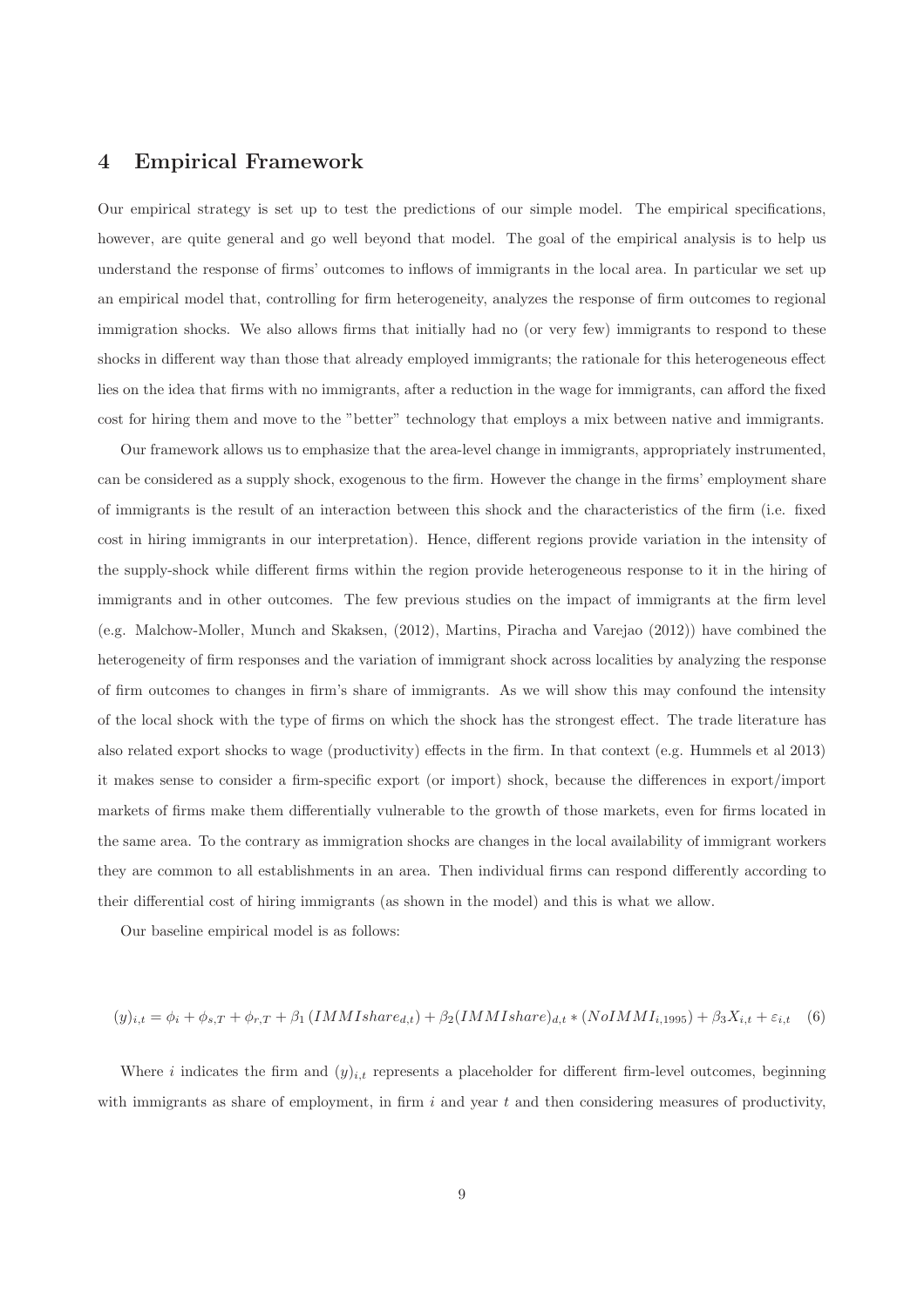specialization, export and wages. Our sample includes the universe of manufacturing firms in France<sup>3</sup> between 1995 and 2005 hence the index t takes values between 1995 and 2005. The term  $\phi_i$  captures a set of firm fixed effects, while  $\phi_{s,T}$  and  $\phi_{r,T}$  are sector and region specific time trends respectively. The firm fixed effects are meant to capture all the unobserved firm specific and sector-region specific factors affecting the outcomes of firms (i.e. regional agglomeration effect or sector technological shocks).<sup>4</sup> Sector and region specific time trend are meant to capture the differential tendencies over time of sectors and regions, potentially correlated with migration and productivity<sup>5</sup>.

The term  $X_{i,t}$  captures a set of firm-specific time-varying controls including the head-quarter dummy (being one if the firm is the head-quarter of a group), a foreign affiliate dummy (being one if the firm is an affiliate of a foreign multinational firms) and the firm age. The explanatory variables of interest are  $IMMIshare_{d,t}$ , capturing the share of immigrants in the district  $d$ , where the firm is located<sup>6</sup>, and year t and the interaction between that variable and a dummy  $NoIMMI<sub>i,1995</sub>$  equal to 1 if firm i had no immigrants at the beginning of the period, in 1995. Notice that the change of immigrant share captures the district-level change in immigrants, while the dummy allows firms that initially have no immigrants to respond differently in their outcome, to such a shock. The model predicts that those firm with no immigrants in 1995, which later hired them, increased their share significantly more than firms that already had them (effect of fixed costs), and experience larger productivity changes. This would imply a positive and significant  $\beta_2$  coefficient.  $\varepsilon_{i,t}$  is a random error not correlated with the dependent variables.

We analyze five main outcomes,  $(y)_{i,t}$  at the firm level. They are the share of foreign-born in employment, the logarithm of total factor productivity (TFP), the logarithm of the capital stock, an index of specialization of natives in occupations involving complex tasks and the logarithm of exports. First we consider the TFP of firms and we compute it using the Olley and Pakes (1996) - OP from now on - approach. We also used as a robustness check TFP calculated following the Levinsohn and Petrin (2003) - LP - approach. The results using this second method of calculating the TFP are in the Appendix. The OP approach consists of a semi-parametric estimator using investment by firm to proxy for unobserved productivity shocks. This allows to solve the simultaneity problem between inputs and output. The OP procedure also defines an exit rule to solve for the selection issue in TFP estimation. Since OP relies on investments to proxy for productivity shock (with investment increasing in productivity), only observations with positive investment values could be used<sup>7</sup> . See appendix section A.2

 $3$ As described in the data section, we however rely on manufacturing firms with at least 20 employees, i.e. firms for which we have balance sheet data from EAE.

<sup>4</sup> Indeed, in our sample each firm belongs to a specific region-sector over the entire period. For multi-plant firms operating in several sectors and regions, we keep the sector and the department of the biggest plant (in terms of total number of workers). Further we dropped those firms changing sector of region over the period.

<sup>5</sup>One important shock in the French labor market might be represented by the EU enlargement toward Easter countries in 2004 (free mobility of workers within EU). however France implemented the free mobility of people from Eastern countries only in 2008, thus out of our sample.

 $6$ We consider the 95 non-overseas departments of France. The explanatory variable of interest, IMMIshare, takes 1045 different values (95 departments by eleven years).

 $7T\sigma$  make sure that the selection of firms with positive investments does not affect results we also perform the LP approach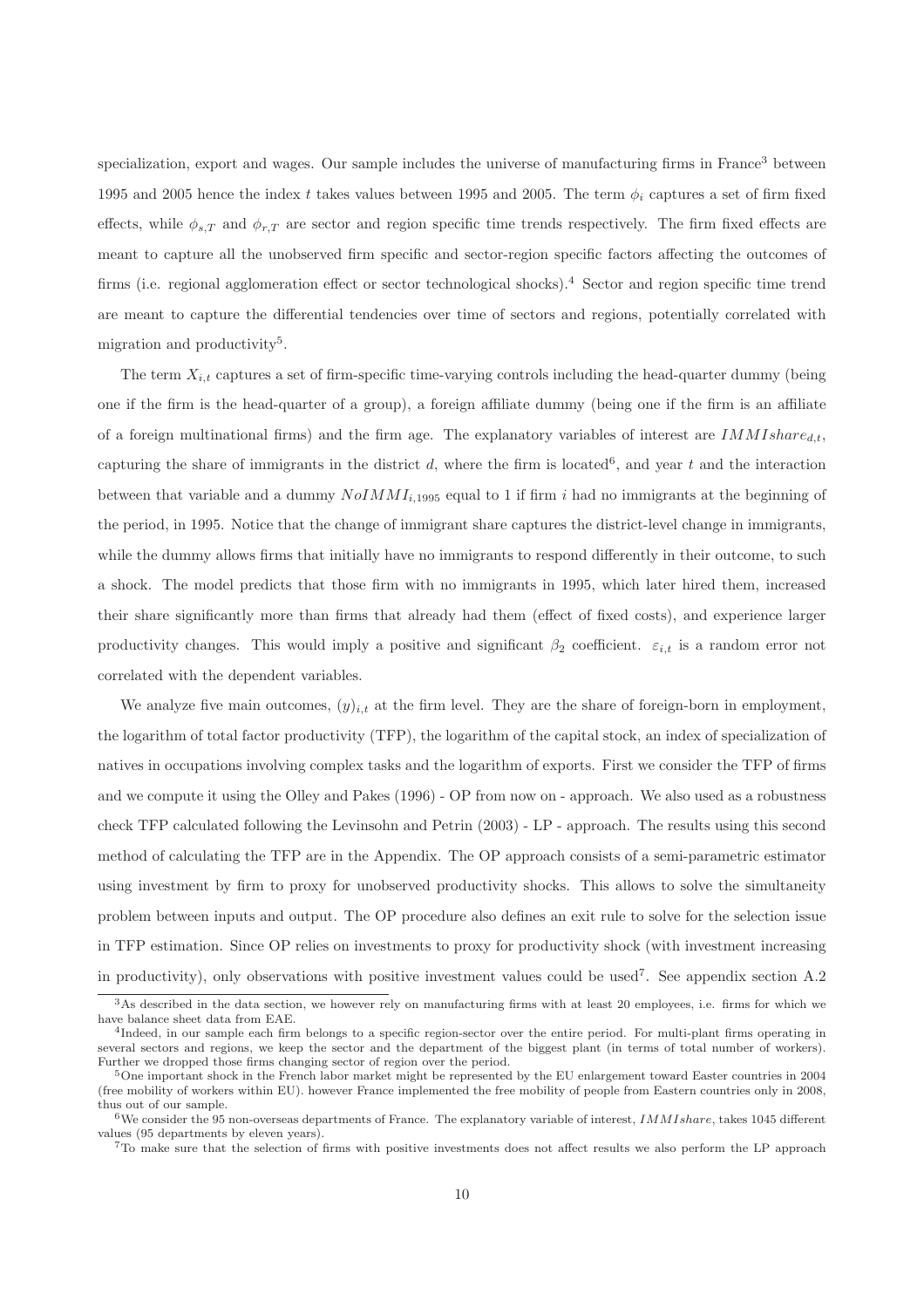for further details on TFP calculation.

The log capital of the firm has been computed as the logarithm of the reported value of capital assets for the firm. For the task specialization of natives we used two measures. First we focus on the communication complexity and then on the cognitive complexity of tasks covered by natives. Following Peri and Sparber (2009) we consider the occupation of each worker in the dataset and we compute the index of communication, cognitive and manual intensity of the occupation using the O\*NET (Bureau of Labor Statistics) cross-walked to the ISCO88 definition of occupations. These variables give the intensity of one occupation in the use of a specific skill (such as language comprehension, oral expression, etc .), then such intensities have been grouped into three broad skills: manual, communication and cognitive activities and finally they are expressed as (log of) communication (or cognitive) divided by manual intensity. The logarithm of the ratio of communication to manual is the first index of complexity of skills, while the log of the ratio of the analytical to the manual index is the other.<sup>8</sup>

Finally to capture the export performance of firms, we used two related measures of exports. First we consider the total value of export as the log of exported values by exporting firm. Second we use a measure of only the extensive margin of export, namely the number of destination markets served by the firm<sup>9</sup>. These last variables are potentially all correlated to productivity. They identify channels through which a firm increases productivity (such as the specialization variable) or they may be outcomes revealing higher productivity (export performance). Testing the impact of immigrants on each one of them is a way to strengthen and qualify our results. For all the productivity-related outcomes the model predicts a positive and significant value of  $\beta_1$  and a positive and significant value of  $\beta_2$ .

Our model has very different implications on outcomes for firms that initially had a 0 share of immigrants and then hired them. Namely all the productivity-related effects should be stronger than average for firms beginning with 0 immigrants and hiring some of them. In order to identify such heterogeneous effects, we run specification 6 on all firms that have at least one immigrant by the last year of observation to distinguish the overall effect of an increase in immigrant supply from the specific effect on firms with no initial presence of immigrants.<sup>10</sup> Then, as robustness check, we run the same equation as in (6) on the full sample of firms.

which uses intermediate inputs as proxy for productivity shocks. In this way we can get TFP for those firms reporting zero (or negative) investment values. See also Van Beveren (2010) for a detailed discussion of OP and LP estimators.

<sup>8</sup>See data section for further details on how complexity measures have been computed. Appendix section A.3 reports more detailed description of how we built such indices. Finally, in Table A.6 we show these measures by (2-digit) occupation.

<sup>9</sup>As a check we also used the number of varieties exported by firm (as the number of HS6 level products exported by firms). <sup>10</sup>As a robustness check we use a different sample composed by firms that have at some point hired one immigrant. Results,

available under request, do not change.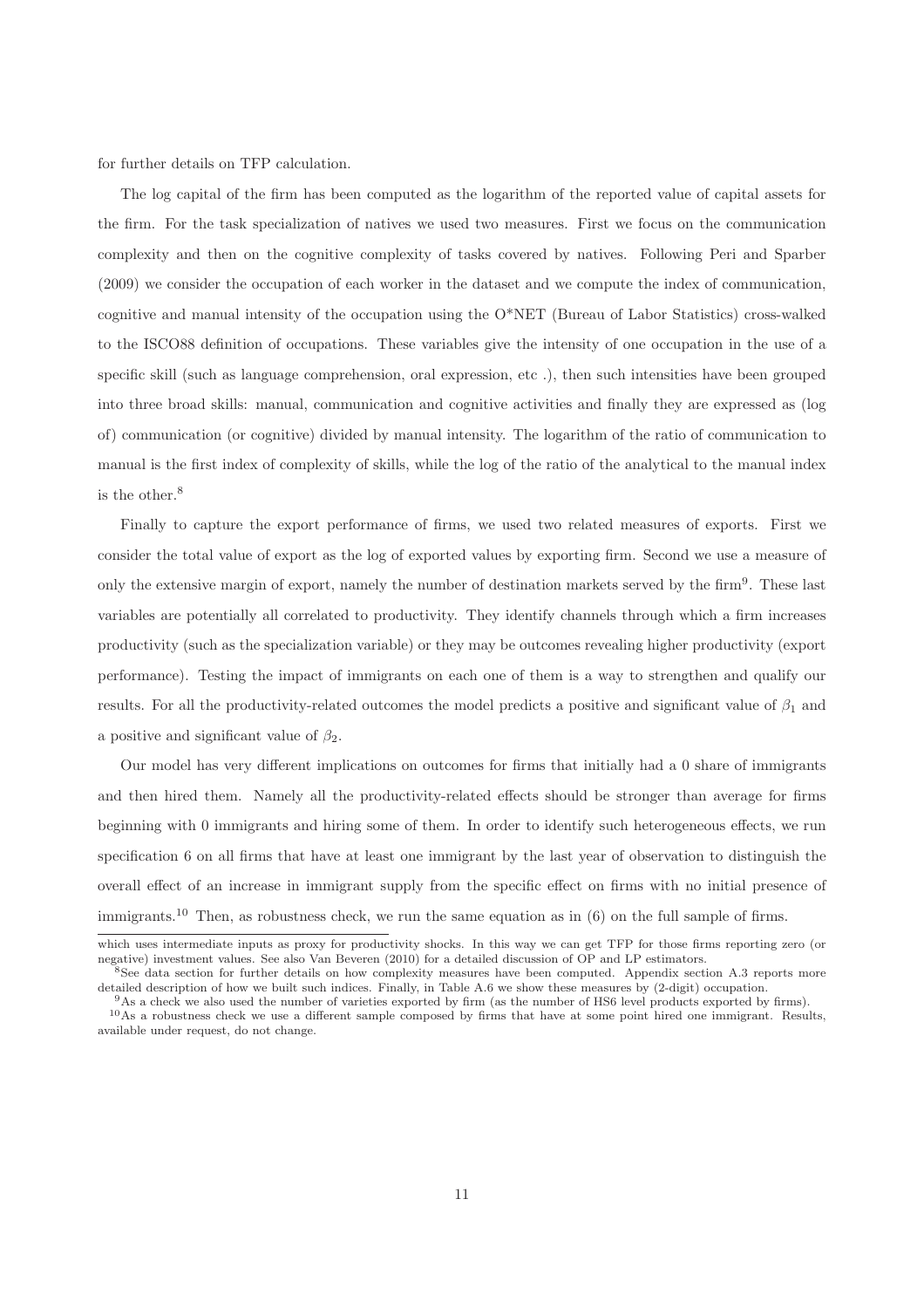#### 4.1 Identification issues and Instrumental Variables

Estimating equation (6) with least squares, even in the presence of several fixed effects and controls, leaves open the possibility that some omitted local conditions may affect simultaneously the demand of immigrants and the productivity of firms. District-specific productivity shocks, not observable to the researcher, may drive a positive correlation between the residual of the productivity equation,  $\varepsilon_{i,t}$  and the explanatory variable IMMIshare<sub>d,t</sub>. In our setting the omitted variable concern seems more severe than the reverse causality problem because the unobserved productivity shocks of an individual firm, do not have a significant impact on the district's economic outcome which is much larger. In order to identify the part of the change in the immigration share at the district level that is driven by supply changes rather than by local productivity shocks we use the shift-share instrument based on initial spatial distribution of immigrants. Pioneered by Altonji and Card (1991) and then used in several studies since, (such as Card (2001), Card (2009), Peri and Sparber (2009), Lewis (2013) among others) this approach is based on the idea that new immigrants (especially with lower levels of schooling) tend to move to the same area (department) where previous immigrants from the same country of origin already live and have established a community<sup>11</sup>. This is because they know of opportunities in those location from the network of immigrants and because they may enjoy the amenities of living with their co-nationals. Hence we use immigrants in each French department as share of total immigrants in the first year of our data, 1995, and we then apportion the growth in the total number of immigrants in each year proportionally to that share obtaining an imputed number of immigrants in each department, which we call  $IMMI_{d,t}$  and is calculated as:

$$
\widehat{IMM}I_{d,t} = \frac{IMMI_{d,1995}}{IMMI_{France,1995}} * IMMI_{France,t}
$$
\n
$$
\tag{7}
$$

We then computed the share of imputed migrants in the department as follows:

$$
IMMIshare_{d,t} = \frac{IMMI_{d,t}}{IMMI_{d,t} + Natives_{d,1995}}
$$
\n
$$
(8)
$$

Notice that in (8) the population growth of natives in the department (which is also potentially endogenous) does not enter the imputed share in year  $t$  as native population, in the computation of the share, is fixed at year 1995. The instrument captures the idea that department with a large initial share of immigrants (as of 1995) are likely to host a large share of the new immigrants because of network effect and family reunion of migrants (years from 1996 on). The implicit assumption is that the distribution of immigrants in 1995 across departments is uncorrelated (or weakly correlated) with the distribution of demand shocks in the department after 1995, once we have controlled for a firm fixed effects and region (sector) specific trend.

The assumption that the distribution of immigrants in year 1995 is orthogonal to subsequent productivity

<sup>&</sup>lt;sup>11</sup>In our data we have no info on the country of origin of migrants to compute the country-specific imputed number of migrants, hence we implement the instrument for their aggregate.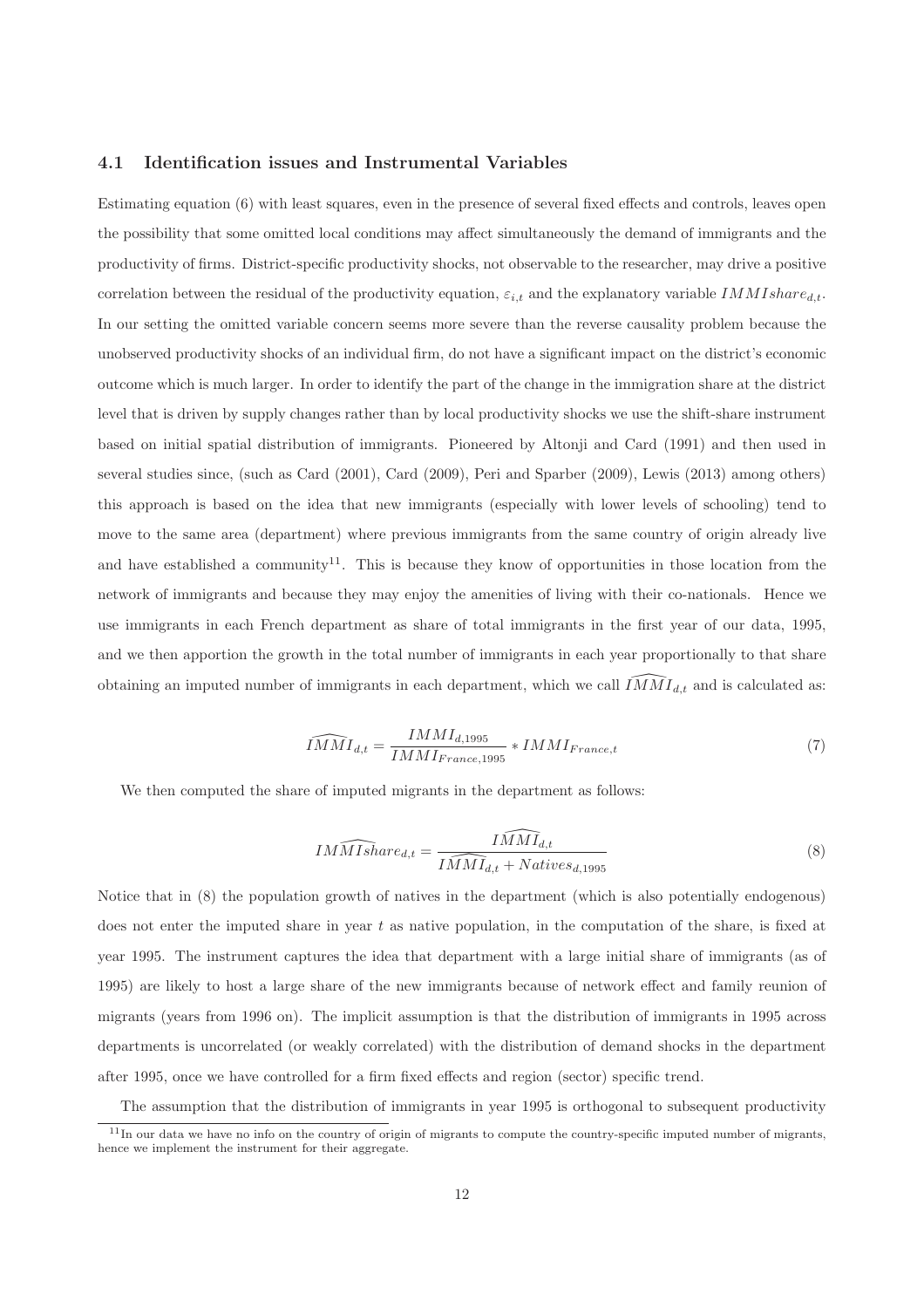and labor demand shock at the local level is strong. Persistent income and productivity shock may have affected the stock of immigrants in 1995 and may be correlated to flows after 1995. To find some reassurance that the instrument constructed this way is not correlated with pre-existing economic patterns across districts we consider the correlation across districts between our instrument, namely the average change in the imputed immigrants between  $1996-2005^{12}$  and the 1995 level of the average firm's economic outcomes that we will analyze in the empirical section (TFP, Specialization in Complex Tasks by natives, Capital and Trade). The issue is whether our instrument is correlated with the pre-existing performance of firms across districts. Table 1 shows the simple OLS correlation across districts of those variables and, reassuringly, it finds no significant correlation with pre-existing economic outcomes. While we are unable to assess the correlation of the instrument with unobserved pre-determined factors, it is reassuring to know that there is no correlation with the pre-period economic outcomes. The inclusion in the regression of firm fixed effects and region and industry trends also help clean the residual from unobserved local economic performance.

The power of the instrument, expressed by the F-statistics of the first stage will be shown at the bottom of each regression table from 3 to 10. As we will notice the F-stat is very high, often around 80 and never even close to the threshold of 10, usually used as rule of thumb value for triggering concerns of weak instruments. This also limit any concern of weak instruments.<sup>13</sup> In estimating the interaction term in equations (6) we also address the issue of endogeneity of the interacted variables by using the imputed share of immigrants in the department interacted with the relevant dummy for the presence of migrants in 1995. The feature of having no-immigrants in 1995 is pre-determined and we think of it as an indication of idiosyncratically high costs of hiring immigrants.

#### 5 Data and Summary Statistics

Our first data source in constructing the relevant firm-level variables is the DADS (Declaration Annuelle des Donnetes Sociales) databases. It consists of administrative files based on mandatory reports on the employees' earnings and characteristics made by French firms to the Fiscal Administration. DADS data contains yearly information about the structure of employment for each establishment in France. This database includes different units organized by year and region (12 years- 24 regions) which implies that 288 separate databases with more than 50 millions of observations by year were merged. In each dataset the single observation corresponds

<sup>&</sup>lt;sup>12</sup>Computed as  $\frac{1}{T} \sum \frac{IMMIshare_{d,t}-IMMIshare_{d,t-1}}{IMMIs here_{d,t-1}}$ 

 $\widehat{IMMIshare}_{d,t-1}$ 

<sup>&</sup>lt;sup>13</sup>As a preliminary test of the relevance of our instrument (rigorous test using F-test is showed in each table 3-10) we compute the correlation between the 1995's distribution of immigrants across department, with the distributions at t=1996,...,2005. We obtain very strong positive correlation between 1995's and the following years' distribution. This shows that departments having high share of immigrants in 1995 are (approximately) the same departments with high share of immigrants from 1996 to 2005 - which is the rationale at the base of our instrument. As an example, table A8 shows positive correlation between the share of immigrants across department in 1995 and 2005.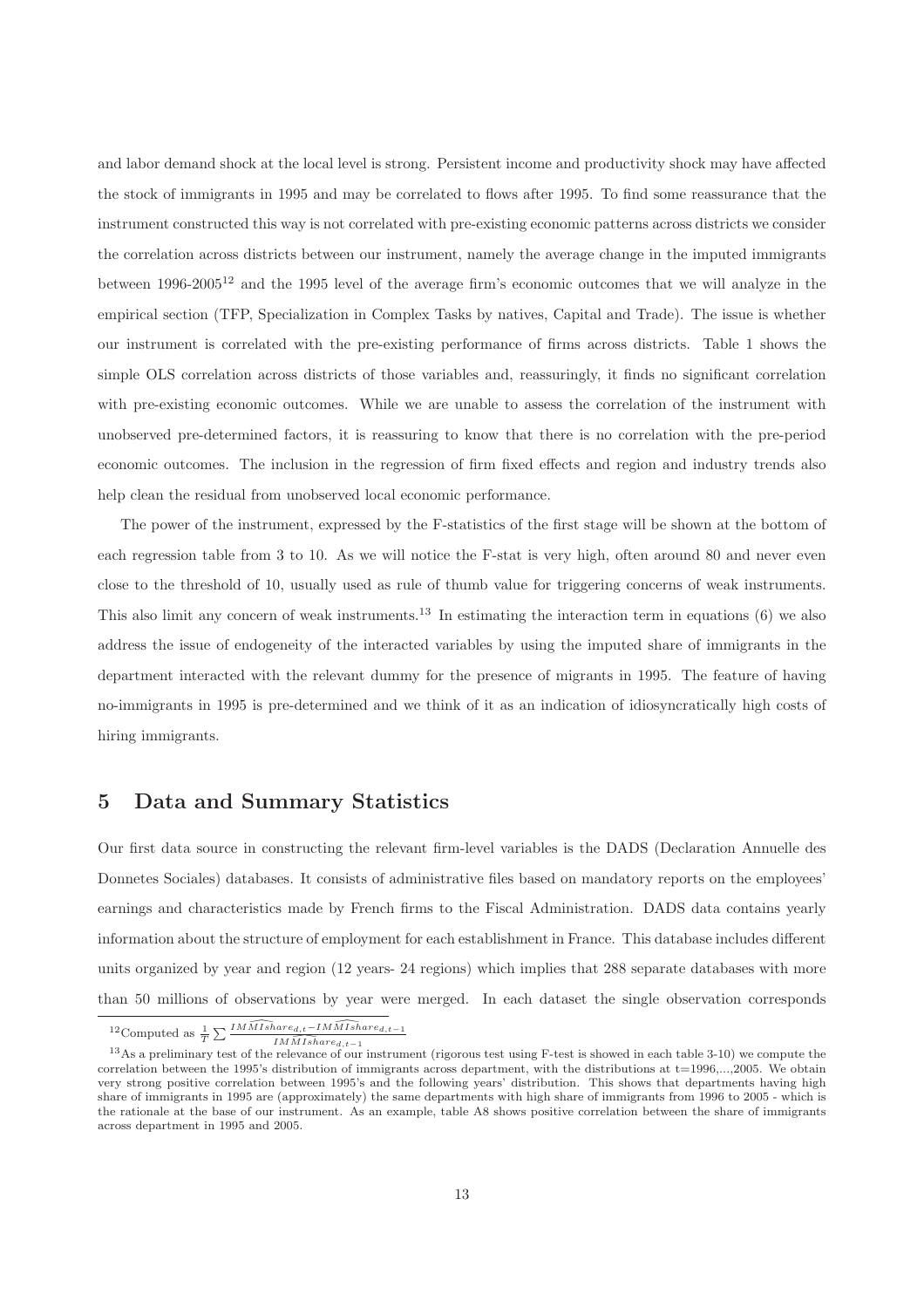to a unique employee-year-establishment so that we can reconstruct the exact employment structure of each establishment. At the establishment level DADS provides information on the geographical location and the industry of the establishment, as well as the identification number that corresponds to the establishment (SIRET) and the identification number that corresponds to the parent enterprise (SIREN).

As for the employees characteristics, we have information on the gender, age, place of birth (native vs. foreigners), total gross and net earnings during the year, number of hours worked and main occupation (both at two-digit CS and four-digit PCS-ESE classification). Individual employees are not linked across years and hence we cannot construct a panel of individuals. However we can reconstruct a longitudinal panel of establishments and we can construct the characteristics of employees by firm (SIREN) each year.

In order to measure whether native and foreign workers specialize in different production tasks we combine task-level data from the Standard Occupational Classification (SOC) system by O\*NET dataset with the occupational structure of French provided by the DADS database described above. Our aim is to construct an indicator of the complexity of tasks performed by native workers within each French firm over time. We use the 2010 version of O\*NET dataset which includes measures of the importance, on a scale from 0 to 100, of more than 200 skills (e.g. finger dexterity, oral expression, thinking creatively, operating machines) in all the six-digit Standard Occupational Classification (SOC) of occupations. We follow Peri and Sparber (2009), and we focus on the dichotomy communication versus manual tasks, as our index of how complex a task is. For the definition of manual skills we average 19 O\*NET variables capturing an occupation movement, coordination and strength requirements. For the communication intensity index we average 4 O\*NET variables considering oral and written expression and comprehension. For the cognitive task we use  $100^*$ NET variables capturing the analytical skills used. Once we have associated our complexity measure to an occupation, we construct the measure of skill complexity of native workers at the firm level using the DADS dataset. As the occupational classification in DADS is specific to France we have to do the merge by converting both occupational classifications into a common nomenclature, that is the 1988 International Standard Classification of Occupations (ISCO -88)<sup>14</sup>.

To construct the variables that capture firm outcome we also use two additional data sources. All the trade variables we use in the paper come from the Custom dataset, which provides records of all the French firms exporting goods during the period 1995-2005. Exports - quantity in tons and values in Euros are available by firm, year, product (identified by an 8 digit code corresponding to the NC8 nomenclature) and the country of destination and origin, respectively<sup>15</sup>. The other source we use is the Annual Business survey (EAE). It gives us balance-sheet data information (e.g. value-added, sales, value of the assets included in the capital stock , use of intermediate goods) necessary to compute TFP measures at the firm level. Unfortunately this last source

 $14$  For a detailed description of the procedure adopted to merge occupations and calculate the occupation-specific skill intensity see the Appendix A.3. Table A.6 shows complexity measures for 2-digit level occupations.

<sup>&</sup>lt;sup>15</sup>For the number of products exported one needs to account for the fact that the product nomenclature changes over time during the period considered. To avoid the problem of mistaking a change in code for a change in product we harmonized the product nomenclature in the dataset, expressing all export and imports at the HS6 1996 revision.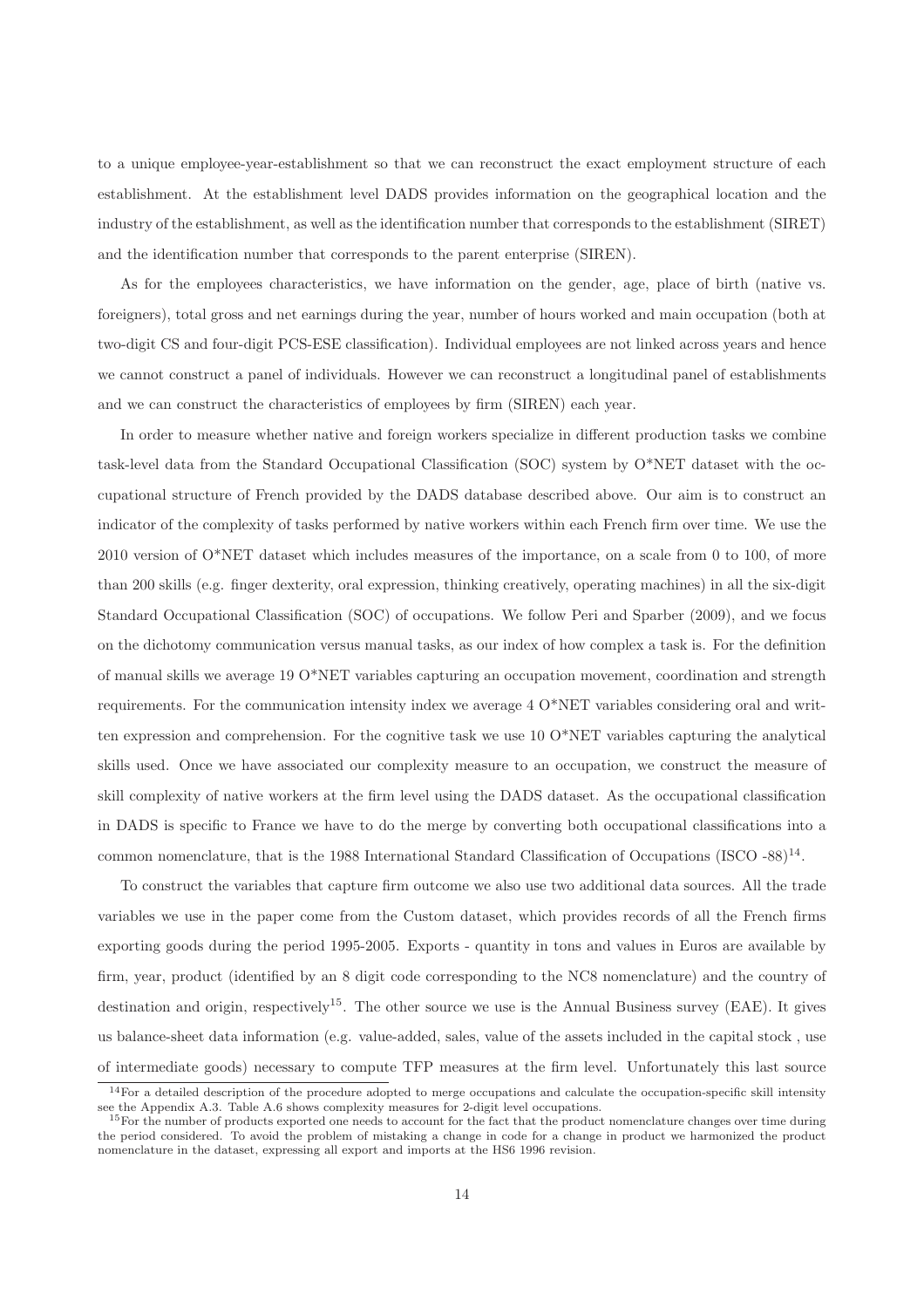covers only the manufacturing sector, and firms with more than 20 employees. Data are available for the period 1995-2007. Matching all these sources together, using the SIREN identification number, we got an unbalanced panel dataset over the period 1995-2005. Finally the data about the immigrant and the native population in a department are from (department-year) aggregation of DADS individual data. Thus we obtain the total number of immigrant and native workers in the department in the year.

The summary statistics of the outcome variables and of the share of foreign-born at the firm level are reported in Table 2. The related correlation matrix are reported Appendix Table A1. Firms vary substantially in size and average wage and also in their share of immigrants with about 60% of them (firm-year) having 0 immigrant share. On the other hand, to give an idea about the distribution of immigrants across French regions, we provide Table A2 in the appendix, showing immigrants as share of the population. What appears immediately is that the period we consider is one of very significant increase in foreign-born (from 5% to 15% of the population) and that different regions have very different exposure to immigrants: Ile de France and Provence-Alpes-Cote D'Azur have high share of migrant workers up to 18 and 15% respectively, while in regions such as Basse-Normandie the share of migrants workers is only 4%.

#### 6 The Effects of District Immigrant on Firms

Tables 3 to 9 show the estimated parameters on the explanatory variables of interest for specifications (6) using two samples of firms. The first sample, in columns 1-4, includes only firms having at least one immigrant by the last period of observation; this is useful since the effect of local migration shocks is supposed to be restricted to those firms having at least one immigrant.<sup>16</sup> The second sample, columns 5-6, is the full sample of firms in our dataset, it is intended as a robustness check here.

Tables 3 to 9 share a very similar structure. We will describe the main features of the table when describing Table 3 and then comment on each Table in the following subsections.

#### 6.1 Firm's Share of Immigrants in Employment

In Table 3 we show how the increased share of immigrants in the district population translate onto local firms hiring more of them. The dependent variable in specifications (1)-(4) is the employment share of immigrants in the firm and the unit of observations are firm-years. In the first column, specification (1), we report the coefficient on the district share of immigrants from a specification that includes the fixed effects and the control variables but it does not include the interaction with the dummies. The estimates are obtained using least squares. The second column, and all the following ones, shows the same coefficient estimated using 2SLS with

<sup>16</sup>As an alternative sample, intended as robustness check, we also use a sample of firms having hired at least one immigrant in the period. Results, available under request, do not change.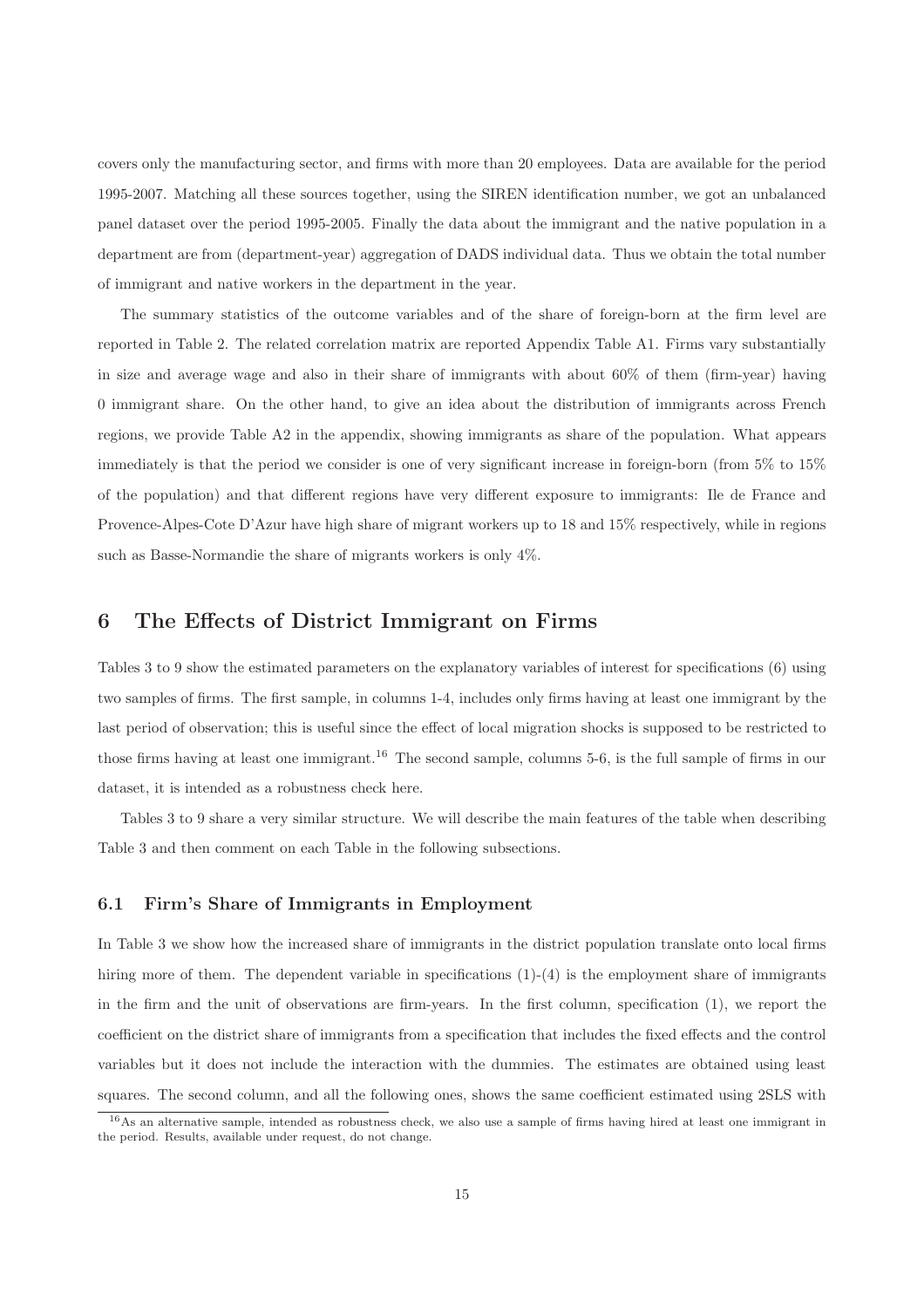the imputed share of immigrants described above as instrument. Then in column (3) we show the key coefficients in the full specification including the interaction between the share of immigrants in the department and the dummy equal to one if the firm had no immigrants in 1995. In column (4) rather than interacting with a dummy denoting exactly no immigrants in 1995 we interact with one capturing firms with very few immigrants (below the median value of firms immigrants share, which was 2.3% in 1995). In all cases the sample used for the regression includes firms that had at least one immigrant by the last period of observation as those firms that never had immigrants do not contribute to identify these effects. The standard errors are clustered by district level in each specification in order to account for the correlation of errors across firms and over time within a geographic department. These regressions are simply meant to establish whether firms with initially no (or few) immigrants responded to the exogenous changes in the local immigrant supply differently than other firms.<sup>17</sup> With no fixed costs of hiring immigrants, and a firm-level network, one should expect that new immigrants are hired across firms in proportion of existing ones. This would imply larger share growth in firms with larger initial share, and hence a negative coefficient on the interaction effect. The model presented above, instead, predicts the opposite effect. With fixed costs and an optimal combination native-immigrants for production, some firms will move from 0 to the optimal share, when supply increases and the cost of immigrants decreases, showing larger increase than firms already employing immigrants.

We see that, because of the power of the instrument, the 2SLS estimates are precise and significant. They are also larger than the OLS estimates revealing the potential existence of a measurement error bias stronger than the endogeneity bias. More interestingly, we find that the effect of an increase in immigrants by one percentage point of the population in the department translates into an increase in the share of immigrants in firms by 0.72 percentage points on average, (column 2). When separating firms with initially 0 immigrants we find that those, experienced an extra effect from District immigration by almost 0.45 percentage points on their immigrant share. Firms with no initial immigrant employed increased their immigrants by 1.1 percentage points of employment for each increase of immigrants by one percentage point in the district population. For firms already hiring immigrants that increase was only 0.65 percentage points. Hence, the coefficients show that while all firms that hire immigrants respond to a higher share of immigrants in the population by increasing their share in employment, firms that initially had no immigrants (or very few of them) respond significantly more. Column (4) shows that the differential response of firm with very few immigrants in 1995. Similarly to the case of initially 0 immigrants firms with few immigrants have a response 100% larger (sum of main and interaction coefficient) than the response of firms with larger immigrant shares in 1995. Specification (1)-(4) test propositions 2 and 3 of Section (3). Those results establish that while firms increase their share of immigrants when more of them are available in the district (and their wage is lower), the firms with initially

<sup>&</sup>lt;sup>17</sup>Preliminary descriptive evidence reported in Table A9 supports such feature: firms having no immigrants in the starting year (1995) experienced (on average) bigger increases in their immigrants share than other firms.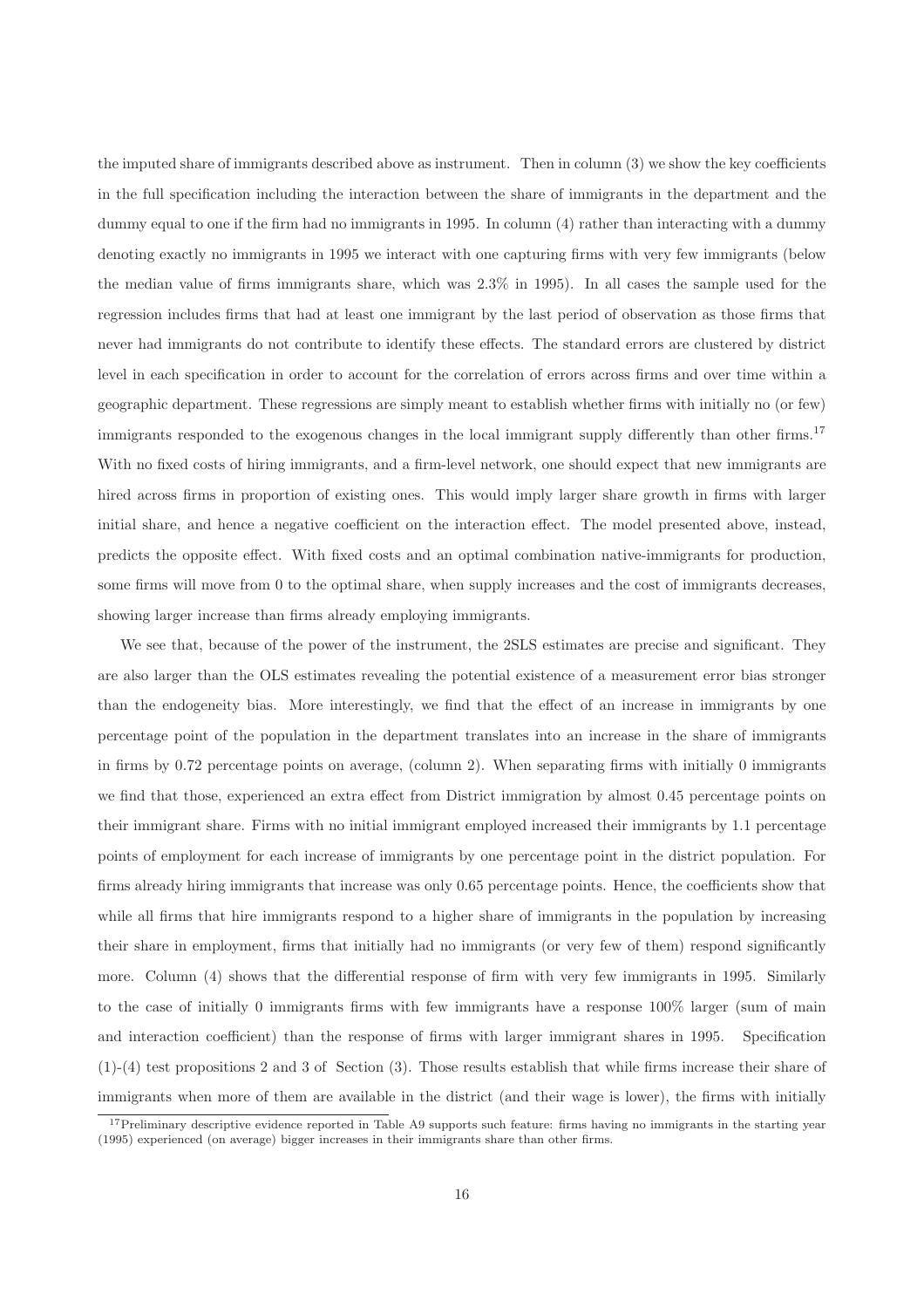no immigrants seem to adjust their share more significantly. This is consistent with the existence of an optimal native/immigrant ratio in the firm and fixed costs of first hiring immigrants, as illustrated by our simple model. In order to test proposition (1) we want to see whether in districts with increasing supply of immigrants, the share of firms with non-zero immigrant in employment also increases. In specification (5) we do this in a regression that still uses the firm-level structure. The dependent variable is a dummy equal to 0 if the firm has no immigrants and equal to 1 if the firms move to a positive share of immigrants (i.e dummy equal to one if no immigrants at time  $t-1$  and some immigrants - at least one - at time t). The positive and significant effect of the share of district immigrants on this variable implies higher probability for firms in districts with high immigration, that they begin hiring immigrants. Regression in column (6) tests directly proposition 1 at the department level. Using the share of firms with non-zero immigrants in employment calculated for a department we regress that on the share of immigrants in the workforce. Again there is clear support for the idea that a larger local supply of immigrant increases the share of firms that hire them.

#### 6.2 Firms' TFP growth

Table 4 shows the estimated effects of district immigration on firm TFP. The first two specifications show the average effect, estimated in OLS and using 2SLS. Increased immigration in the district is associated with faster TFP growth of the firms. We present in this Table the results obtained using the Olley and Pakes methodology. Table A3 in the appendix shows the corresponding results using the Levinsohn and Petrin procedure to calculate TFP. The effect estimated using 2SLS is significantly larger than the OLS effect and very precise. Endogeneity concerns, therefore, do not seem to play a role in the estimation of the effects on firm productivity. The estimates of column 2 imply that increase in the immigrants as percentage of employment in the district by 10% (which is roughly the average between 1995 and 2005), would correspond to a 2.7 log point increases (about 2.7 percent) in the TFP of the average firm in the district. Column (3) and (4) show that the effect on TFP is significantly stronger for firms with initially no immigrants (3) or a very small share of immigrants (4). Using the estimates in column (3) a firm with initially no immigrants will receive a benefit of 3.5 log points for each increase in the immigrant population in the district by 10% of employment. This effect is crucially linked to the fact that this firms hire the immigrants, and they hire them at a faster pace than other firms in the district (as shown in Table 3 above).

In order to confirm the crucial role of hiring immigrants for realizing the productivity gains in a district we consider in specification 5-6 all firms, not only those with some immigrants. The overall average effect (column 5) is almost the same as that in column (2). More importantly in this case we estimate one specification as (6) in which we include the interaction with no initial immigrants (specification  $6$ ). Specification  $(6)$  confirms the results obtained in column (3), restricted to the sample of firms with at least one immigrant by the end of the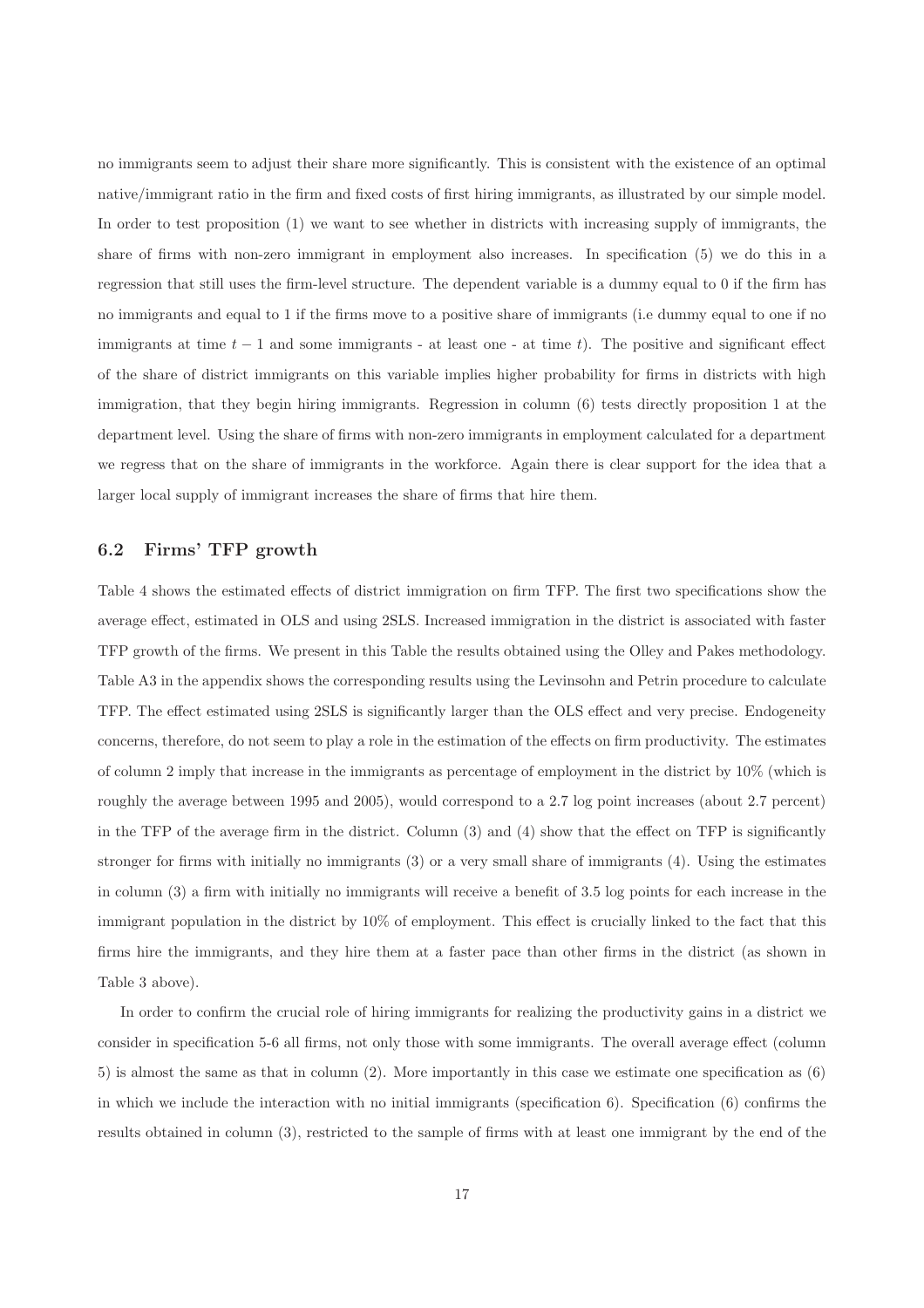period. Firms hiring immigrants realize the complementarity in production. They may also set in motion other productive adjustments such as more investment, more specialization and better technology. We will analyze these outcomes in the next sections.

#### 6.3 Firms' Capital growth

The significant increase in productivity at the firm level identified in the previous section is likely to drive other changes in firms' outcomes. In particular while in our model we do not have a capital factor, if we think that immigrants are complementary to capital too then we would also observe growth of the firm's capital stock and potentially of capital intensity. On the other hand if immigration is only a shift in supply of labor to the firm then capital may not respond and the capital/labor ratio at the firm's level may decrease. Moreover if firms switch to a different production function that is immigrant-intensive this may imply a change in capital. Lewis (2011) finds that in high immigration areas firms are associated with slower growth in capital-labor ratio. It is interesting therefore, to see wether in our case the impact on TFP has a similar impact on investment.

Table 5 shows the estimates of specifications similar to those in Table 4, when the dependent variable is the logarithm of capital value. As we always estimate the specifications with firm fixed effects the coefficients tell us whether larger immigration shares in the district stimulate higher net investment in the firm. Column (1) and (2) show a positive and significant effect on the capital of the average firm. The 2SLS estimate implies that an increase of immigrant percentage in employment by 10 points increases the capital stock in the average firm by almost 20%. The effect is much stronger (in percentage terms) than the effect on productivity. Firm accompany the hiring of immigrants with significant capital investments. Columns (3) and (4) confirm also that the effect of district immigration on capital investment is much stronger for those firms with initially no immigrant, or with very small initial share of immigrants (below the median). Their elasticity of response to district immigration is about the 33% bigger than the response of the other firms. These effects are significant both when considering only firms with at least one immigrant by the end of period (specifications 3-4) and when considering all firms (specification 5-6).

Measures of the capital stock and of its value can be imprecise. In the appendix we also use a much coarser, but much easier to collect, measure of the capital stock of a firm, namely the number of plants that the firm operates. Table A4 shows the impact of district immigration on the logarithm of the number of plants that a firm operates, distinguishing as usual between those increasing their share from 0, and those not hiring any immigrants. As for the measure of capital stock we find that the average effect on firms' plants is positive and it is stronger for (almost restricted to) those firm beginning at 0 immigrants. Immigrants seem to affect the total value of capital as well as the number of plants that a firm operates. One way to increase productivity in the presence of immigrants may be the increased opportunity for operating new plants.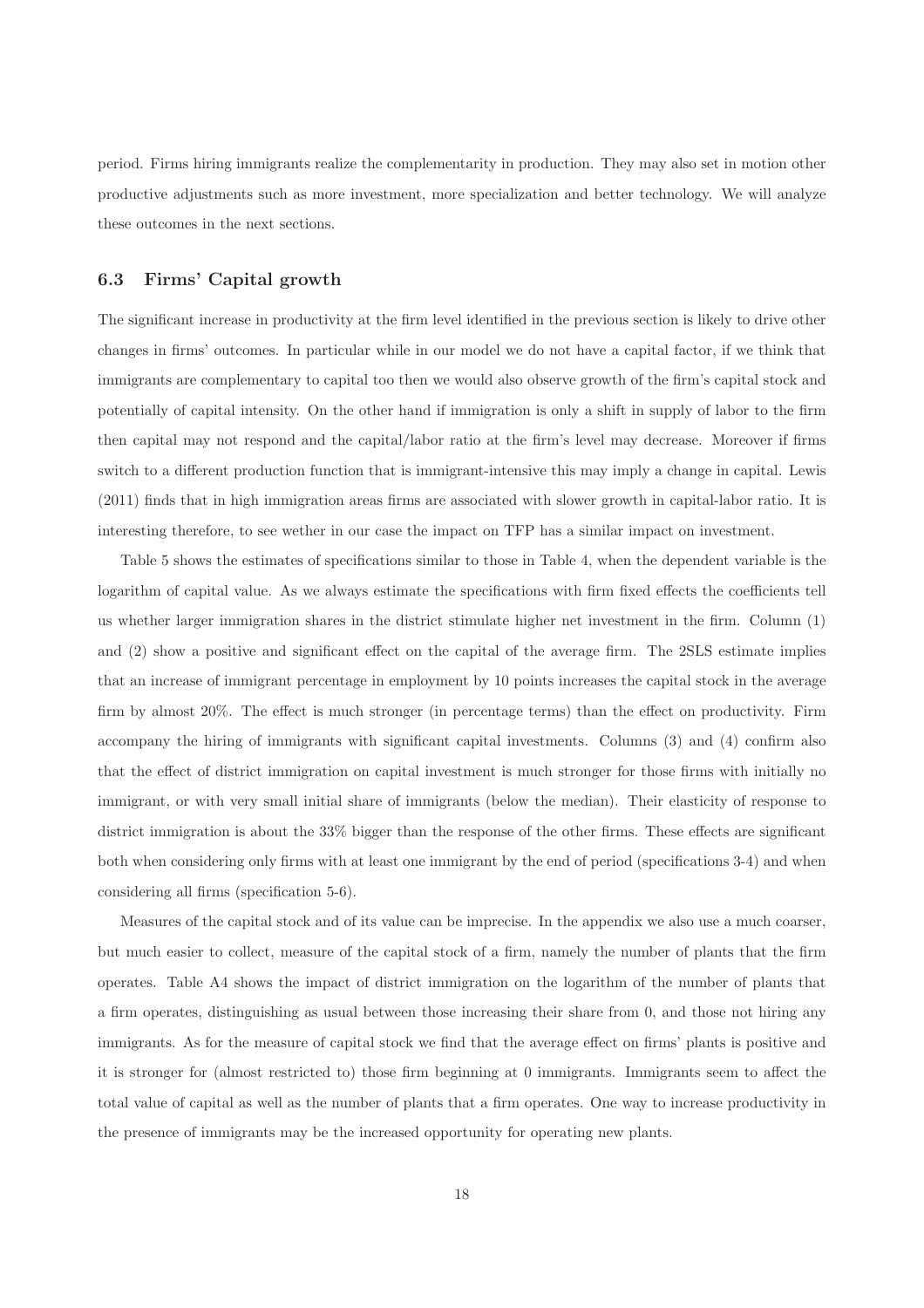#### 6.4 Task specialization of natives

As a further margin of potential response at the firm level we consider the specialization of native workers. The complementarity from immigrants may come from their preferential specialization in some tasks. Several papers suggest that they are intensively employed in Manual tasks, possibly because their comparative disadvantage in language skills (Lewis 2013). It is therefore interesting to analyze whether the specialization response of natives in a firm is also part of the margin of adjustment for the firm. Following Peri and Sparber (2009) we construct two possible indices of Complexity for the occupations of natives in the firm. The first is the logarithm of the ratio of the index of communication and the index of manual intensity of native occupation. This index take high values if natives are more concentrated in occupations that use intensively communication skills (such as sales jobs, secretarial types of jobs and usually white collar ones) relative to manual skills (machine operators, laborers or blue collar jobs). An alternative is to consider the ratio of cognitive intensity (managers, human resources officers, engineers) to the same manual intensity as measure of complexity of jobs.

The indices are obtained using the occupational distribution of natives in a firm and are correlated to each other. A positive change in these two indices indicate mobility of workers towards jobs using more cognitive complex skills and away from manual-intensive skills. Table 6 and 7 show the estimated coefficients using those two indices as dependent variable and they provide a similar picture, hence we will comment on those results at the same time. Both OLS and the 2SLS estimates point to a positive effect of the district immigration on the cognitive specialization of natives in the firm, they do not find a stronger effect for firms initially hiring no immigrants. While the interactions effects in specifications (3) and (4) and in specification (6) have a positive coefficient that value is never significant at the standard confidence levels. This may indicate that in most firms in districts with high immigration native workers move towards more cognitive intensive jobs, but this is a general response, not limited to firms that hire immigrants. If the competition between natives and immigrants is an attribute of the whole labor market it make sense to have native workers respond in similar way in all firms. After all the marginal productivity of a skill, if workers are mobile across firms, is affected throughout the market. Individual firms may have different productivity effects and still native workers may be affected in a similar way across firms. This, as we will see is mirrored in the analysis of the wage effects of immigrants on local natives.

The competition effect of immigrants in manual tasks appears to be a phenomenon that affects the whole local labor market in a similar way and hence natives move towards more complex occupations in all firms. The productivity and investment of firms, however, are affected more strongly if they hire immigrants, and those with initially no immigrants appear to be the firms with the largest increase in immigrants shares and productivity indicators.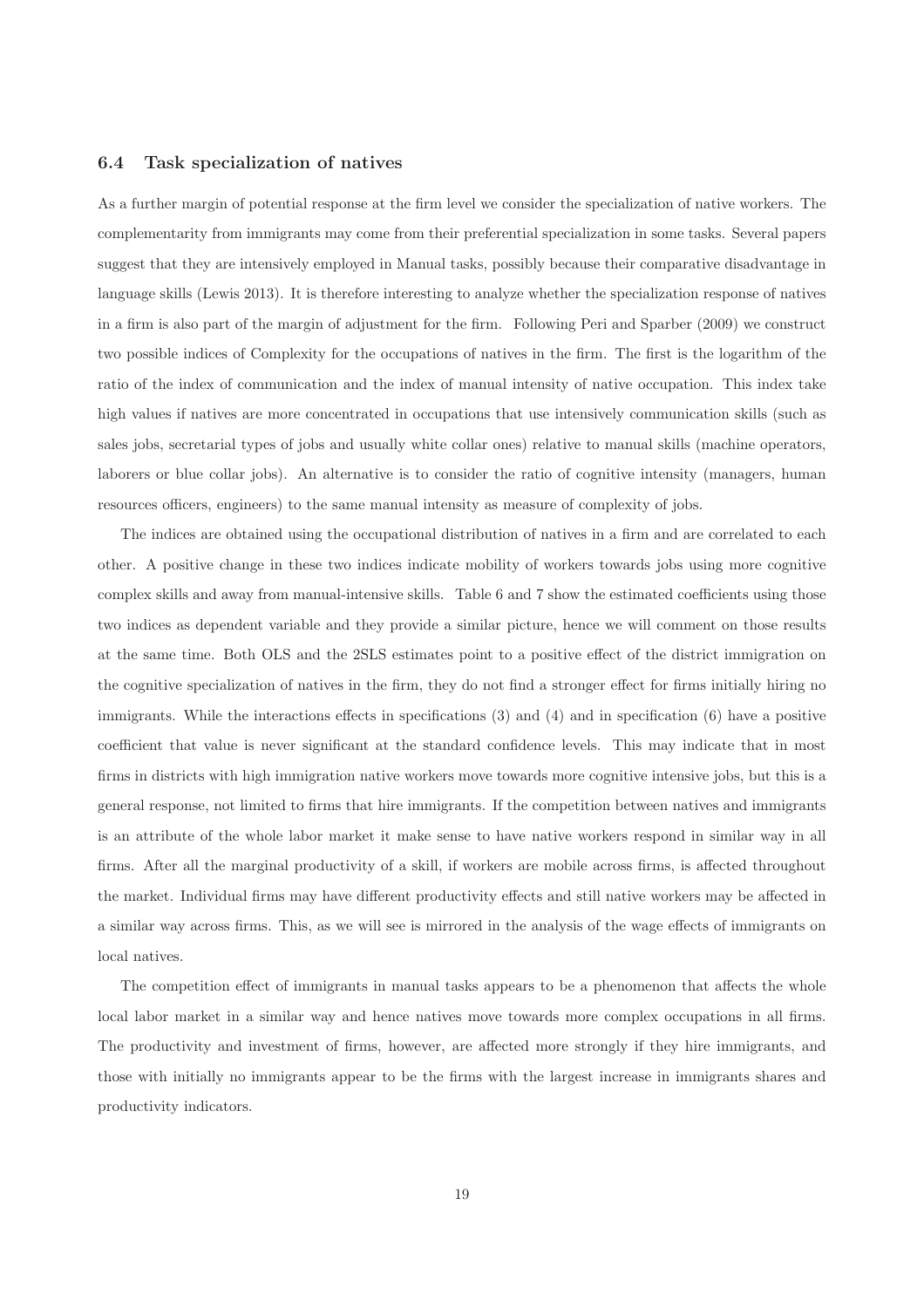#### 6.5 Firms' Export

The productivity gain from immigration shown before could also be reflected in the export performances by firms. A large body of empirical literature (beginning with Bernard and Jensen 1999) has emphasized that only more productive firms are those that access international market and export. Moreover firms that export in many different markets are the most productive ones (because they are able to cover the fixed cost of entry in new markets). At the same time several papers have analyzed the connection between immigration and exports at the national and regional level (see Felbermayr, Grossman and Kohler 2012 for a recent review) but only few of them so far have looked at the firm-level connection between the two (Hiller 2013 and Hatzigeorgiou and Lodefalk 2011 show this effect using Danish and Swedish data respectively). Most studies find that immigrants have a trade-creation effects on regions and firms and interpret this as the result of reducing fixed costs of trading with the country of origin of immigrants (e.g. Peri and Requena 2010). In a firm level (trade) framework, if the trade creation effect of immigrants were due to only the reduced fixed cost to export (i.e. supplementary information on destination countries provided by immigrants), we would observe only a positive effect of immigrants on the extensive margins (number of markets) and a null effect on the intensive margin (since the intensive margin is affected only by changes in variable trade cost). So, this section aims also to shed light on the channels through which immigrants boost trade.

In our analysis we have not information on the country of origin of immigrant workers, hence we cannot properly test the information channel driving the pro-trade effect of immigration. However, considering the value of trade as affected by firm productivity we consider it as outcome in specifications similar to those tested in the previous tables.

In table Table 8 we report estimation results when the logarithm of the total value of exports by the firm is the dependent variable. In Table 9 we consider the logarithm of the number of export markets of the firm (extensive margin only) as outcome. Very interestingly, in Table 8 the 2SLS estimated effects of district immigrants on firm export is large and significant. An increase of immigrants by 10 percentage points of the local population increases exports of the firm in the district by 14%. Firms initially at 0 immigrants show a positive (but not significant) effect on the interaction (column 3 and 6). Hence in districts with growing immigrants community, firms that hire some of them experience a clear increase in the volume of exports.

The results of Table 9 are also interesting. While the aggregate effect on export could be driven by a simple increase in trade flows, in Table 9 we analyze whether immigration increases also the number of foreign markets served by the firm. If we think that immigrants, besides affecting productivity, reduce the fixed costs of exporting in new markets this second effect could be positive. The positive and significant effect of immigration on the number of export market found in specification (2) of Table 9 is particularly strong for those firms increasing their share significantly, from an initial value of 0 (column 3) or from a very small initial share (column 4). As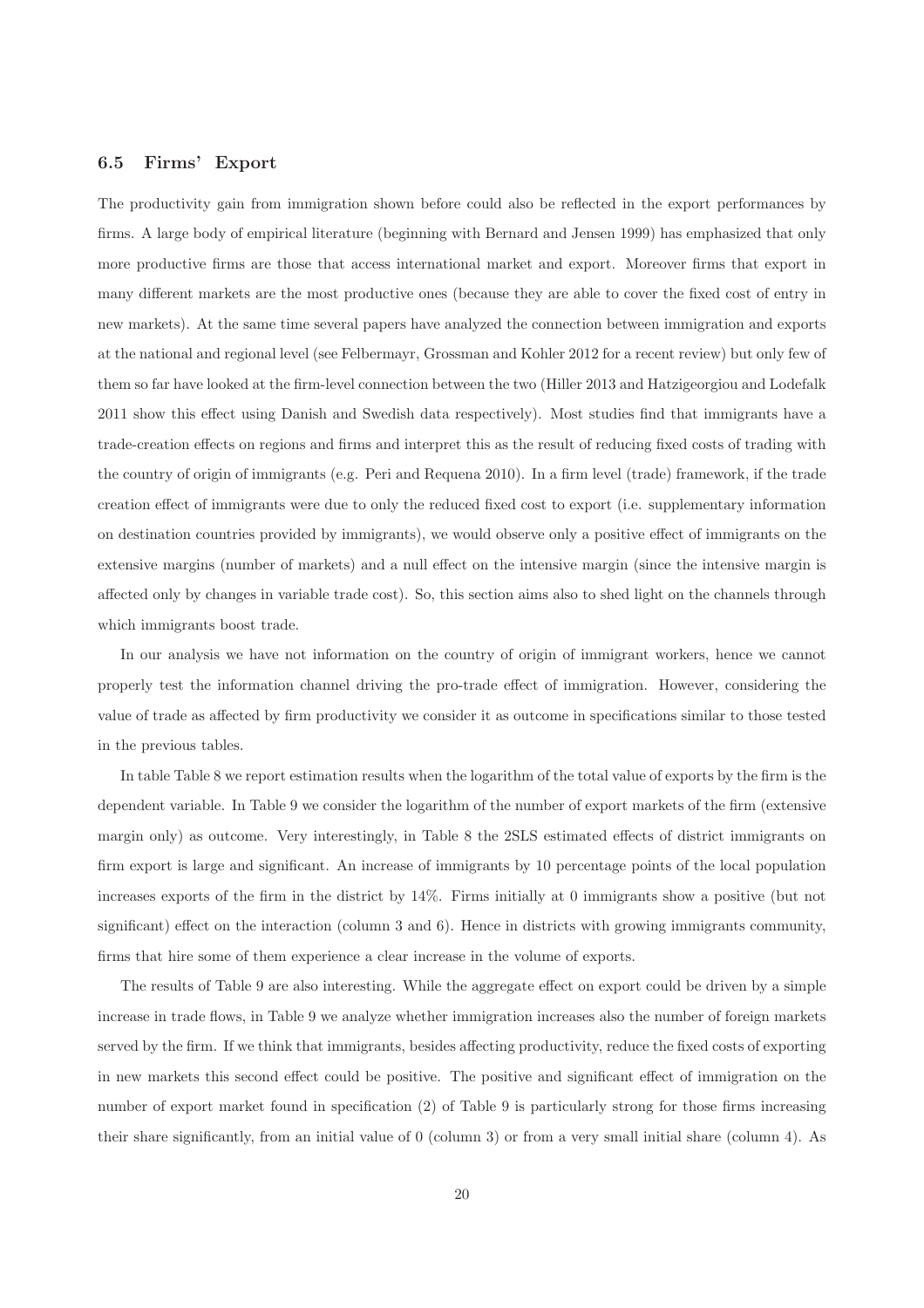immigrants flow in the district firms can open up new export markets and those that hire more immigrants (likely from different countries) beginning from a small share and increasing it, open up more markets. This can be the combined effect of higher productivity and of lower fixed costs of accessing export markets. Overall the effects on export are consistent with those on productivity and show that immigration in the district affects firms's export performance, especially those firms that increase significantly their share of immigrants from 0. Immigrants increase the value of their exports and the number of their foreign markets<sup>18</sup>.

#### 6.6 Native Wages

So far we have not even considered the variable on which most of the existing studies of immigration effects focus: wages of natives. In a framework similar to that of the other firm-level outcomes we consider the logarithm of wages to native workers as dependent variable and we report the estimated coefficients in Table 10. Wages are measured at the firm level and hence their changes combine changes in wages of individuals and potential changes in the composition of workers in the firm. First keep in mind that a key mechanism operating in reducing the firm's costs when hiring immigrants is their complementarity to natives. Hence, while our model predicts no wage effects for natives, as the productivity in their outside option (linear technology) does not depend on immigrant supply, in a more general setting we can think that their wages in the region can be increased by complementary immigrants. Moreover if the market for native and immigrant workers is the whole district and not a single firm (as in our model), the effect may be common to all workers and not differentiated by firm. The results of table 10 are consistent with this interpretation. An increase in the immigrant share in the district seems to have a strong positive effect on the average wage of natives in local firms. An increase of immigrants by 10 percentage points of employment would increase native wages in the firm by 11% (column 2 of Table 10). Moreover the effect on native wages in firms hiring more (column 3 and 5) or no immigrants (column 6) does not seem to be significantly different. These effect may be due in part to a selection of skilled natives in firms with immigrants and may combine different wage effects for workers of different skill levels.

#### 6.7 Effects along the firms' TFP-distribution

We have shown in the previous section that firms with initially low share of immigrants (or no immigrants at all) are those positioned to benefit the most from immigration in the district, as they take advantage of it by hiring new immigrants. If firms with initially no immigrants are those with lower productivity, then the estimated response suggests that immigration promotes the potential for less productive firms to catch-up with more productive ones. Specifically we would like to analyze the estimated effect of immigration in the district allowing for it to differ across the initial distribution of firms according to their TFP.

<sup>18</sup>Table A5 in the appendix shows similar results as Table 9, using the number of exported variaties (rather than the number of foreign markets) for multi-product plant. Immigrants also increase the variety of goods exported by a firm.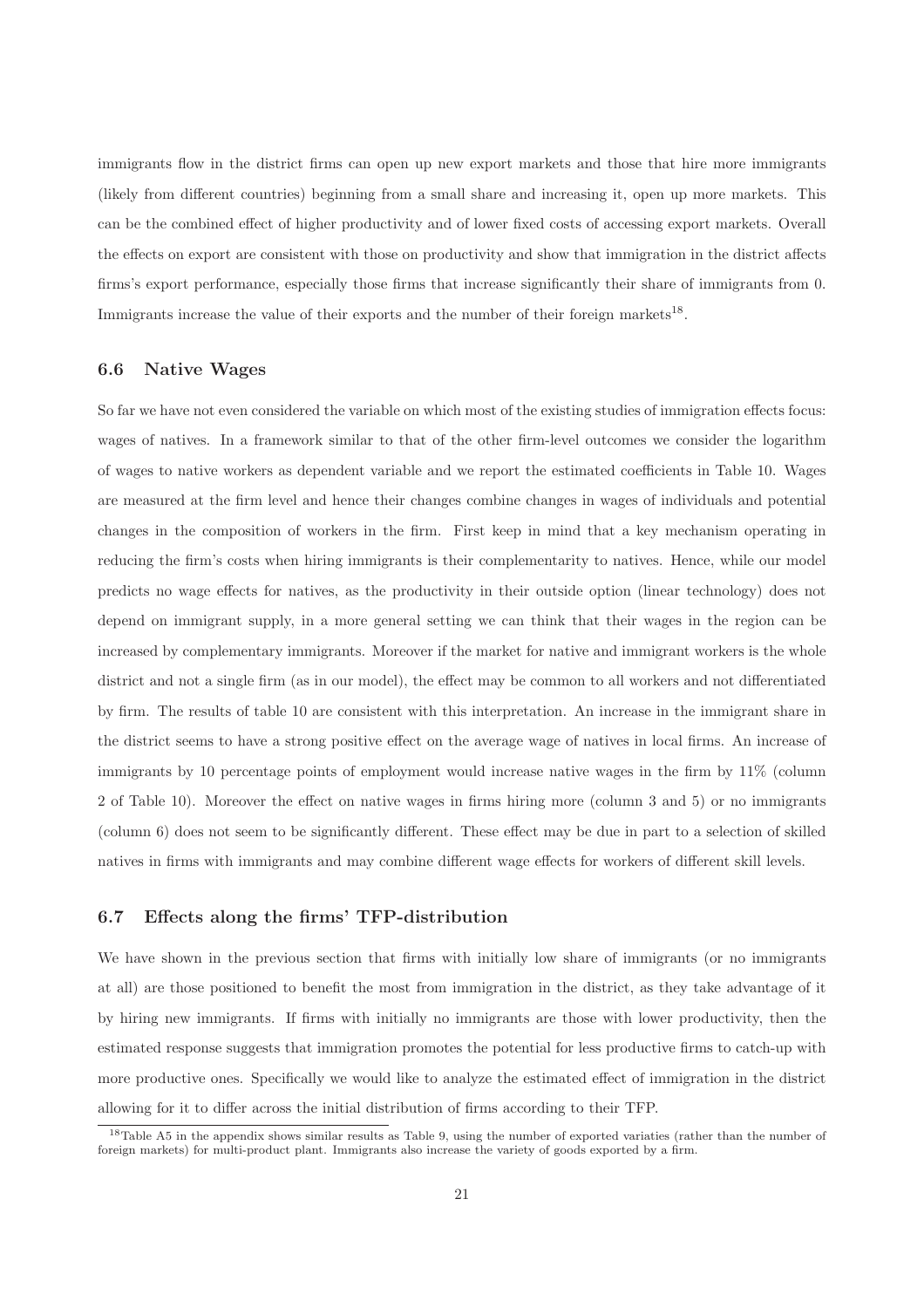In analyzing this question we follow the approach by Dustman, Frattini and Preston (2013) who analyze the impact of immigrants on native wages allowing for the effect to vary across different segments of the native wage distribution. In our case, for each department-sector-year we compute the TFP distribution across firms. Then we regress the department-sector-year percentile of the TFP distribution on the share of immigrants in the corresponding department, instrumented with the shift-share imputed percentage of immigrants (same explanatory variable and instrument used so far). One observation corresponds to one department-sector-year cell. Thus the estimated equations are the following:

$$
(nth TFP\_percentile)_{d,s,t} = \phi_d + \phi_s + \phi_p + \beta_1 (IMMI share)_{d,t} + \varepsilon_{d,s,t}
$$
\n
$$
(9)
$$

The dependent variable is in turn the value of  $\ln(TFP)$  at the  $10^{th}$ ,  $25^{th}$ ,  $50^{th}$ ,  $75^{th}$  and  $90^{th}$  percentile of the distribution across firms in the same department-sector-year. This regression identifies the effect of an increase of immigrants in the district at each percentile of the firm TFP distribution, not just at the average. Results for these estimates are reported in Table 11. Columns (1) and (2) present the OLS and the 2SLS estimation for different percentiles of the TFP distribution as dependent variable. In all specifications we include region and sector specific trend, while in columns 3 and 4 we also include department fixed effects. Both specification with and without department fixed effects show that the stronger positive effect of migration is on the less productive firms, with the coefficients decreasing in value up to the  $90^{th}$  percentile.

Focusing on specifications including also department fixed effects, columns 3 and 4, we see that the immigrant share of employment had a positive effect on TFP at all the percentiles of the distribution. At the  $50<sup>th</sup>$  percentile the estimated effect is 0.5, considering the 2SLS estimated. Interestingly we notice that the effects are not very different at the  $75<sup>th</sup>$  and  $90<sup>th</sup>$  percentile of the TFP distribution. However they are much larger (almost double) at the  $10^{th}$  and  $25^{th}$  percentile of the TFP distribution. In particular, according to 2SLS estimations, an increase in the immigrant share by 10 percentage points of employment in a district would produce an increase by 5.0% of TFP for firms above the  $50^{th}$  percentile of the TFP distribution, but as much as 7.6% for firms at the  $10^{th}$  percentile. Less productive firms which are those with no immigrants initially, may take advantage from the availability of immigrants and potentially they can switch to cost-saving and more productive techniques. We think that this result is very interesting as firms initially not using immigrants and least productive are those ending up with the largest gains in productivity from immigration in the district. Along this dimension immigrants could contribute to reduce inequality.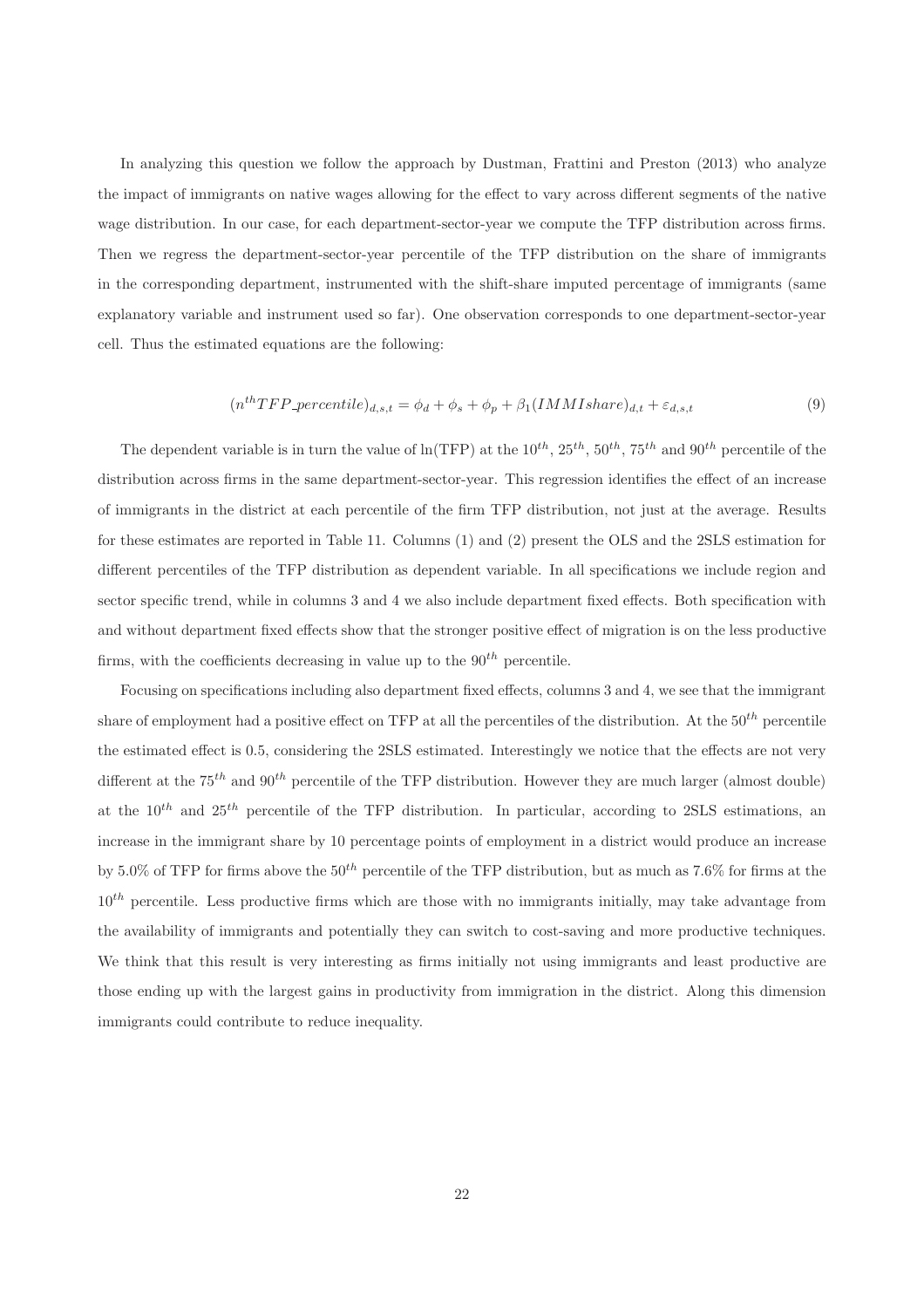#### 7 Conclusion

This paper uses French firm level data to study the effect of immigration on a set of firms specific outcomes, related to the firms' productivity. A strong empirical regularity emerging from the analysis is that firms in district receiving a large inflow of immigrants experience productivity gains, faster investments, specialization of natives in complex occupations and faster export growth. Using enclave-driven instrument to proxy the supplydriven inflow of immigrants our analysis confirms that these effects are compatible with a causal interpretation. More interestingly, we find that firms initially not hiring immigrants are those that increase more their share of immigrants following an inflow in the district, when compared to other firms. Those are also the firms experiencing the largest productivity benefits, the largest growth in capital and in exports. We also find that wage and specialization effect of immigrants on natives are common within the labor market and not firmspecific. This evidence is compatible with a simple model in which firms have heterogeneous fixed costs of hiring immigrants and immigrants are complementary to natives. When their supply increases, some firms begin employing them in production, benefit from lower costs and move towards hiring the optimal share of immigrants which is higher the lower is their wage. As firms with initially no immigrants turn out to be among the less productive ones, immigration stimulated productivity growth for firms lagging behind. Hence it was particularly beneficial for under-performing firms. Immigration may induce some convergence in the productivity levels of firms that hire them, which is an aspect never considered or analyzed by the literature.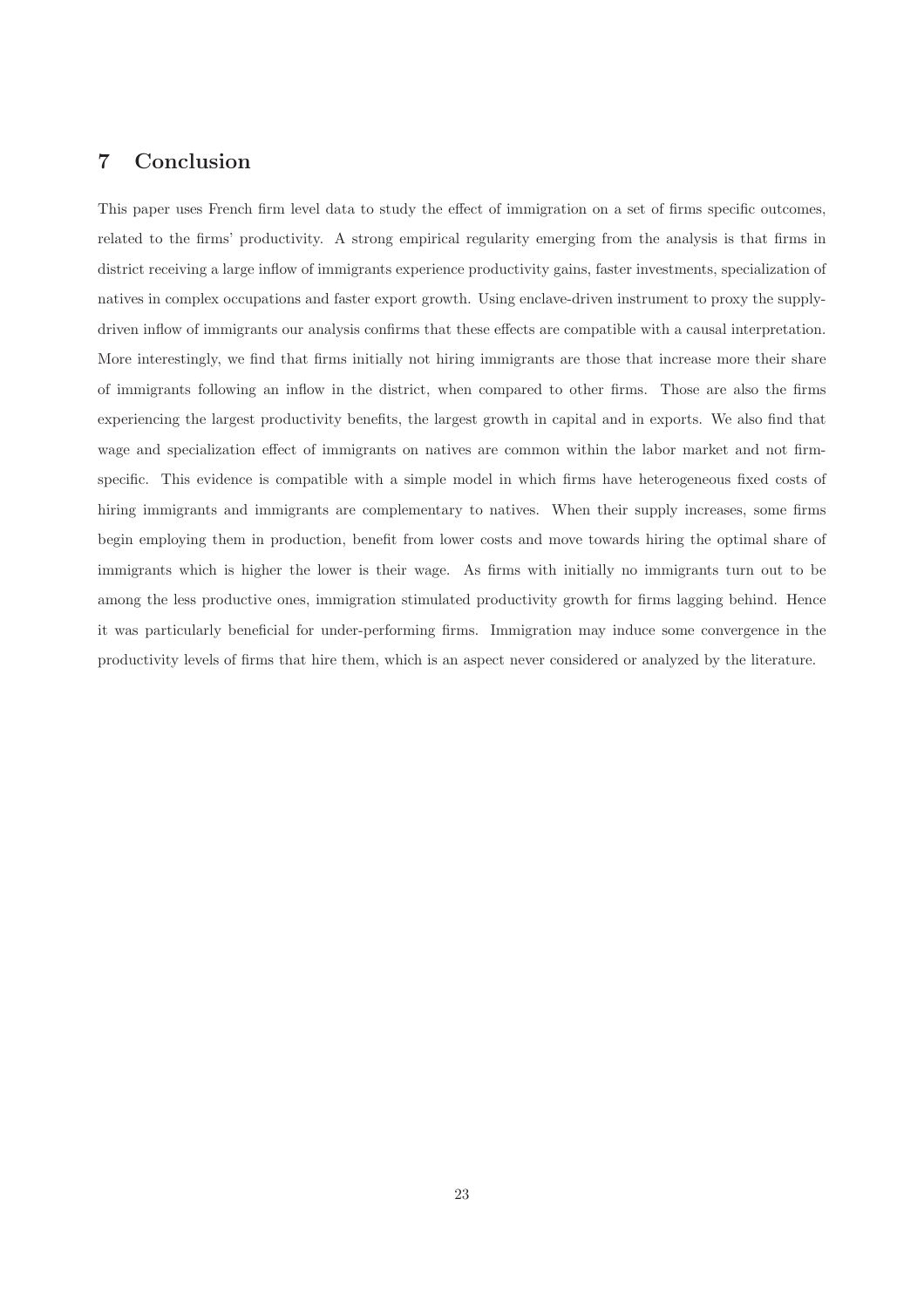#### Bibliography

Altonji, j. and D. Card, (1991) "The Effects of Immigration on the Labor Market Outcomes of Less-skilled Natives", NBER Chapters, in Immigration, Trade and the Labor Market, pp. 201-234.

Bernard, Andrew B. and Bradford Jensen, J., (1999). "Exceptional exporter performance: cause, effect, or both?," Journal of International Economics, Elsevier, vol. 47(1), pages 1-25, February.

Bernard Andrew B., Jonathan Eaton, J. Bradford Jensen and Samuel Kortum, (2003). "Plants and Productivity in International Trade," American Economic Review, American Economic Association, vol. 93(4), pages 1268-1290, September.

Borjas, G. (2003) "The Labor Demand Curve is Downward Sloping: Reexamining the impact of Immigration on the Labor Market", Quarterly Journal of Economics, 118(4): 1335-74.

Borjas, G. and L.F. Katz (2007) "The Evolution of the Mexican-Born Workforce in the United States", in Mexican Immigration to the United State, ed. G. Borjas, 13-56. University of Chicago Press.

Card, D. (2001) "Immigrants Inflows, Native Outflow, and the local Labor Market Impacts of higher immigration.", Journal of LAbor Economics, 19(1):22-64.

Card D. (2009) "Immigration and Inequality", American Economic Review, Papers and Proceedings, 99(2): 1-21.

Chassamboulli, A. and T. Palivos (2013) "The impact of immigration on the employment and wages of native workers," Journal of Macroeconomics, vol. 38 , pages 19-34.

De New, J..P and K.F. Zimmermann (1994) "Native Wage Impacts of Foreign Labor: A Random Effects Panel Analysis" Journal of Population Economics, 7(2):177-92.

Dustmann, C., F. Fabbri and I. Preston (2005) "The Impact of Immigration on the British Labour Market" Economic Journal, 115(507): F324-F341.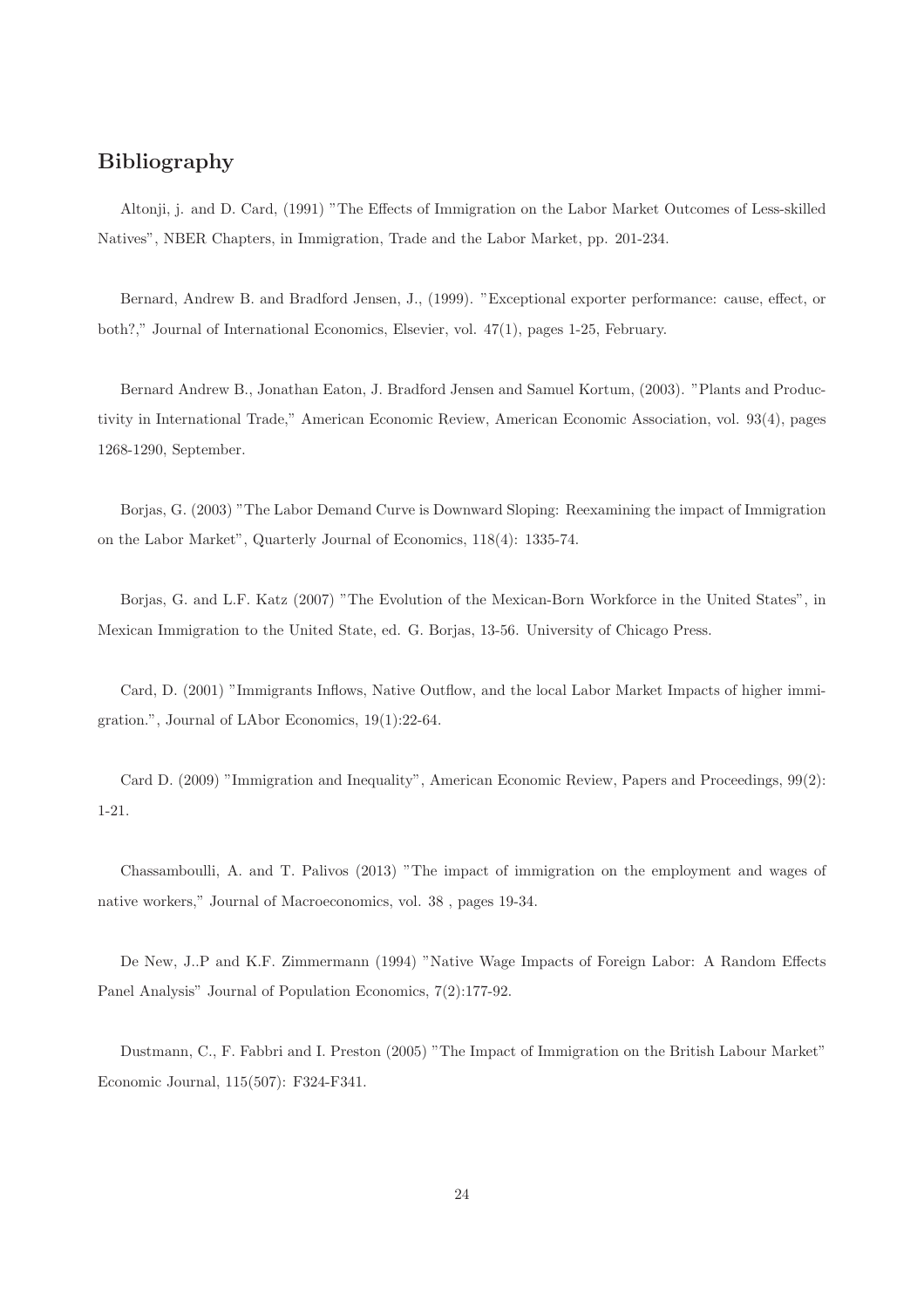Dustman, C., Frattinin, T. and I. Preston (2013) "The Effect of Immigration along the Distribution of Wages, Review of Economic Studies, 80(1), pp. 145-173.

Edo, A. (2013) "The Impact of Immigration on Native Wages and Employment", CES working paper 13-64.

Felbermayr, Gabriel, Grossmann, Volker and Kohler, Wilhelm, (2012). "Migration, International Trade and Capital Formation: Cause or Effect?," IZA Discussion Papers 6975, Institute for the Study of Labor (IZA).

Haas, A. and M. Lucht (2013) "Heterogeneous Firms and Imperfect Substitution: The Productivity Effect of Migrants" Norface Discussion Paper Series 2013019, Norface Research Programme on Migration, Department of Economics, University College London.

Hatzigeorgiou, A. and M. Lodefalk (2011) "Trade and Migration: Firm-Level Evidence", Working Papers 2011:6, Orebro University.

Hiller, S. (2013) "Does immigrant employment matter for export sales? Evidence from Denmark", Review of World Economics, 149(2):369-394.

Hummels, D., R. Jorgensen, J.Munch and C. Xiang (2013) "The Wage Effects of Offshoring: Evidence from Danish Matched Worker-Firm Data", American Economic Review (forthcoming)

Kerr S.P. and W.R. Kerr (2011) "Economic Impacts of Immigration: A Survey" Finnish Economic Papers, vol. 24(1), pages 1-32.

Levinsohn, J. and A. Petrin (2003) "Estimating production functions using inputs to control for unobservables", Review of Economic Studies, 70(2):317-341.

Lewis, E. (2011) "Immigration, Skill Mix, and Capital Skill Complementarity", The Quarterly Journal of Economics, 126(2):1029-1069.

Lewis, E. (2013) "Immigration and Production Technology", Annual Review of Economics vol.5, Forthcoming, August 2013.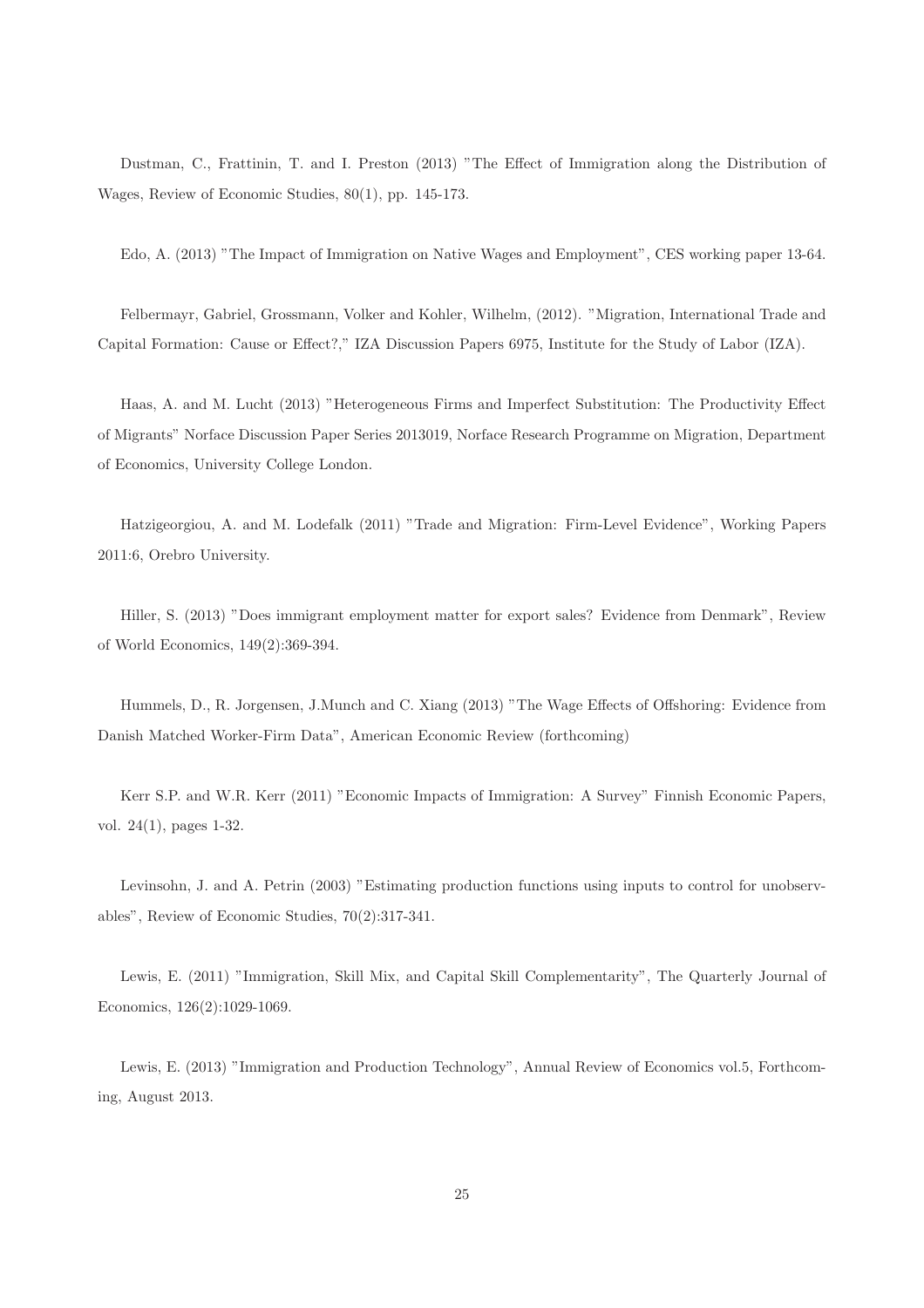Longhi S., P. Nijkamp and J. Poot (2005) "A Meta-Analytic Assessment of the Effect of Immigration on Wages" Journal of Economic Surveys, vol. 19(3), pages 451-477, 07.

Malchow-Moller N., J.R. Munch and J.R. Skaksen (2012) "Do Immigrants Affect Firm-Specific Wages?" Scandinavian Journal of Economics, vol. 114(4):1267-1295.

Martins, P.S., Piracha, M. and J. Varejao (2012) "Do Immigrants Displace Native Workers? Evidence from Matched Panel Data" IZA Discussion Papers 6644, Institute for the Study of Labor (IZA).

Melitz, M. (2003) "The Impact of Trade on Intra-Industry Reallocations and Aggregate Industry Productivity" Econometrica, 71(6):1695-1725.

Olley, S.G. and A. Pakes (1996) "The dynamics of productivity in the telecommunications equipment industry", Econometrica, 64(6):1263-1297.

Ottaviano, G. and G. Peri (2012) "Rethinking the Effects of Immigration on Wages", Journal of the European Economic Association, 10(1):152-197.

Ottaviano, G., Peri, G. and G. Wright (2013) "Immigration, Offshoring and the American jobs", forthcoming American Economic Review.

Peri, G. (2012) "The Effect of Immigration on Productivity: Evidence from U.S. States" Review of Economics and Statistics, 94(1):348-358.

Peri, G. and C. Sparber (2009) "Task Specialization, Immigration, and Wages", American Economic Journal: Applied Economics, 1(3):135-69.

Peri, G. and F. Requena (2010) "The trade creation effect of immigrants: Testing the theory on the remarkable case of Spain", Canadian Journal of Economics, 49(4):1433-1459.

Trax M, S. Brunow and J. Sudekum (2013) "Cultural Diversity and Plant-Level Productivity" mimeo University of Duisenburg-Hessen.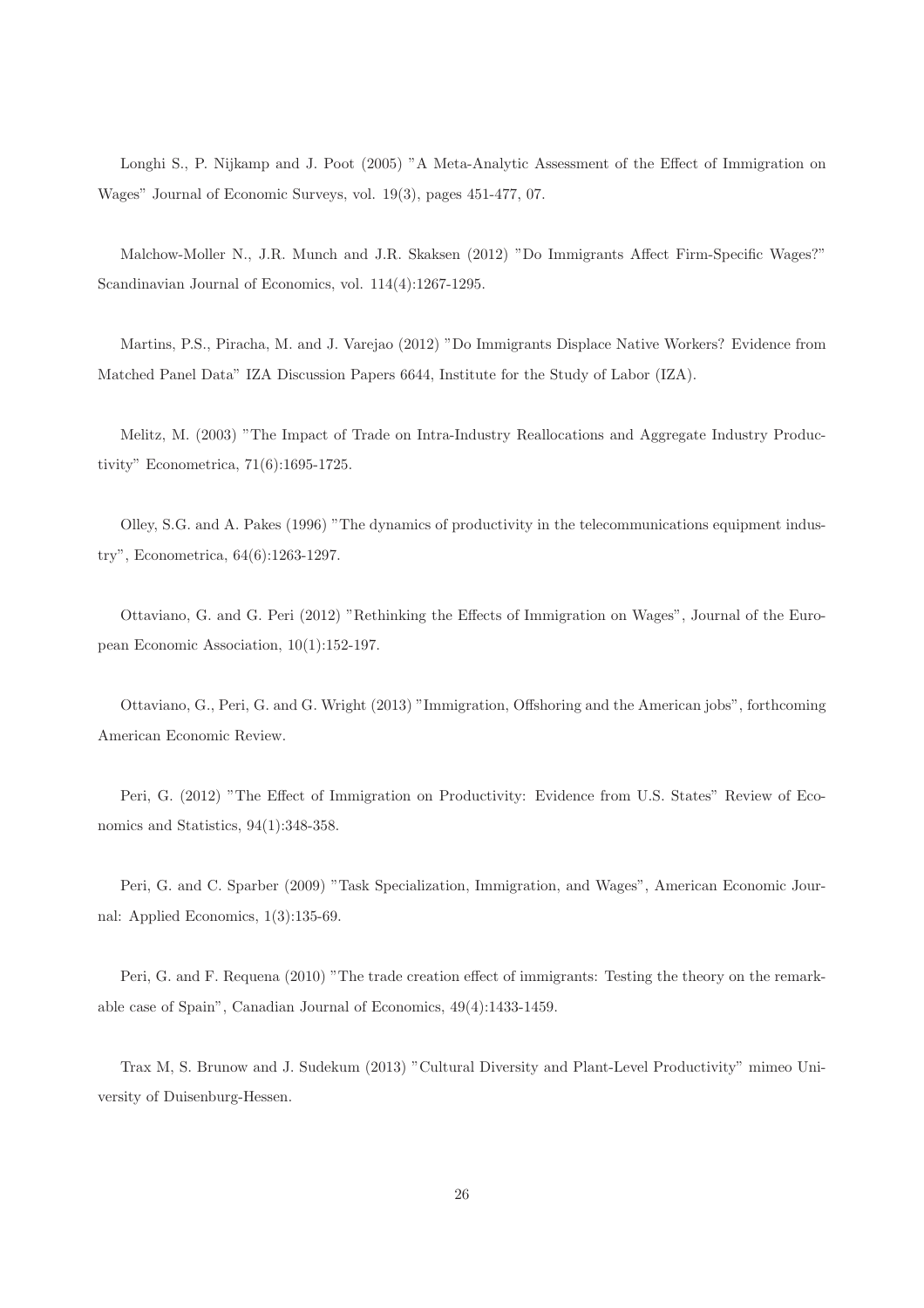Van Beveren, I. (2012) "Total Factor Productivity Estimation: A Practical Review", Journal of Economic Surveys, 26(1):98-128.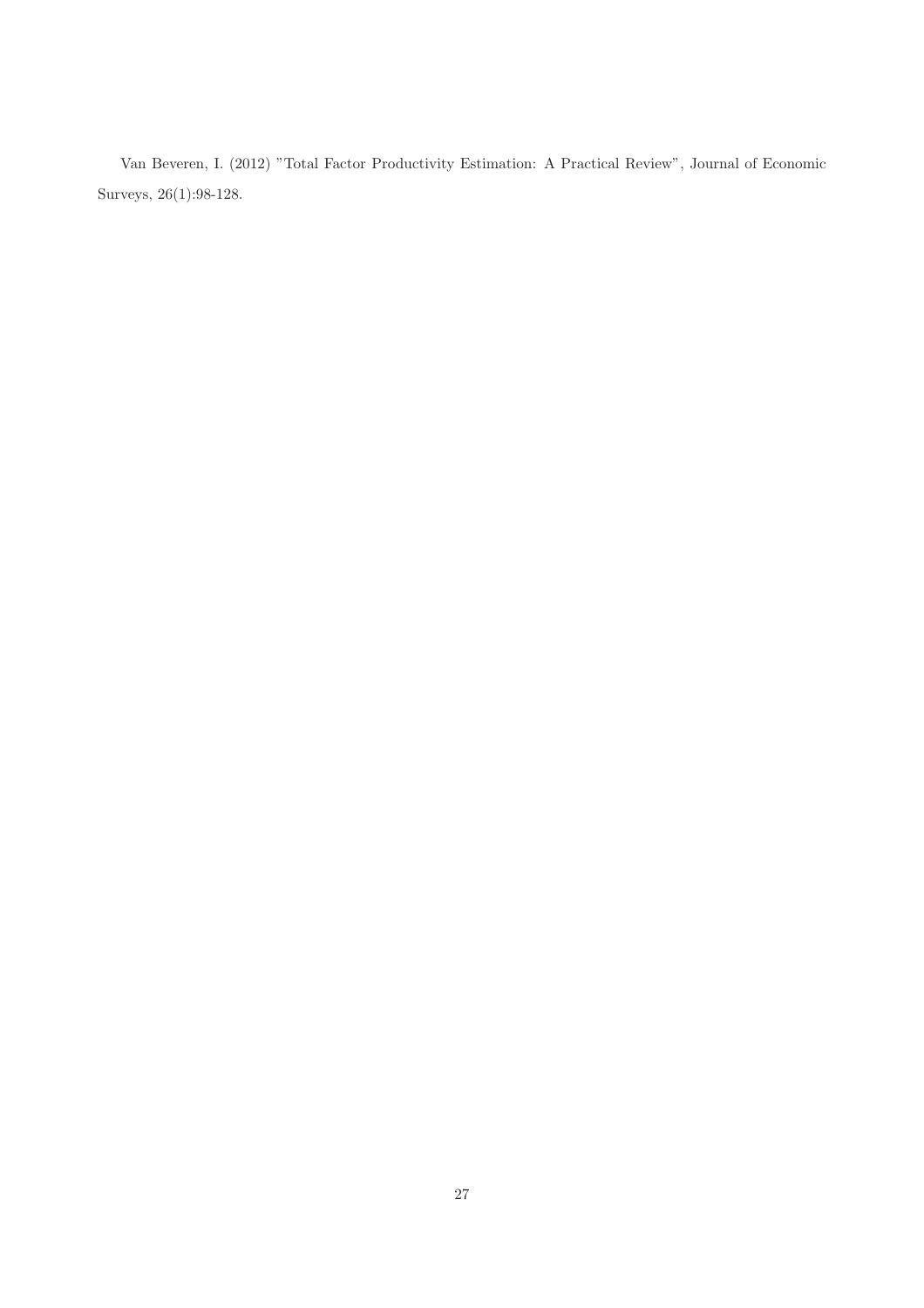|         | ۰ |
|---------|---|
| ω       |   |
|         |   |
| a.<br>۳ | ٠ |
|         |   |

# **Correlation of Imputed change in immigrants 1996-05 (instrument)**  Correlation of Imputed change in immigrants 1996-05 (instrument) and economic outcomes across districts 1995 **and economic outcomes across districts 1995**

|                                     | Average growth in |
|-------------------------------------|-------------------|
|                                     | Imputed Immigrant |
|                                     | share             |
| Firms Outcome in the starting year: | $\Xi$             |
| TFP as OL                           | 0.496             |
|                                     | (0.555)           |
| TFP as LP                           | 3.531             |
|                                     | (9.686)           |
| Ln(comm / manual)                   | $-0.975$          |
|                                     | (1.327)           |
| Ln(cognitive/manual)                | $-0.958$          |
|                                     | (1.269)           |
| Ln(capital)                         | 1.804             |
|                                     | (5.518)           |
| Total trade                         | $-4.819$          |
|                                     | (13.76)           |
| N of traded varieties               | $-12.24$          |
|                                     | (9.024)           |
| Observations                        | 93                |
|                                     |                   |

Note: Each row represents the result from a univariate regression having as dependent variable, the average growth of the imputed departmental share of immigrant over the period 1996-2006 and as explanatory variable the av **Note:** Each row represents the result from a univariate regression having as dependent variable, the average growth of the imputed departmental share of immigrant over the period 1996-2006 and as explanatory variable the average economic value listed in the table for the district firms in 1995.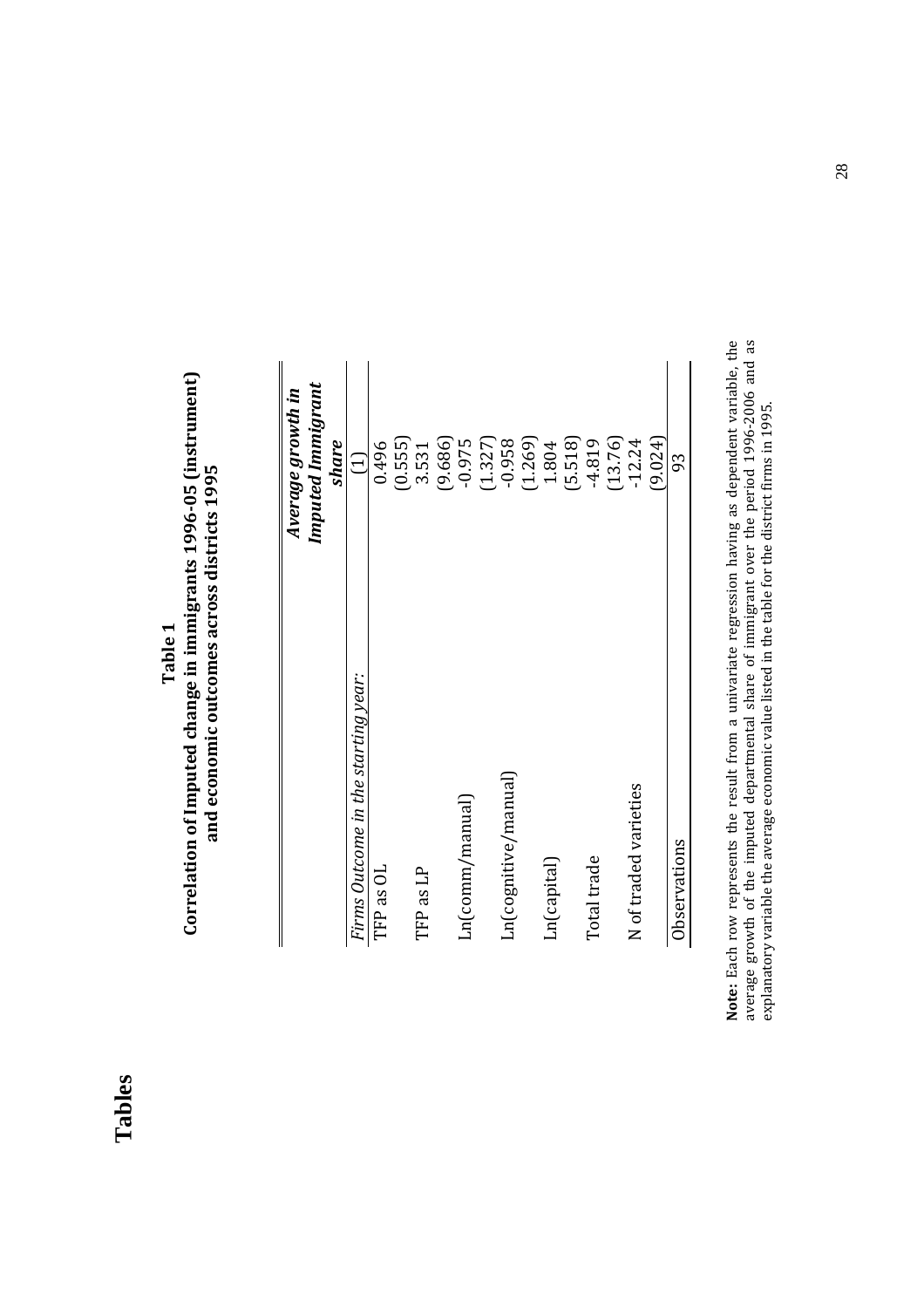Table 2<br>Summary statistics on individual firm-year observations **Summary statistics on individual firm-year observations** 

| Variable                                 | Observations | Mean  | Std Dev. Min    |         | Max   |
|------------------------------------------|--------------|-------|-----------------|---------|-------|
| $Ln$ (Employment of natives)             | 136244       | 4.31  | 0.97            | 0.00    | 11.06 |
| Ln(Wage of natives) – per hour<br>worked | 136244       | 2.35  | 0.33            | $-2.01$ | 12.62 |
| $Ln(TFP)$ OP                             | 104546       | 1.78  | 0.20            | $-0.15$ | 2.50  |
| Ln(TFP) LP                               | 103459       | 2.11  | 3.22            | 11.28   | 13.96 |
| Ln(Communication /Manual)                | 109464       | 0.91  | 0.36            | $-0.02$ | 2.68  |
| Ln(Cognitive/Manual)                     | 109464       | 0.66  | 0.34            | 0.13    | 2.32  |
| Ln(Capital)                              | 122787       | 7.62  | L <sub>59</sub> | $-0.78$ | 16.39 |
| Ln(Capital per worker)                   | 122787       | 3.20  | 1.12            | 6.57    | 10.98 |
| Ln(Total Export Value)                   | 97814        | 13.27 | 2.66            | 0.00    | 22.87 |
| Ln(Number of export varieties)           | 98710        | 2.64  | $-58$           | 0.00    | 8.61  |
| Ln(Number of export markets)             | 98710        | 1.94  | 1.24            | 0.00    | 5.16  |
| Ln(Share of foreign-born)                | 136244       | 0.05  | 0.09            | 0.00    | 0.99  |
|                                          |              |       |                 |         |       |

Note: individual observations are firms by year in France over the period 1995-2005. The **Note**: individual observations are firms by year in France over the period 1995-2005. The sources of the data are several and they are described in the text. sources of the data are several and they are described in the text.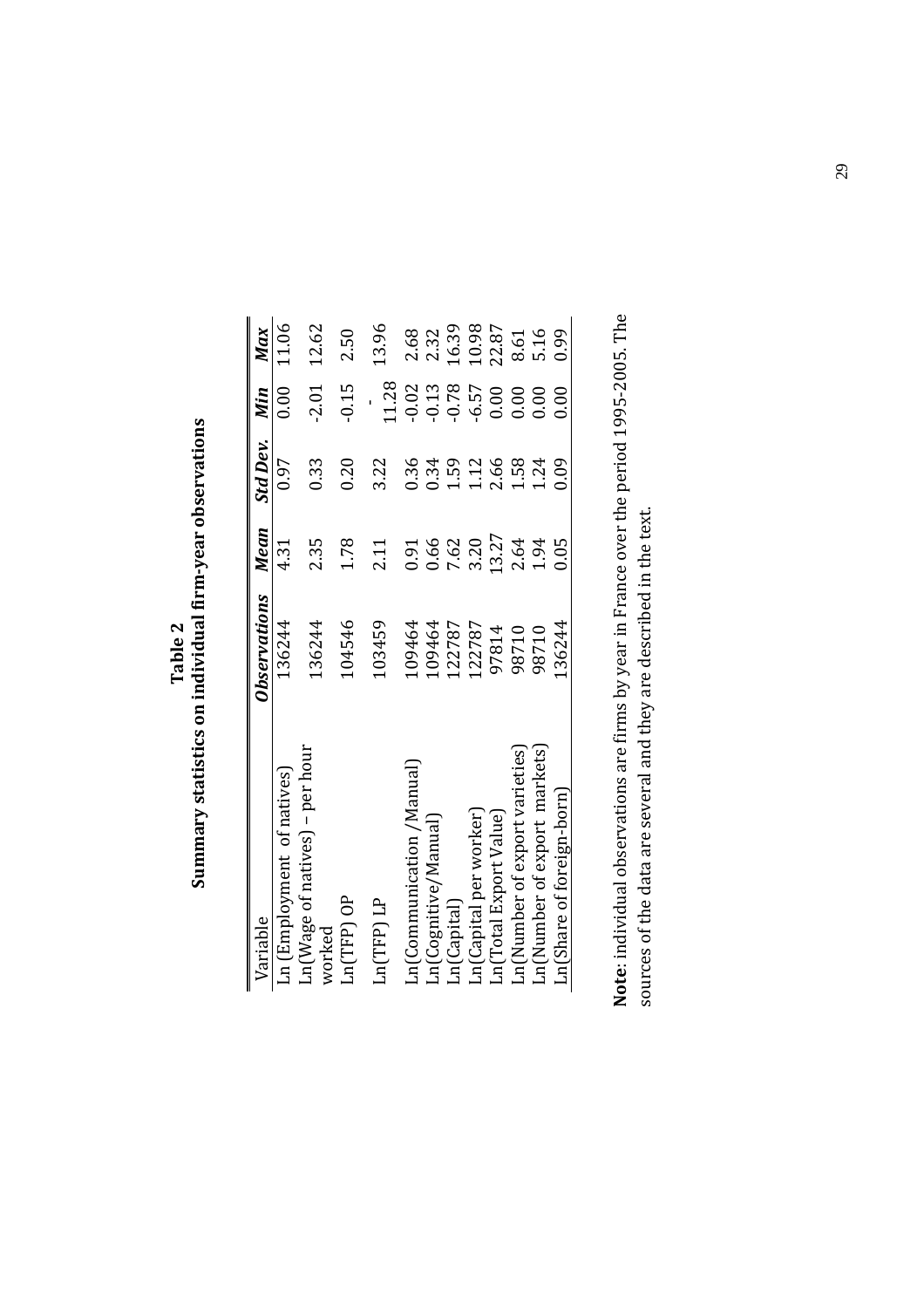|                                                    | Ξ          | ල          | ලු                                                                  | $\bigoplus$ | $\overline{5}$                            | $\odot$                                   |
|----------------------------------------------------|------------|------------|---------------------------------------------------------------------|-------------|-------------------------------------------|-------------------------------------------|
|                                                    |            |            | Dep. Var:                                                           |             | for going from 0 to<br>Dep var : dummy    | firm with non-zero<br>Dep. Var : share of |
|                                                    |            |            | Immigrants as share of firm employment                              |             | $>0$ immigrant<br>employment <sup>a</sup> | immigrants in the<br>Department           |
| Immigrant share in Department                      | $0.357***$ | $0.721***$ | $0.653***$                                                          | $0.509***$  | $0.420***$                                | $1.732***$                                |
|                                                    | (0.053)    | (0.123)    | (0.116)                                                             | (0.114)     | (0.068)                                   | (0.252)                                   |
| (Immigrant share in Department)                    |            |            | $0.435***$                                                          |             |                                           |                                           |
| x (dummy zero initial immi share)                  |            |            | (0.186)                                                             |             |                                           |                                           |
| (Immigrant share in Department)                    |            |            |                                                                     | $0.582***$  |                                           |                                           |
| x (dummy below median initial immi share)          |            |            |                                                                     | (0.179)     |                                           |                                           |
| Method of Estimation                               | <b>STO</b> | 2SLS       | 2SLS                                                                | 2SLS        | 2SLS                                      | <b>2SLS</b>                               |
| Sample                                             |            |            | Firm with at least one migrant by the last period<br>of observation |             | All firms                                 | All departments                           |
| Observations                                       | 74865      | 74153      | 74153                                                               | 74153       | 119041                                    | 1031                                      |
| First stage coefficients:                          |            |            |                                                                     |             |                                           |                                           |
| Imputed Immi sh.                                   |            | $1.168***$ | $1.153***$                                                          | $1.153***$  | $1.213***$                                | $0.730***$                                |
| Imputed Immi sh. x Firm zero immi                  |            |            | $1.234***$                                                          |             |                                           |                                           |
| Imputed Immi sh. x Firm below 50 <sup>th</sup> mig |            |            |                                                                     | 1.195***    |                                           |                                           |
| F-stat of first stage                              |            | 80.76      |                                                                     |             | 72.07                                     | 212                                       |
| Joint F-stat (Kleibergen-Paap F statistic)         |            |            | 40.21                                                               | 39.11       |                                           |                                           |
|                                                    |            |            |                                                                     |             |                                           |                                           |

Table 3<br>Immigration in the District and Firm's immigrants share: 1995-2005 **Immigration in the District and Firm's immigrants share: 1995-2005** 

Note: Columns (1) – (5) always include region and sector specific trends, firm fixed effects and the other firm level control variables.<br>Column (8) is departmental level regressions; year FE included. Standard errors are **Note**: Columns (1) – (5) always include region and sector specific trends, firm fixed effects and the other firm level control variables. Column (8) is departmental level regressions; year FE included. Standard errors are clustered at the Department level.

\*, \*\*, \*\*\* indicate significance at the 10, 5 and 1% confidence level.

30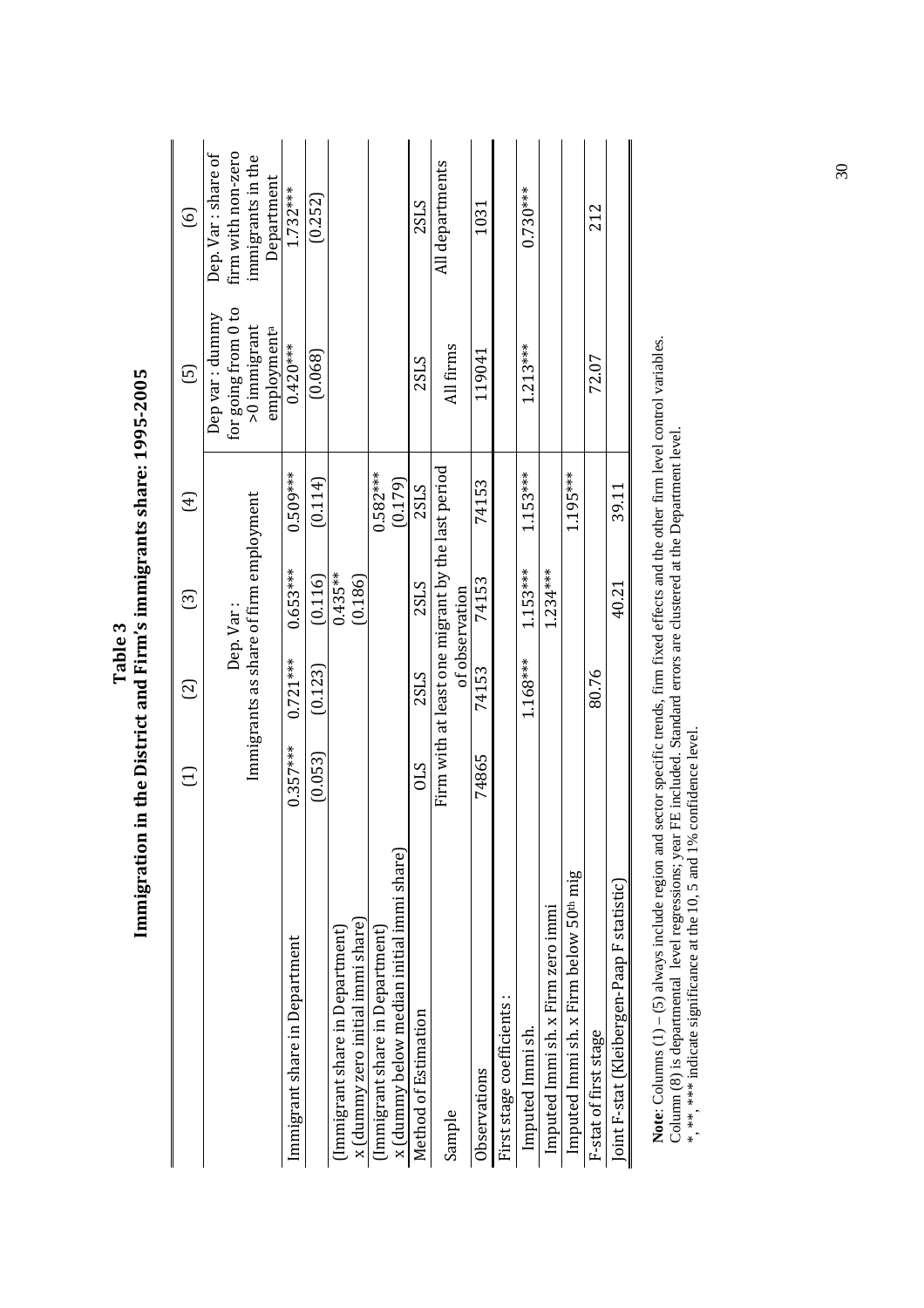|                                                                                                                                                                                                                                                                                                                                                                 | Ξ          | $\Xi$                                                | ලු          | $\bigoplus$                                             | ගු         | $\odot$     |
|-----------------------------------------------------------------------------------------------------------------------------------------------------------------------------------------------------------------------------------------------------------------------------------------------------------------------------------------------------------------|------------|------------------------------------------------------|-------------|---------------------------------------------------------|------------|-------------|
|                                                                                                                                                                                                                                                                                                                                                                 |            |                                                      |             | TFP calculated using Olley and Pakes method<br>Dep. Var |            |             |
| $\mathbf{t}$<br>Immigrant share in Departmer                                                                                                                                                                                                                                                                                                                    | $0.144***$ | $0.275***$                                           | $0.256***$  | $0.247***$                                              | $0.276***$ | $0.245***$  |
|                                                                                                                                                                                                                                                                                                                                                                 | (0.024)    | (0.033)                                              | (0.032)     | (0.032)                                                 | (0.035)    | (0.032)     |
| (Immigrant share in Department)                                                                                                                                                                                                                                                                                                                                 |            |                                                      | $0.094***$  |                                                         |            | $0.095***$  |
| x (dummy zero initial immi share)                                                                                                                                                                                                                                                                                                                               |            |                                                      | (0.045)     |                                                         |            | (0.045)     |
| (Immigrant share in Department)                                                                                                                                                                                                                                                                                                                                 |            |                                                      |             | $0.077***$                                              |            |             |
| x (dummy below median initial immi share)                                                                                                                                                                                                                                                                                                                       |            |                                                      |             | (0.036)                                                 |            |             |
| Method of Estimation                                                                                                                                                                                                                                                                                                                                            | STO        | 2SLS                                                 | 2SLS        | 2SLS                                                    | 2SLS       | <b>2SLS</b> |
| Sample                                                                                                                                                                                                                                                                                                                                                          |            | Firm with at least one migrant by the last period of | observation |                                                         | All Firms  |             |
| Observations                                                                                                                                                                                                                                                                                                                                                    | 66472      | 65545                                                | 65545       | 65545                                                   | 103517     | 103517      |
| R-squared                                                                                                                                                                                                                                                                                                                                                       | 0.019      | 0.014                                                | 0.014       | 0.014                                                   | 0.014      | 0.014       |
| First stage coefficients:                                                                                                                                                                                                                                                                                                                                       |            |                                                      |             |                                                         |            |             |
| Imputed Immi sh.                                                                                                                                                                                                                                                                                                                                                |            | 1.159***                                             | $1.146***$  | $1.148***$                                              | 1.199***   | $1.167***$  |
| Imputed Immi sh. x Firm zero immi                                                                                                                                                                                                                                                                                                                               |            |                                                      | $1.214***$  |                                                         |            | $1.269***$  |
| Imputed Immi sh. x Firm below 50 <sup>th</sup> mig                                                                                                                                                                                                                                                                                                              |            |                                                      |             | 1.179***                                                |            |             |
| F-stat of first stage                                                                                                                                                                                                                                                                                                                                           |            | 85.54                                                |             |                                                         | 78.69      |             |
| statistic)<br>Joint F-stat (Kleibergen-Paap F                                                                                                                                                                                                                                                                                                                   |            |                                                      | 42.00       | 40.18                                                   |            | 40.17       |
| Standard errors are clustered at the department level. The period considered is 1995-2005. The unit of observation is a firm in one year.<br>Note: Region and sector specific trends, firm fixed effects and firm level control described in the text are included in all specifications.<br>**, *** indicate significance at the 10, 5 and 1% confidence level |            |                                                      |             |                                                         |            |             |

Table 4<br>Immigration in the District and Firm's TFP **Immigration in the District and Firm's TFP** 

31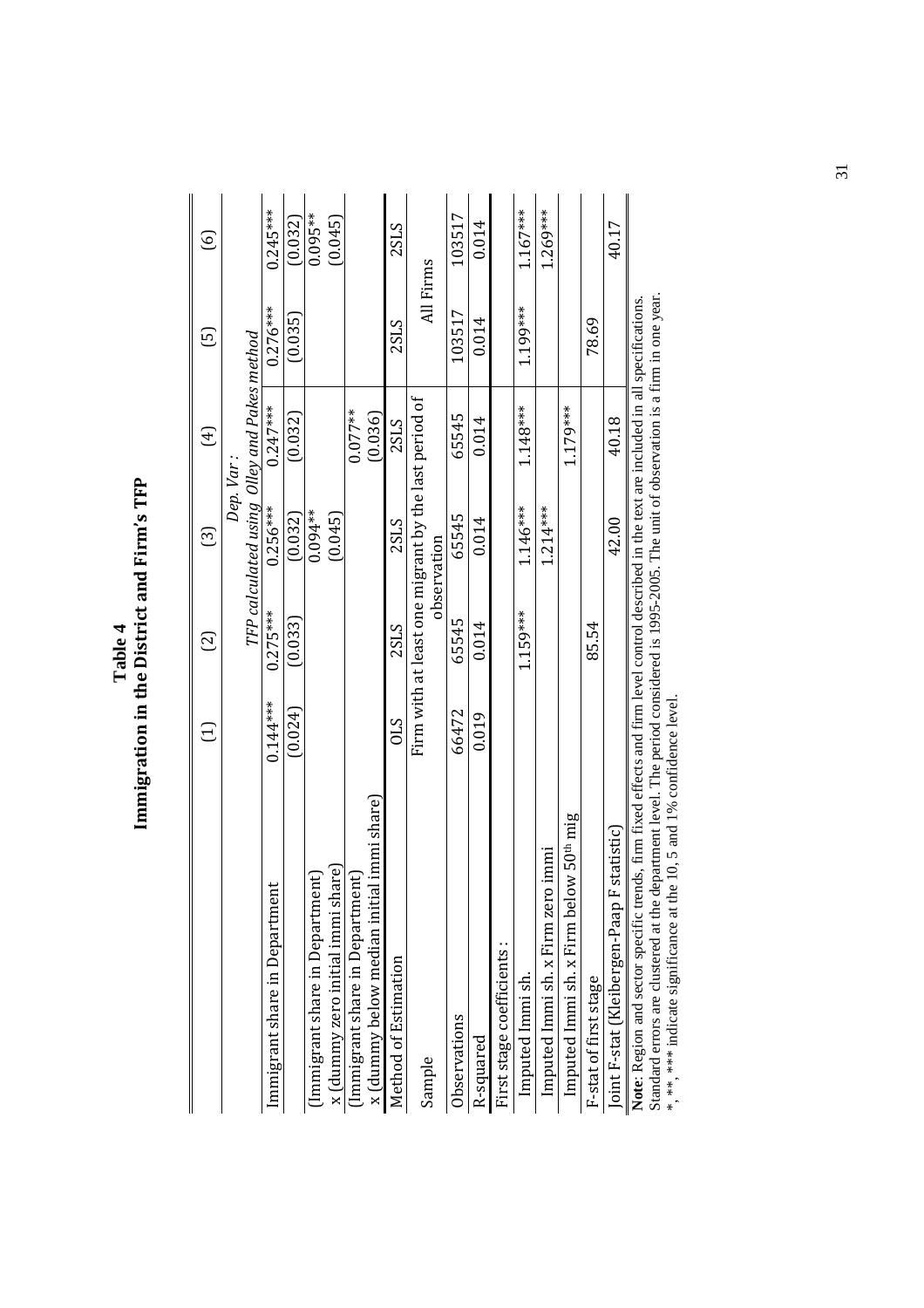| Firm with at least one migrant by the last period<br>Dep. Var : In(Capital<br>$1.673***$<br>$1.153***$<br>1.194***<br>$0.730**$<br>(0.267)<br>(0.355)<br>73721<br>0.013<br><b>2SLS</b><br>$1.786***$<br>$1.152***$<br>$1.236***$<br>(0.269)<br>$0.762*$<br>(0.412)<br>0.013<br>2SLS<br>73721<br>of observation<br>1.938***<br>$1.167***$<br>(0.280)<br>73721<br>0.013<br>81.09<br>2SLS<br>$1.104***$<br>(0.206)<br>74433<br>0.020<br>$\mathcal{S}10$<br>x (dummy below median initial immi share)<br>Imputed Immi sh. x Firm below 50 <sup>th</sup> mig<br>Imputed Immi sh. x Firm zero immi<br>x (dummy zero initial immi share)<br>(Immigrant share in Department)<br>(Immigrant share in Department)<br>Ħ<br>Immigrant share in Departmer<br>First stage coefficients:<br>Method of Estimation<br>F-stat of first stage<br>Imputed Immi sh.<br>Observations<br>R-squared<br>Sample | වු<br>$\Xi$ | ලු | $\bigoplus$ | ල           | ତ୍ର        |
|---------------------------------------------------------------------------------------------------------------------------------------------------------------------------------------------------------------------------------------------------------------------------------------------------------------------------------------------------------------------------------------------------------------------------------------------------------------------------------------------------------------------------------------------------------------------------------------------------------------------------------------------------------------------------------------------------------------------------------------------------------------------------------------------------------------------------------------------------------------------------------------|-------------|----|-------------|-------------|------------|
|                                                                                                                                                                                                                                                                                                                                                                                                                                                                                                                                                                                                                                                                                                                                                                                                                                                                                       |             |    |             |             |            |
|                                                                                                                                                                                                                                                                                                                                                                                                                                                                                                                                                                                                                                                                                                                                                                                                                                                                                       |             |    |             | $2.008***$  | $1.716***$ |
|                                                                                                                                                                                                                                                                                                                                                                                                                                                                                                                                                                                                                                                                                                                                                                                                                                                                                       |             |    |             | (0.311)     | (0.273)    |
|                                                                                                                                                                                                                                                                                                                                                                                                                                                                                                                                                                                                                                                                                                                                                                                                                                                                                       |             |    |             |             | $0.873**$  |
|                                                                                                                                                                                                                                                                                                                                                                                                                                                                                                                                                                                                                                                                                                                                                                                                                                                                                       |             |    |             |             | (0.340)    |
|                                                                                                                                                                                                                                                                                                                                                                                                                                                                                                                                                                                                                                                                                                                                                                                                                                                                                       |             |    |             |             |            |
|                                                                                                                                                                                                                                                                                                                                                                                                                                                                                                                                                                                                                                                                                                                                                                                                                                                                                       |             |    |             |             |            |
|                                                                                                                                                                                                                                                                                                                                                                                                                                                                                                                                                                                                                                                                                                                                                                                                                                                                                       |             |    |             | <b>2SLS</b> | 2SLS       |
|                                                                                                                                                                                                                                                                                                                                                                                                                                                                                                                                                                                                                                                                                                                                                                                                                                                                                       |             |    |             |             | All Firms  |
|                                                                                                                                                                                                                                                                                                                                                                                                                                                                                                                                                                                                                                                                                                                                                                                                                                                                                       |             |    |             | 118311      | 118311     |
|                                                                                                                                                                                                                                                                                                                                                                                                                                                                                                                                                                                                                                                                                                                                                                                                                                                                                       |             |    |             | 0.010       | 0.010      |
|                                                                                                                                                                                                                                                                                                                                                                                                                                                                                                                                                                                                                                                                                                                                                                                                                                                                                       |             |    |             |             |            |
|                                                                                                                                                                                                                                                                                                                                                                                                                                                                                                                                                                                                                                                                                                                                                                                                                                                                                       |             |    |             | $1.212***$  | $1.174***$ |
|                                                                                                                                                                                                                                                                                                                                                                                                                                                                                                                                                                                                                                                                                                                                                                                                                                                                                       |             |    |             |             | $1.296***$ |
|                                                                                                                                                                                                                                                                                                                                                                                                                                                                                                                                                                                                                                                                                                                                                                                                                                                                                       |             |    |             |             |            |
|                                                                                                                                                                                                                                                                                                                                                                                                                                                                                                                                                                                                                                                                                                                                                                                                                                                                                       |             |    |             | 72.47       |            |
| 39.10<br>40.38<br>statistic)<br>Joint F-stat (Kleibergen-Paap F                                                                                                                                                                                                                                                                                                                                                                                                                                                                                                                                                                                                                                                                                                                                                                                                                       |             |    |             |             | 38.49      |

Table 5<br>Immigration in the District and Firm's Capital Stock  **Immigration in the District and Firm's Capital Stock** 

Standard errors are clustered at the department level. The period considered is 1995-2005. The unit of observation is a firm in one year.

Standard errors are clustered at the department level. The period considered is 1995-2005. The unit of observation is a firm in one year.<br>\*, \*\*, \*\*\* indicate significance at the 10, 5 and 1% confidence level. \*, \*\*, \*\*\* indicate significance at the 10, 5 and 1% confidence level.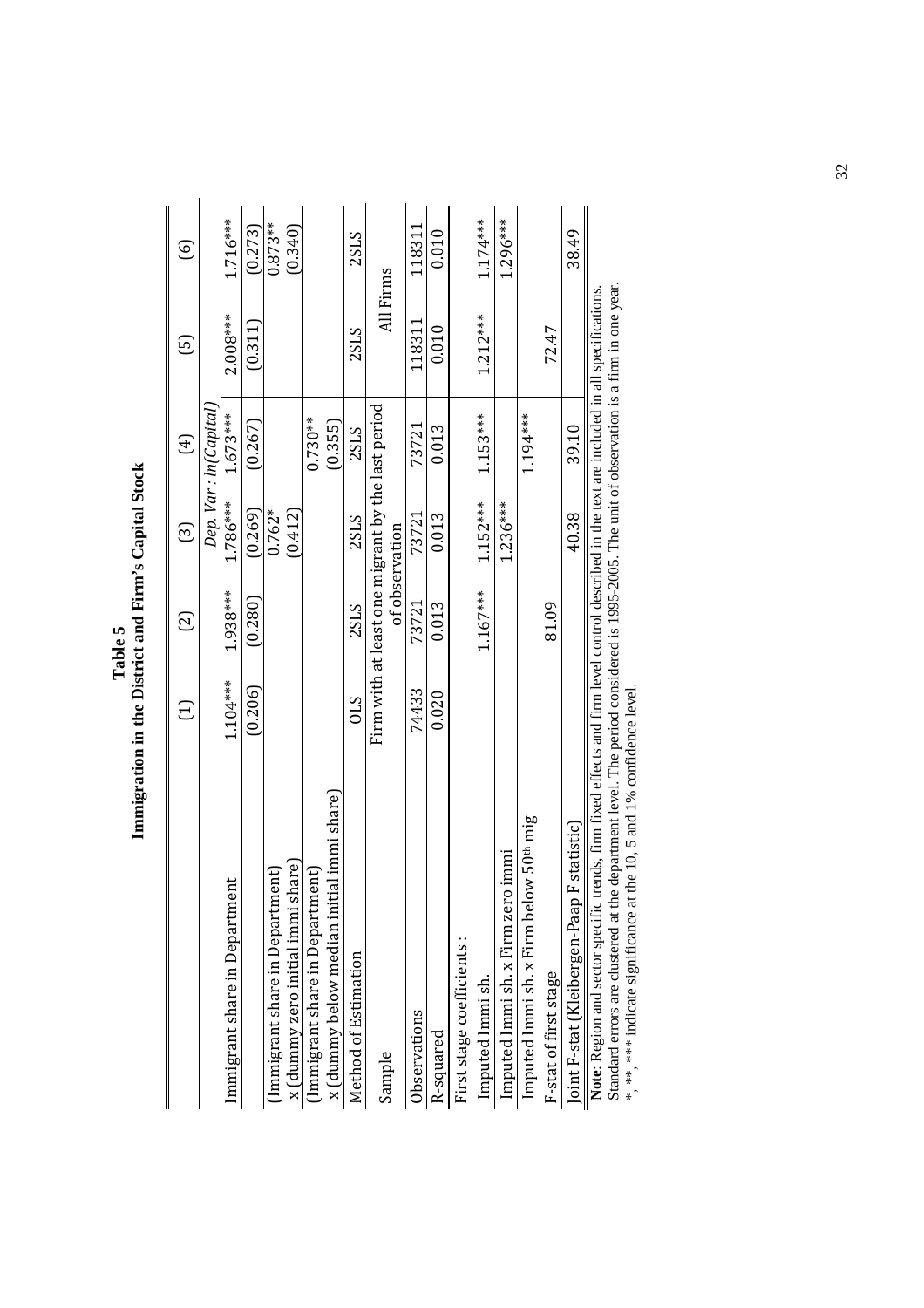|                                                                                                                                             | Ξ          | වු                                                                  | ල                                  | $\bigoplus$ | ගු         | $\odot$    |
|---------------------------------------------------------------------------------------------------------------------------------------------|------------|---------------------------------------------------------------------|------------------------------------|-------------|------------|------------|
|                                                                                                                                             |            |                                                                     | Dep. Var : ln(Communication/manual |             |            |            |
| Immigrant share in Department                                                                                                               | $0.158***$ | 0.499***                                                            | $0.480***$                         | $0.485***$  | $0.445***$ | $0.430***$ |
|                                                                                                                                             | (0.042)    | (0.072)                                                             | (0.067)                            | (0.076)     | (0.066)    | (0.066)    |
| Immigrant share in Department)                                                                                                              |            |                                                                     | 0.097                              |             |            | 0.045      |
| x (dummy zero initial immi share)                                                                                                           |            |                                                                     | (0.121)                            |             |            | (0.064)    |
| (Immigrant share in Department)                                                                                                             |            |                                                                     |                                    | 0.041       |            |            |
| x (dummy below median initial immi share)                                                                                                   |            |                                                                     |                                    | (0.110)     |            |            |
| Method of Estimation                                                                                                                        | <b>STO</b> | <b>2SLS</b>                                                         | 2SLS                               | 2SLS        | 2SLS       | 2SLS       |
| Sample                                                                                                                                      |            | Firm with at least one migrant by the last period of<br>observation |                                    |             |            | All Firms  |
| Observations                                                                                                                                | 59917      | 58185                                                               | 58185                              | 58185       | 90222      | 90222      |
| R-squared                                                                                                                                   | 0.001      | 0.002                                                               | 0.002                              | 0.002       | 0.002      | 0.002      |
| First stage coefficients :                                                                                                                  |            |                                                                     |                                    |             |            |            |
| Imputed Immi sh.                                                                                                                            |            | $1.172***$                                                          | $1.157***$                         | $1.161***$  | $1.216***$ | 1.179***   |
| Imputed Immi sh. x Firm zero immi                                                                                                           |            |                                                                     | $1.234***$                         |             |            | 1.297***   |
| Imputed Immi sh. x Firm below 50 <sup>th</sup> mig                                                                                          |            |                                                                     |                                    | 1.193***    |            |            |
| F-stat of first stage                                                                                                                       |            | 84.23                                                               |                                    |             | 77.50      |            |
| Joint F-stat (Kleibergen-Paap F statistic                                                                                                   |            |                                                                     | 41.29                              | 40.04       |            | 40.19      |
| Note: Region and sector specific trends, firm fixed effects and firm level control described in the text are included in all specifications |            |                                                                     |                                    |             |            |            |

Table 6<br>Immigration in the District and Native's task complexity in the Firm (Communication skills)  **Immigration in the District and Native's task complexity in the Firm (Communication skills)** 

Standard errors are clustered at the department level. The period considered is 1995-2005. The unit of observation is a firm in one year.<br>\*, \*\*, \*\*\* indicate significance at the 10, 5 and 1% confidence level. Standard errors are clustered at the department level. The period considered is 1995-2005. The unit of observation is a firm in one year.

\*, \*\*, \*\*\* indicate significance at the 10, 5 and 1% confidence level.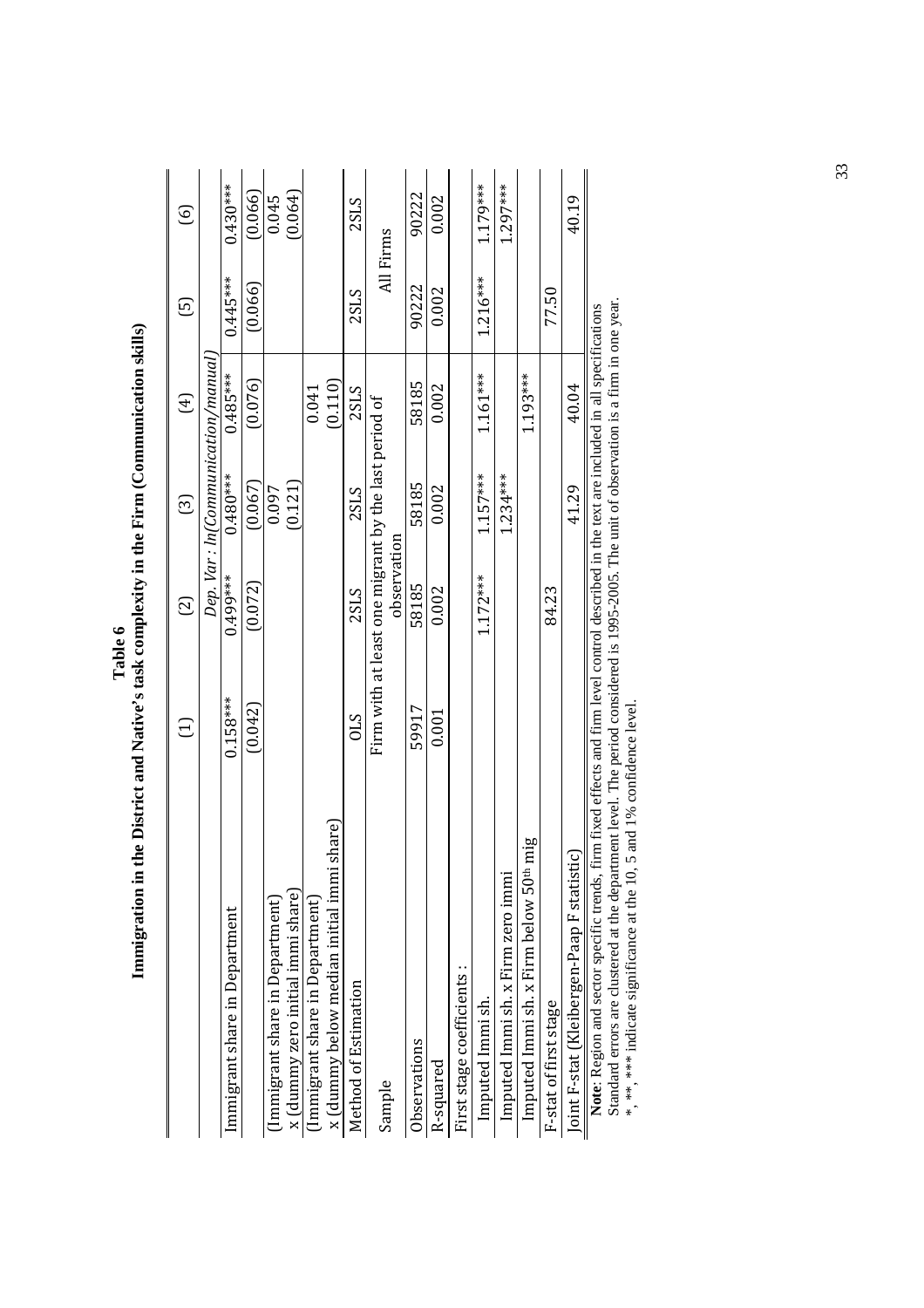| ľ<br>-<br>E | ļ<br>١<br>ı |
|-------------|-------------|
|-------------|-------------|

|                                                       | Ξ          | වු          | ධි                                                                  | $(\pm)$     | ⊡                     | ତ୍ର      |
|-------------------------------------------------------|------------|-------------|---------------------------------------------------------------------|-------------|-----------------------|----------|
|                                                       |            |             | Dep. Var : ln(Cognitive/manual)                                     |             |                       |          |
| Department<br>Immigrant share in                      | $0.152***$ | $0.495***$  | $0.481***$                                                          | $0.483***$  | $0.436***$ 0.428***   |          |
|                                                       | (0.042)    | (0.071)     | (0.066)                                                             | (0.076)     | (0.063)               | (0.064)  |
| (Immigrant share in Department)                       |            |             | 0.074                                                               |             |                       | 0.025    |
| al immi share)<br>x (dummy zero initi                 |            |             | (0.108)                                                             |             |                       | (0.059)  |
| (Immigrant share in Department)                       |            |             |                                                                     | 0.034       |                       |          |
| x (dummy below median initial immi share)             |            |             |                                                                     | (0.102)     |                       |          |
| Method of Estimation                                  | STO        | <b>2SLS</b> | 2SLS                                                                | <b>2SLS</b> | 2SLS                  | 2SLS     |
| Sample                                                |            |             | Firm with at least one migrant by the last period of<br>observation |             | All Firms             |          |
| Observations                                          | 59917      | 58185       | 58185                                                               | 58185       | 90222                 | 90222    |
| R-squared                                             | 0.001      | 0.001       | 0.001                                                               | 0.001       | 0.001                 | 0.001    |
| First stage coefficients:                             |            |             |                                                                     |             |                       |          |
| Imputed Immi sh.                                      |            | $1.172***$  | $1.157***$                                                          | $1.161***$  | $1.216***$ $1.179***$ |          |
| Firm zero immi<br>Imputed Immi sh. x                  |            |             | $1.234***$                                                          |             |                       | 1.297*** |
| Firm below 50 <sup>th</sup> mig<br>Imputed Immi sh. x |            |             |                                                                     | 1.193***    |                       |          |
| F-stat of first stage                                 |            | 84.23       |                                                                     |             | 77.50                 |          |
| Joint F-stat (Kleibergen-Paap F statistic)            |            |             | 41.29                                                               | 40.04       |                       | 40.19    |

Note: Region and sector specific trends, firm fixed effects and firm level control described in the text are included in all specifications.<br>Standard errors are clustered at the department level. The period considered is 1 Standard errors are clustered at the department level. The period considered is 1995-2005. The unit of observation is a firm in one year. **Note**: Region and sector specific trends, firm fixed effects and firm level control described in the text are included in all specifications. \*, \*\*, \*\*\* indicate significance at the 10, 5 and 1% confidence level.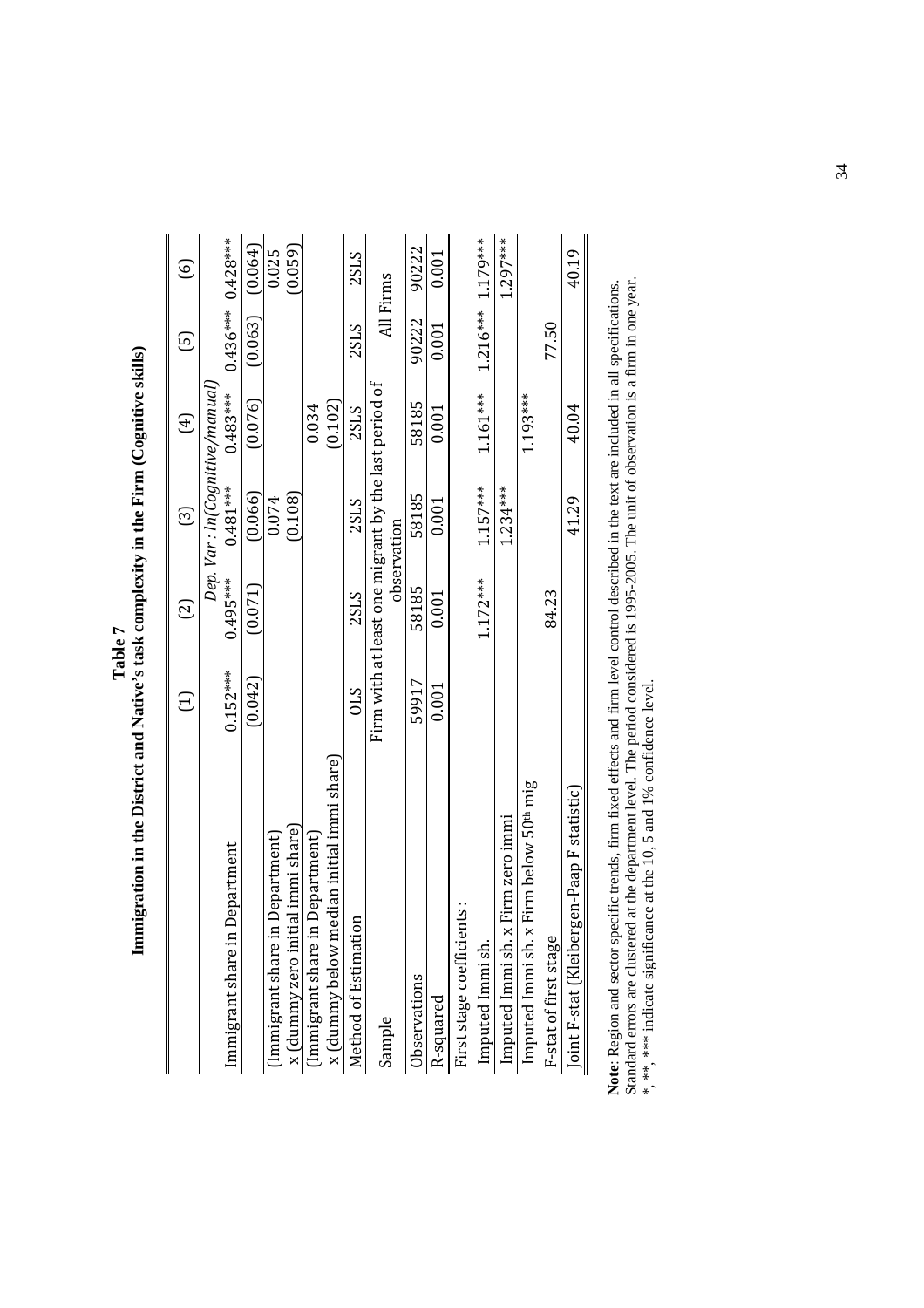|                                                                                                                                            | $\Xi$                                                | $\Xi$       | ලු                     | $(\pm)$    | ල                     | ତ୍ର         |
|--------------------------------------------------------------------------------------------------------------------------------------------|------------------------------------------------------|-------------|------------------------|------------|-----------------------|-------------|
|                                                                                                                                            |                                                      |             | Dep. Var : In(exports) |            |                       |             |
| Department<br>Immigrant share in                                                                                                           | $0.719***$                                           | $1.400***$  | 1.289***               | $1.346***$ | $1.363***$ $1.214***$ |             |
|                                                                                                                                            | (0.210)                                              | (0.300)     | (0.309)                | (0.351)    | (0.288)               | (0.322)     |
| Department)<br>(Immigrant share in                                                                                                         |                                                      |             | 0.625                  |            |                       | 0.520       |
| x (dummy zero initial immi share)                                                                                                          |                                                      |             | (0.778)                |            |                       | (0.511)     |
| Department)<br>(Immigrant share in                                                                                                         |                                                      |             |                        | 0.151      |                       |             |
| x (dummy below median initial immi share)                                                                                                  |                                                      |             |                        | (0.563)    |                       |             |
| $\mathbf{a}$<br>Method of Estimatio                                                                                                        | 01S                                                  | 2SLS        | 2SLS                   | 2SLS       | <b>2SLS</b>           | <b>2SLS</b> |
| Sample                                                                                                                                     | Firm with at least one migrant by the last period of | observation |                        |            |                       | All Firms   |
| Observations                                                                                                                               | 59053                                                | 58135       | 58135                  | 58135      | 86094                 | 86094       |
| R-squared                                                                                                                                  | 0.004                                                | 0.004       | 0.004                  | 0.004      | 0.004                 | 0.004       |
| First stage coefficients:                                                                                                                  |                                                      |             |                        |            |                       |             |
| Imputed Immi sh.                                                                                                                           |                                                      | $1.158***$  | $1.142***$             | $1.141***$ | $1.188***$ 1.159***   |             |
| Imputed Immi sh. x Firm zero immi                                                                                                          |                                                      |             | $1.235***$             |            |                       | $1.269***$  |
| Imputed Immi sh. x Firm below 50 <sup>th</sup> mig                                                                                         |                                                      |             |                        | $1.190***$ |                       |             |
| F-stat of first stage                                                                                                                      |                                                      | 81.15       |                        |            | 77.59                 |             |
| Joint F-stat (Kleibergen-Paap F statistic)                                                                                                 |                                                      |             | 39.00                  | 37.75      |                       | 37.58       |
| ote: Region and sector specific trends. firm fixed effects and firm level control described in the text are included in all specifications |                                                      |             |                        |            |                       |             |

Note: Region and sector specific trends, firm fixed effects and firm level control described in the text are included in all specifications.<br>Standard errors are clustered at the department level. The period considered is 1 Standard errors are clustered at the department level. The period considered is 1995-2005. The unit of observation is a firm in one year. **Note**: Region and sector specific trends, firm fixed effects and firm level control described in the text are included in all specifications. \*, \*\*, \*\*\* indicate significance at the 10, 5 and 1% confidence level.

35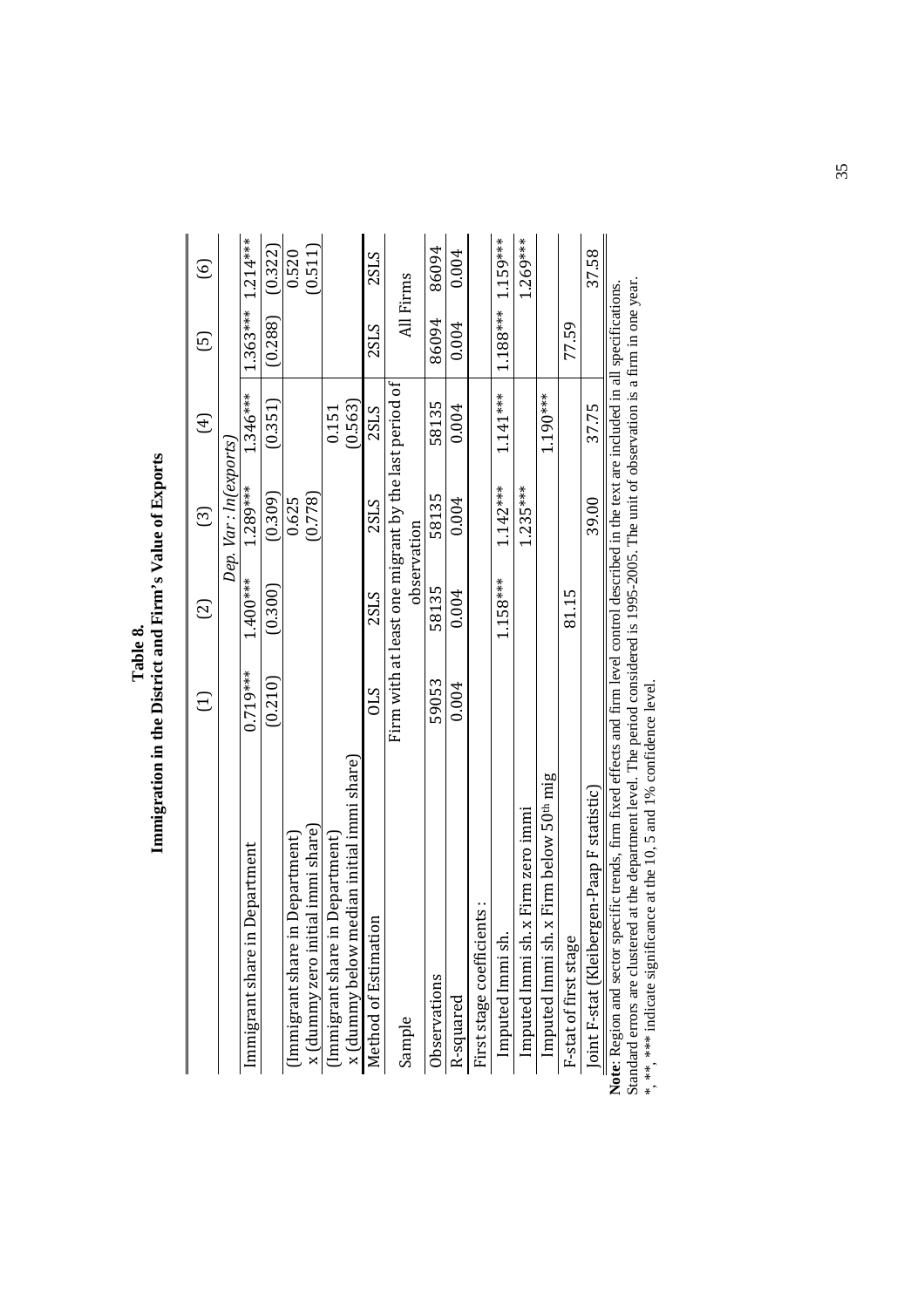|  | d<br>$\mathbf{F}$<br><b>OFFICIAL PROPERTY OF</b><br>D<br>יים בו הדדרות<br>$\frac{1}{2}$<br>İ<br>ĺ<br>:<br>:<br>$-1$<br>$\sim \mathbf{D}$<br>∶<br>$\ddot{\phantom{0}}$<br>$\sim$ $\sim$ $\sim$<br>j |
|--|----------------------------------------------------------------------------------------------------------------------------------------------------------------------------------------------------|
|--|----------------------------------------------------------------------------------------------------------------------------------------------------------------------------------------------------|

|                                                                                                                                            | Ξ          | වු         | ලු          | E)                                                   | ල          | ତ୍ର        |
|--------------------------------------------------------------------------------------------------------------------------------------------|------------|------------|-------------|------------------------------------------------------|------------|------------|
|                                                                                                                                            |            |            |             | Dep. Var : ln(number of served markets)              |            |            |
| Department<br>Immigrant share in                                                                                                           | $0.266***$ | $0.583***$ | $0.453***$  | $0.347***$                                           | $0.655***$ | $0.464***$ |
|                                                                                                                                            | (0.063)    | (0.112)    | (0.114)     | (0.124)                                              | (0.114)    | (0.115)    |
| Department<br>(Immigrant share in                                                                                                          |            |            | $0.737***$  |                                                      |            | $0.660***$ |
| x (dummy zero initial immi share)                                                                                                          |            |            | (0.343)     |                                                      |            | (0.252)    |
| (Immigrant share in Department)                                                                                                            |            |            |             | $0.663**$                                            |            |            |
| edian initial immi share)<br>x (dummy below m                                                                                              |            |            |             | (0.291)                                              |            |            |
| 1 Department)<br>(Immigrant share in                                                                                                       |            |            |             |                                                      |            |            |
| x (dummy no immigrants firms)                                                                                                              |            |            |             |                                                      |            |            |
| Ξ<br>Method of Estimati                                                                                                                    | S10        | 2SLS       | 2SLS        | <b>2SLS</b>                                          | 2SLS       | 2SLS       |
| Sample                                                                                                                                     |            |            |             | Firm with at least one migrant by the last period of | All Firms  |            |
|                                                                                                                                            |            |            | observation |                                                      |            |            |
| Observations                                                                                                                               | 59190      | 58270      | 58270       | 58270                                                | 86412      | 86412      |
| R-squared                                                                                                                                  | 0.003      | 0.003      | 0.003       | 0.003                                                | 0.002      | 0.002      |
| First stage coefficients:                                                                                                                  |            |            |             |                                                      |            |            |
| Imputed Immi sh.                                                                                                                           |            | 1.159***   | $1.144***$  | $1.142***$                                           | 1.189***   | $1.160***$ |
| Firm zero immi<br>Imputed Immi sh. x                                                                                                       |            |            | $1.236***$  |                                                      |            | $1.268***$ |
| Firm below 50 <sup>th</sup> mig<br>Imputed Immi sh. x                                                                                      |            |            |             | $1.190***$                                           |            |            |
| Imputed Immi sh. x No immi firm                                                                                                            |            |            |             |                                                      |            |            |
| F-stat of first stage                                                                                                                      |            | 81.18      |             |                                                      | 77.79      |            |
| Joint F-stat (Kleibergen-Paap F statistic)                                                                                                 |            |            | 39.06       | 37.76                                                |            | 37.66      |
| te: Region and sector specific trends, firm fixed effects and firm level control described in the text are included in all specifications. |            |            |             |                                                      |            |            |

Note: Region and sector specific trends, firm fixed effects and firm level control described in the text are included in all specifications.<br>Standard errors are clustered at the department level. The period considered is Standard errors are clustered at the department level. The period considered is 1995-2005. The unit of observation is a firm in one year. **Note**: Region and sector specific trends, firm fixed effects and firm level control described in the text are included in all specifications. \*, \*\*, \*\*\* indicate significance at the 10, 5 and 1% confidence level.

36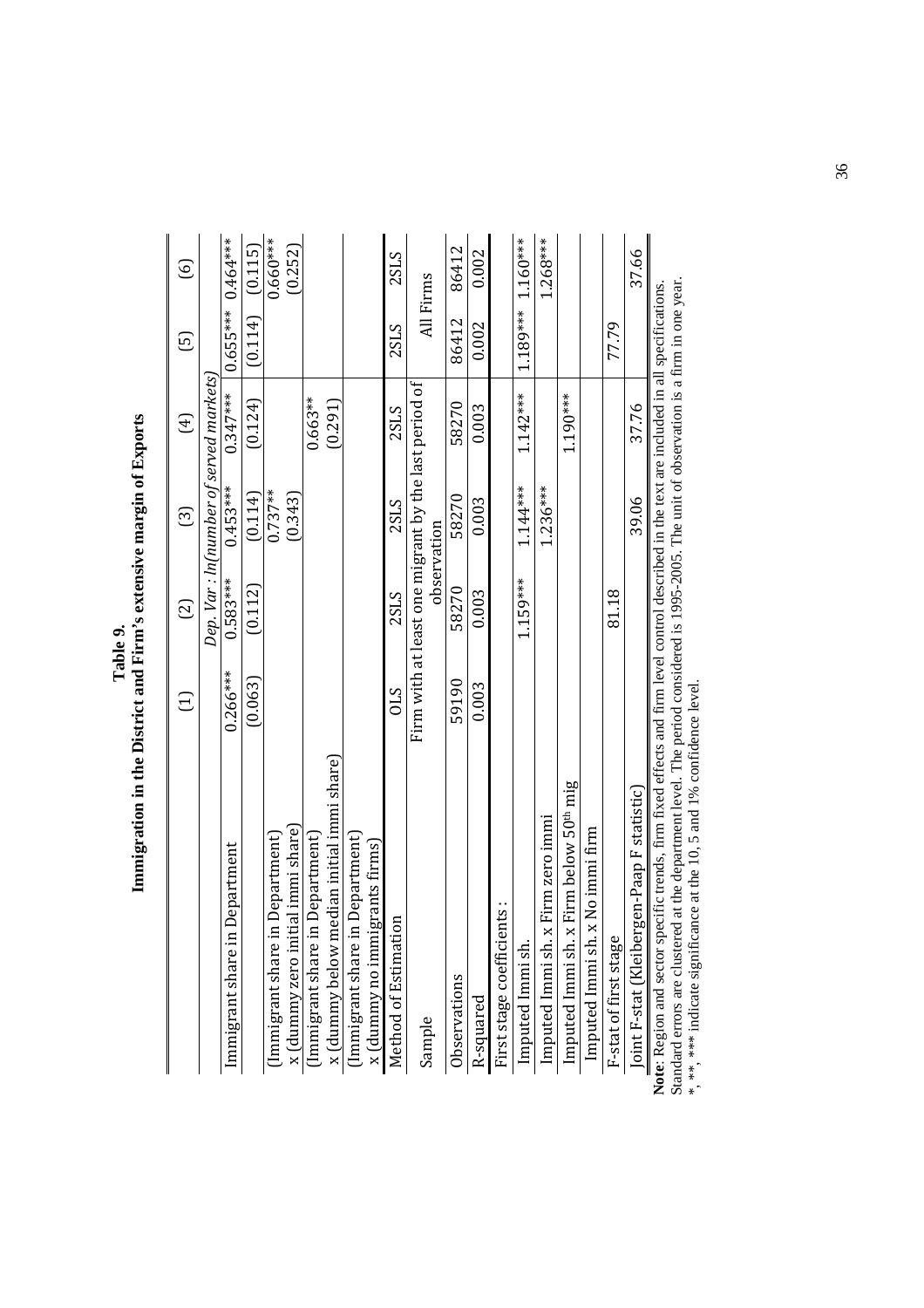|                                   | Ξ               | $\Xi$                             | ල                              | $\bigoplus$ | $\overline{E}$ |
|-----------------------------------|-----------------|-----------------------------------|--------------------------------|-------------|----------------|
|                                   |                 |                                   | Dep. Var : ln(wage of natives) |             |                |
| Immigrant share in Department     | $0.645***$      | $1.123***$                        | $1.108***$                     | $1.221***$  | 1.168***       |
|                                   | (0.132)         | (0.201)                           | (0.216)                        | (0.196)     | (0.200)        |
| (Immigrant share in Department)   |                 |                                   | 0.080                          |             | 0.157          |
| x (dummy zero initial immi share) |                 |                                   | (0.156)                        |             | (0.188)        |
| Method of Estimation              | $\mathcal{S}10$ | 2SLS                              | 2SLS                           | 2SLS        | 2SLS           |
| Sample                            |                 | Firm with at least one migrant by |                                | All Firms   |                |
|                                   |                 | the last period of observation    |                                |             |                |
| Observations                      | 74238           | 73520                             | 73520                          | 118343      | 118343         |
| R-squared                         | 0.014           | 0.014                             | 0.014                          | 0.010       | 0.010          |
| First stage coefficients:         |                 |                                   |                                |             |                |
| Imputed Immi sh.                  |                 | $1.166***$                        | $1.150***$                     | $1.213***$  | $1.174***$     |
| Imputed Immi sh. x Firm zero immi |                 |                                   | $1.236***$                     |             | 1.299***       |
| F-stat of first stage             |                 | 80.23                             |                                | 71.41       |                |
| Joint F-stat (Kleibergen-Paap F   |                 |                                   | 40.18                          |             | 38.33          |
| statistic)                        |                 |                                   |                                |             |                |

Table 10.<br>Immigration in the District and Native workers' wage in the firm  **Immigration in the District and Native workers' wage in the firm** 

Note: Region and sector specific trends, firm fixed effects and firm level control described in the text are included in all specifications.<br>Standard errors are clustered at the department level. The period considered is Standard errors are clustered at the department level. The period considered is 1995-2005. The unit of observation is a firm in one year. **Note**: Region and sector specific trends, firm fixed effects and firm level control described in the text are included in all specifications. \*, \*\*, \*\*\* indicate significance at the 10, 5 and 1% confidence level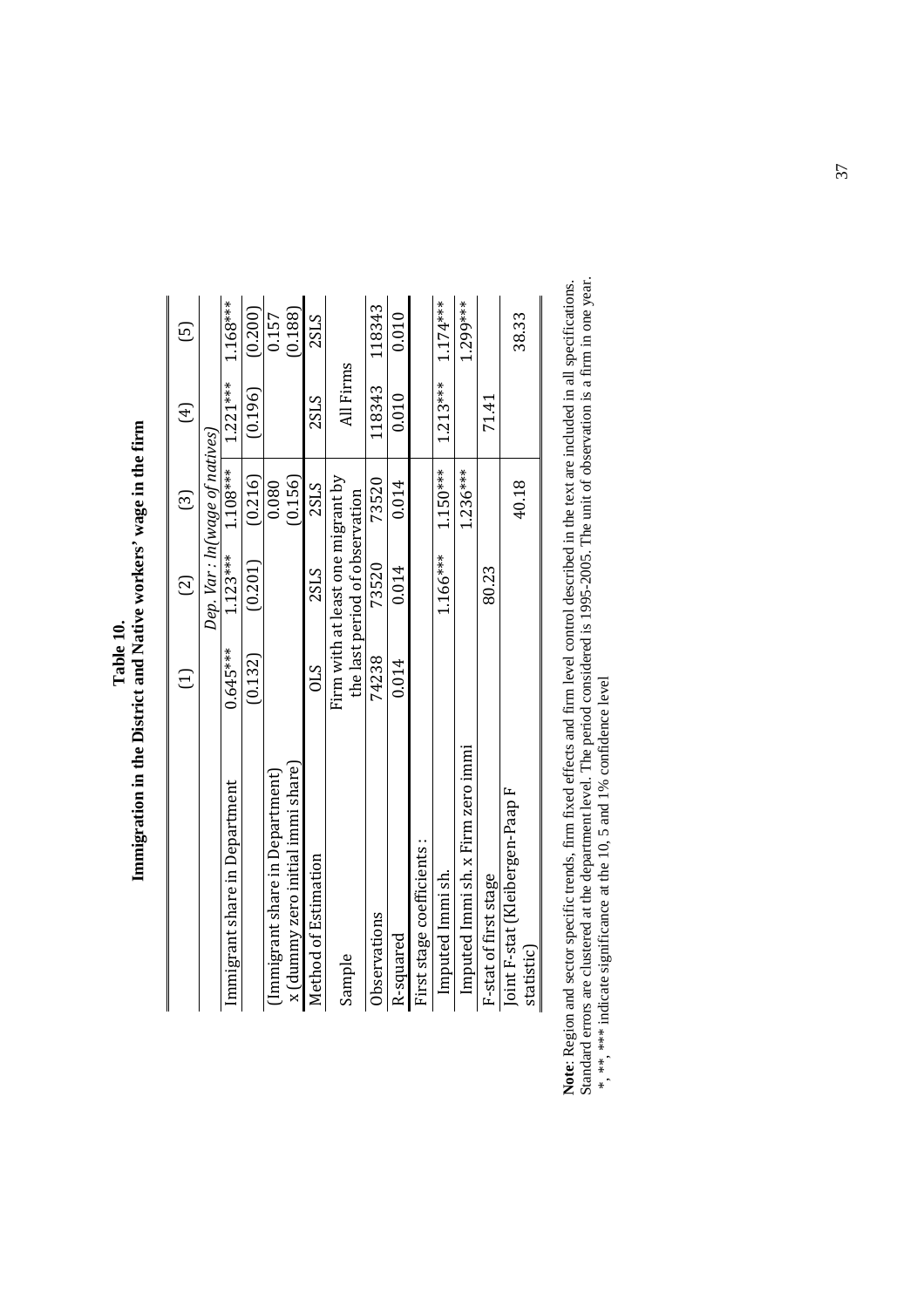|                             |            | Dep. Var: ln(TFP), OP specification |                        |                     |
|-----------------------------|------------|-------------------------------------|------------------------|---------------------|
|                             | $\Xi$      | $\overline{\mathcal{C}}$            | $\widehat{\mathbb{S}}$ | $\overline{4}$      |
| 10 <sup>th</sup> percentile | $0.172***$ | $0.293*$                            |                        | $0.336***$ 0.758*** |
|                             | (0.078)    | (0.162)                             | (0.061)                | (0.086)             |
| 25 <sup>th</sup> percentile | $0.143**$  | $0.233*$                            | $0.294***$             | $0.638***$          |
|                             | (0.062)    | (0.129)                             | (0.049)                | (0.079)             |
| 50 <sup>th</sup> percentile | $0.108*$   | $0.215*$                            | $0.242***$             | $0.504***$          |
|                             | (0.062)    | (0.125)                             | (0.038)                | (0.069)             |
| 75 <sup>th</sup> percentile | 0.063      | 0.133                               | $0.189***$             | $0.387***$          |
|                             | (0.073)    | (0.154)                             | (0.030)                | (0.056)             |
| 90 <sup>th</sup> percentile | 0.012      | 0.024                               | $0.136***$             | $0.224***$          |
|                             | (0.090)    | (0.192)                             | (0.027)                | (0.048)             |
| Model                       | 01S        | 2SLS                                | <b>STO</b>             | 2SLS                |
| Department FE               | DИ         | pu                                  | yes                    | yes                 |
| Observations                | 14018      | 14018                               | 14018                  | 14018               |
| Coefficient IV first stage  |            | $0.791***$                          |                        | $1.157***$          |
| F-stat excluded instrument  |            | 57.58                               |                        | 110.20              |
|                             |            |                                     |                        |                     |

Table 11<br>Effect of immigration in the District on TFP at different percentiles  **Effect of immigration in the District on TFP at different percentiles** 

Note: Department-sector-year specific regressions where the dependent variable is the  $n^{\text{th}}$  percentile of TFP and Capital distribution in the department-sector-year.<br>Explanatory variable is the share of immigrants in **Note:** Department-sector-year specific regressions where the dependent variable is the n<sup>th</sup> percentile of TFP and Capital distribution in the department-sector-year.

Explanatory variable is the share of immigrants in the department at time t.. Region and sector specific trend included in all regressions.  $*$ ,  $**$ ,  $**$ , indicate significance at the 10, 5 and 1% confidence level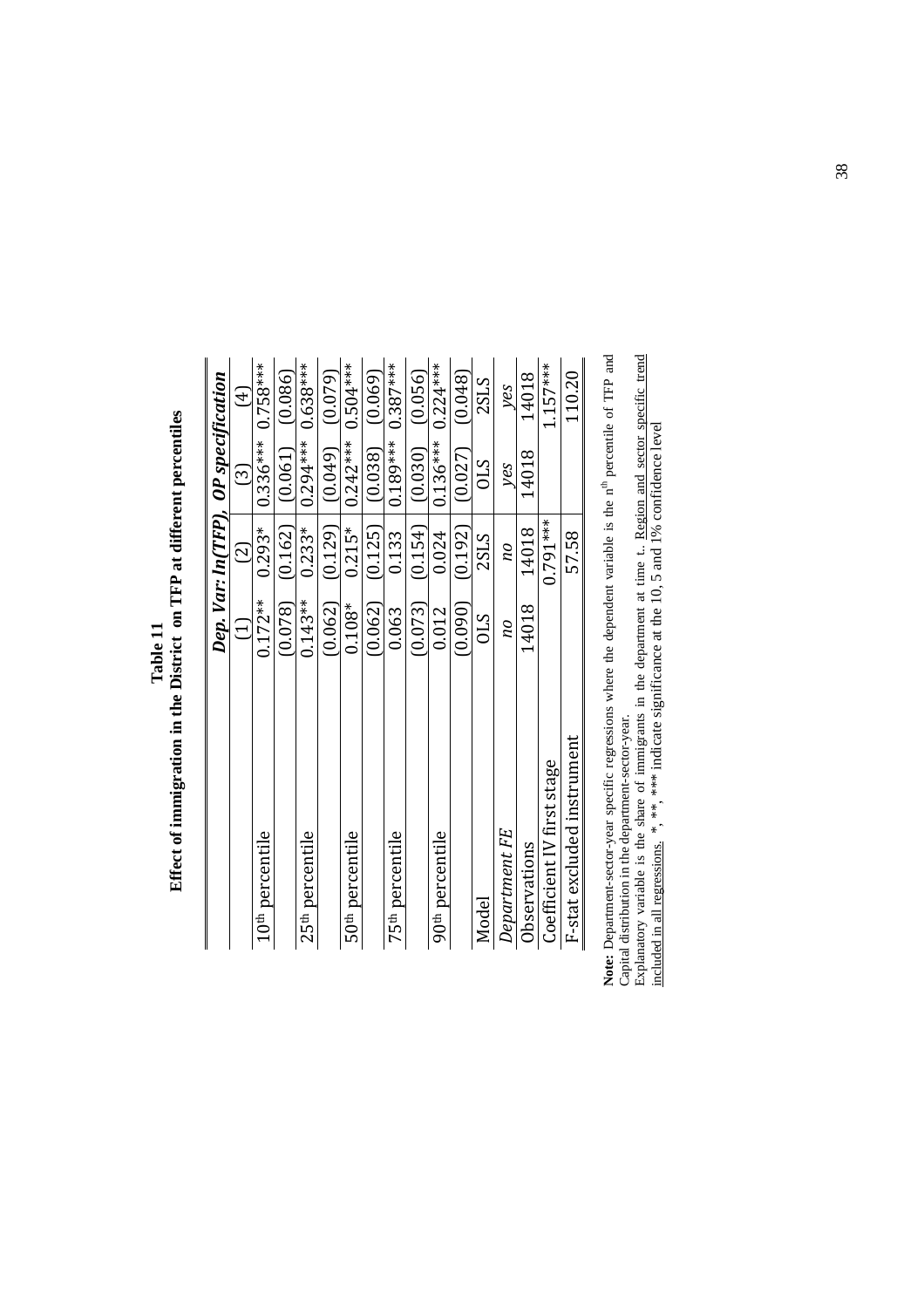# Immigrants and Firms'productivity: Evidence from France

Appendix

Cristina Mitaritonna (CEPII)<sup>∗</sup> Gianluca Orefice (CEPII)†

Giovanni Peri (University of California, Davis)‡

March 14, 2014

<sup>∗</sup>CEPII, 113 rue de Grenelle 75007 Paris. Email: cristina.mitaritonna@cepii.fr.

<sup>†</sup>CEPII, 113 rue de Grenelle 75007 Paris. Email: gianluca.orefice@cepii.fr. Corresponding Author.

<sup>‡</sup>Department of Economics UC Davis, One shield Avenue, Davis CA 95616. Email: gperi@ucdavis.edu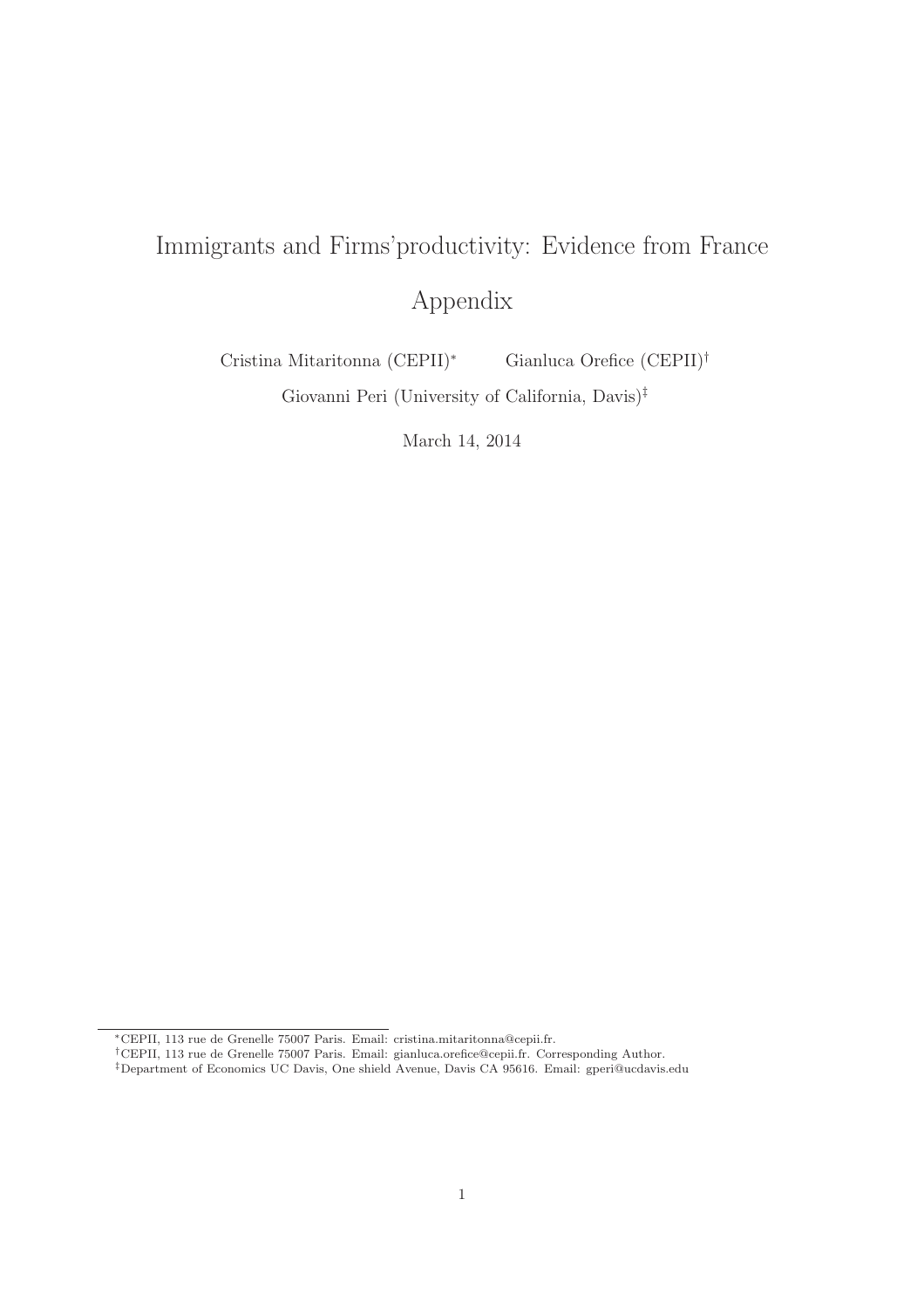#### Appendix A1: Sample description.

A crucial issue to be clarified is the representativeness of the sample with respect to the initial data source. Our main dataset (containing info on the employment structure of French plants) is the DADS dataset, which is exhaustive and includes all the French establishments (plants) in the period 1995-2005. Notice that one firm may appear many times, depending on the number of establishments she holds and also on the sector where she operates. In the period 1995-2005, the DADS contains 13.922.675 observations (triplet plant-sector-year), among these 1.546.871 observations belong to the Manufacturing sector,<sup>1</sup> 12.344.653 to the service sector and the remaining to the primary sector. Because of data availability in balance sheet info, we focus on manufacturing sector only. Thus, when we collapse the 1.546.871 manufacturing observations by counting only once all the multi-sector plants (establishments in more than one sub-sector of the industry sector) we end up with 1.534.582 observations (plant-year).

Since the EAE dataset (containing balance sheet data) does not include the agro-industry sector, we have to exclude from the remaining DADS data also those plants belonging to the agro-industry sector.<sup>2</sup> Then the number of plant-year observations reduces to 1.065.076.

After the merge between the DADS, Custom data and EAE datasets, we hold information for 218.895 plant-year in the manufacturing sector,<sup>3</sup> which are those plants belonging to those firms having more than 20 employees (EAE provides info only for firms bigger than 20 employees). Finally the sample reduces to 160.367 observations if we include the TFP variable, which is available only over the period 1996-2005.

The huge drop in the number of plants (from original DADS to our final sample) is not surprising, because, by data availability constraint (EAE), we get rid of the many individual, micro and small enterprises in France. So it becomes important to clarify the representativeness of our final sample of firms in terms of the share over total employment in France (or number of hours worked). In terms of employment (number of employees), our final dataset covers the 64% of the total French employment (in manufacturing sector in the period 1996-2005); while in terms of total hours worked our final sample represents the 66% of the total.

As a final step, since our main dependent variables (TFP, Capital and export variables) are at firm level, we need to collapse plant level information (SIRET id number) at firm level (SIREN id number). Then we end up with 136244 firm-year combinations.

<sup>1</sup>According to the Naf 2-digit classification, the manufacturing sector includes activities from code 10 to 34

<sup>2</sup>Code 10 and code 11 according to the Naf 2 classification

 $^3\!$  Activities from code 12 to 34 of the Naf 2 classification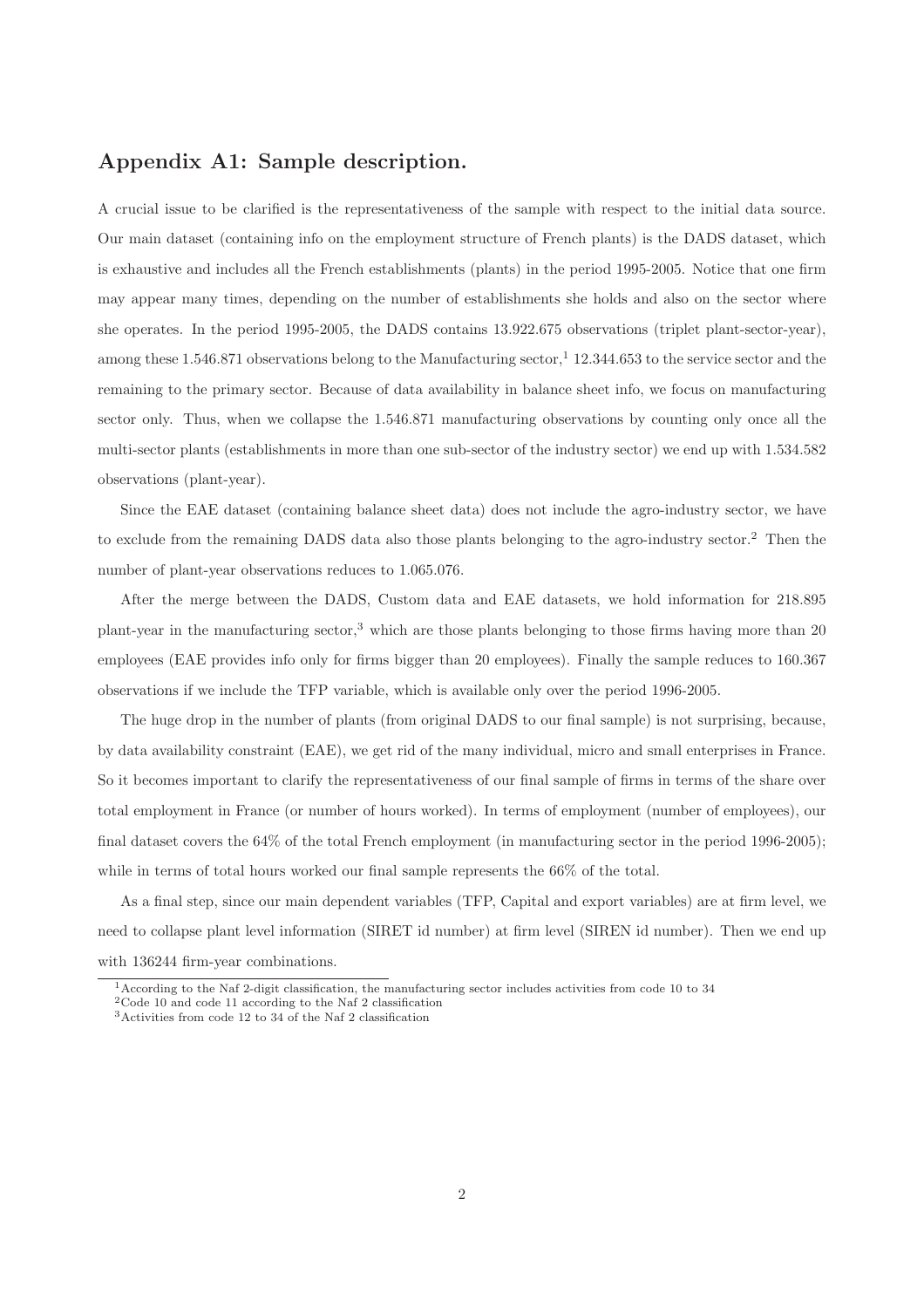#### Appendix A2: Estimating TFP (total factor productivity)

Let's define a Cobb-Douglas production function as follows:

$$
y_{jt} = \beta_0 + \beta_l L_{it} + \beta_k K_{it} + \omega_{it} + \epsilon_{it}
$$

where  $y_{it}$  is the log of output (value added or revenue) of firm i at time t (year in our data). We use value added to proxy output. As we do not observe physical output, we divide the value added by the Producer price index, 1995 prices at the NAF 2 digit level, and then we take the log (from Insee).

 $L_{it}$  and  $K_{it}$  are the log of inputs - labor and capital, respectively. The average number of employees during the year is used as a proxy for labour. For capital we used the value of tangible assets at the beginning of the period, deflated by the Real fixed capital stock, 1995 prices (from Euklems, http://www.euklems.net/).

 $\omega_{it}$  represents unobserved (for the econometrician) inputs that are known to the firm when it decides capital and labour. We refer to  $\omega_{it}$  as Total Factor Productivity (TFP).  $\epsilon_{it}$  is the error term. Now if  $\omega_{it}$  affects the choice of inputs, this leads to a simultaneity problem in the estimations of both  $\beta_l$  and  $\beta_k$ , and thus a biased estimation of TFP.

To solve this problem, Olley and Pakes (1996) propose a semiparametric estimation method, derived from a theoretical model, showing the condition under which an investment proxy controls for correlation between input levels and the unobserved productivity shock. Olley and Pakes (1996) propose a firm-level competition model where firms have idiosyncratic efficiencies and face the same market structure and factor prices. Profits are a function of capital  $K_{it}$ , efficiency  $\omega_{it}$ , factor prices and other firms.  $\omega_{it}$  follows a first-order Markov process:

$$
\omega_{it} = E[\omega_{it}|\omega_{i(t-1)}] + \nu_{it} = h(\omega_{i(t-1)} + \nu_{it})
$$

where  $\nu_{it}$  is uncorrelated with  $K_{it}$ , but not necessarily with  $L_{it}$ . The model compares for each firm, the value of continuing to produce with the value of liquidation. If firm continues in operation, chose labour and investment, knowing current efficiency  $\omega_{it}$ ). Investment choice at time t,  $I_{it}$ , gives the capital stock in the next period:

$$
K_{i(t+1)} = (1 - \delta)K_{it} + I_{it}
$$

which means that time is needed to build physical capital. Investment is chosen at time t, but it is not productive until period  $t + 1$ . The solution of the model generates two firm decision rules. First, the firm stops producing when its efficiency level falls below a given threshold (which increases monotonically with the capital stock). Second, if the firm does not exit, investment is a function of of current state variables.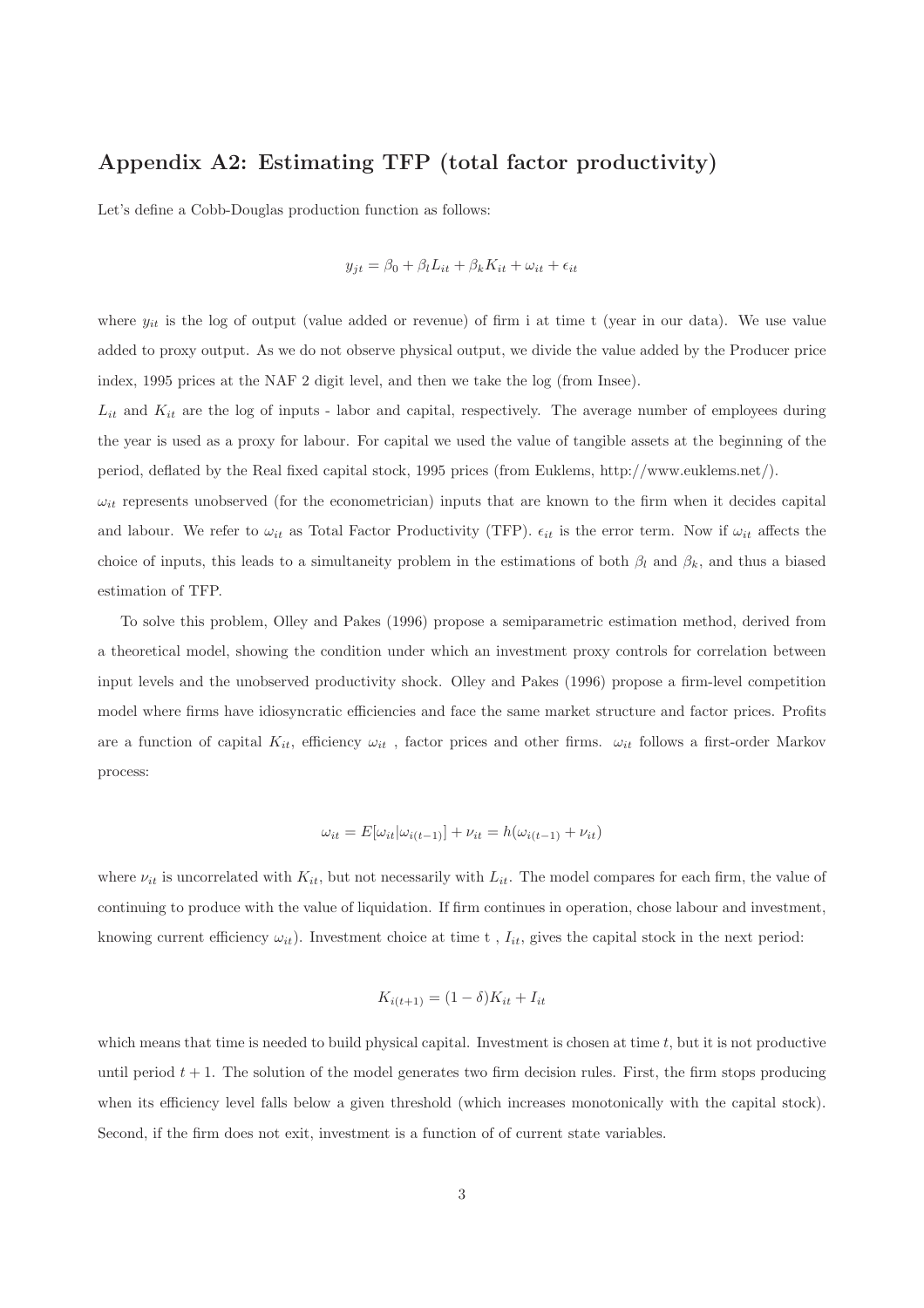$$
I_{it} = I_t(K_{it}, \omega_{it}),
$$

Assuming monotonicity in the function  $I_t(.)$  we can invert and obtain the unobservable productivity as a function of two observed inputs, capital and investment:

$$
\omega_{it} = g_t(I_{it}, K_{it}).
$$

We can re-express the the Cobb-Douglas production function in logs, in the value added case, as:

$$
y_{it} = \beta_l L_{it} + \phi_{it}(K_{it}, I_{it}) + \epsilon_{it}
$$

where

$$
\phi_{it}(K_{it}, I_{it}) = \beta_0 + \beta_k K_{it} + g_t(I_{it}, K_{it})
$$

and

$$
E(\epsilon_{it}|L_{it}, K_{it}, I_{it}) = 0
$$

The first stage of the Olley and Pakes routine substitutes a third-order polynomial approximation in  $k_{it}$  and  $i_{it}$  in place of  $\phi_{it}$  and estimates  $\beta_l$ . In the second stage the coefficient  $\beta_k$  is identified as follows. Estimated values for  $\widehat{\phi}_{it}$  are computed as

$$
\widehat{\phi}_{it} = \widehat{y}_{it} - \widehat{\beta}_l L_{it}.
$$

For a candidate value  $\beta_k^*$  we obtain a prediction (upon a constant ) of  $\widehat{\omega}_{it}$  where

$$
\widehat{\omega}_{it} = \widehat{\phi}_{it} - \beta_k^* K_{it}.
$$

Assuming that productivity follows a first-order Markov process,  $E[\omega_{it}|\omega_{i(t-1)}]$  is given by predicted values from regression:

$$
\widehat{\omega}_{it} = \gamma_0 + \gamma_1 \widehat{\omega}_{i(t-1)} + \gamma_2 \widehat{\omega}_{i(t-2)}^2 + \gamma_3 \widehat{\omega}_{i(t-3)}^3 + \epsilon_{it}
$$

to which we can refer to  $\widehat{E}[\omega_{it}|\omega_{i(t-1)}].$  The estimate of  $\beta_k$  is defined as a solution to the minimization of:

$$
min_{\beta^*_{k}} \sum_{i} (y_{it} - \widehat{\beta}_{t}L_{it} - \beta^*_{k}K_{it} - \widehat{E}[\omega_{it}|\omega_{i(t-1)}])^{2}
$$

Finally using  $\hat{\beta}_l$  and  $\hat{\beta}$ , TFP is estimated as a residual of the Cobb-Douglas production function. Levinsohn and Petrin (2003) have extended the Olley and Pakes (1996) approach to contexts where data on capital invest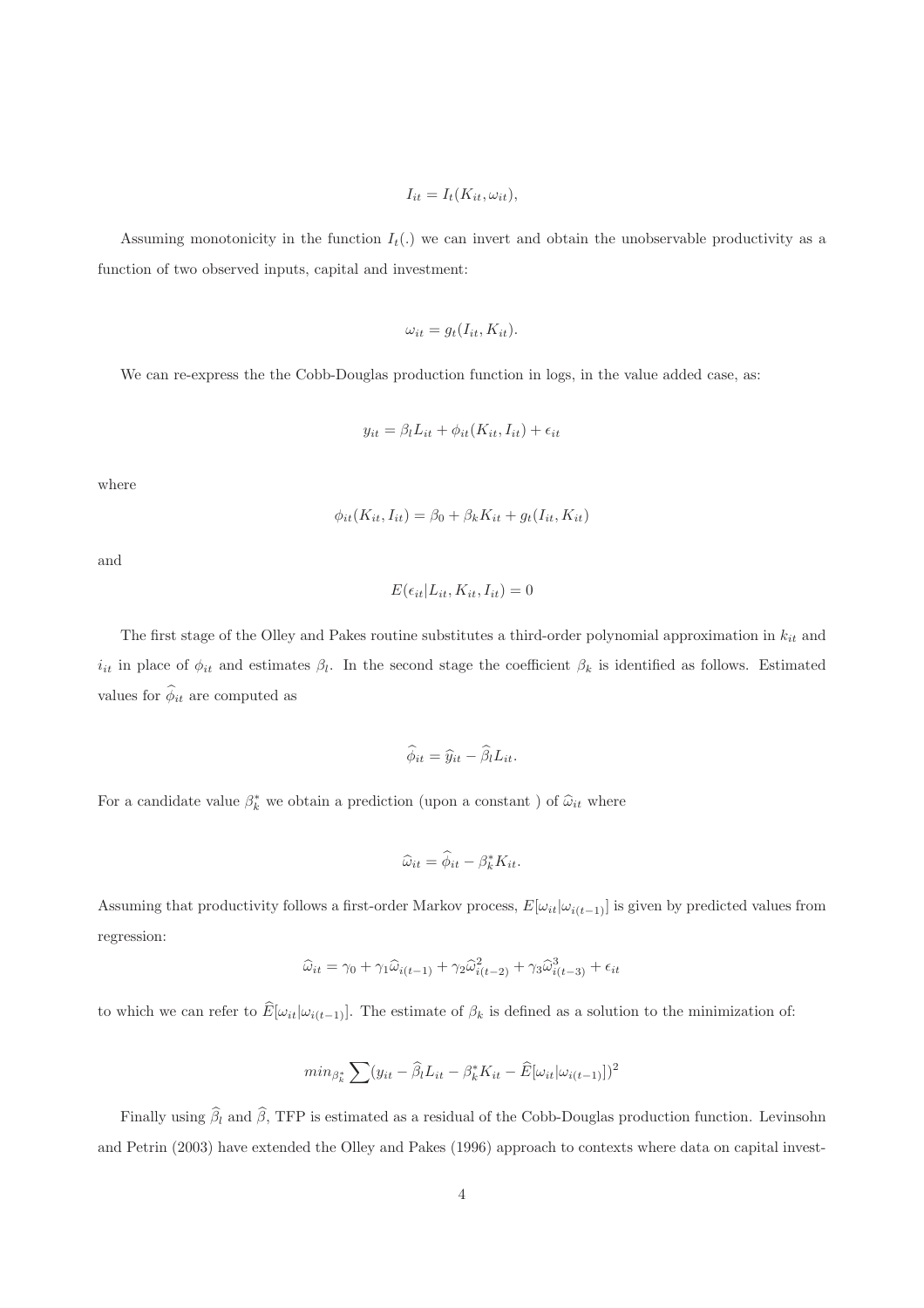ment presents significant censoring at zero investment. They propose a two-stage estimation, using intermediate materials as a proxy for the unobserved productivity shock. In the paper we have approssimated intermediate inputs by the cost of materials, deflated by the Intermediate inputs price index, 1995 prices (from Euklems). Intermediate inputs  $m_{it}$  are expressed as a function of capital stock  $K_{it}$  and productivity  $\omega_{it}$ :

$$
m_{it} = m_t(K_{it}, \omega_{it}),
$$

Assuming monotonicity in the function  $m_t(.)$  we can invert and obtain the unobservable productivity as a function of two observed inputs, capital and intermediates:

$$
\omega_{it} = g_t(m_{it}, K_{it}).
$$

The LP routine is then processed in the same way than the OP routine,described above. All in all Levinsohn and Petrin (2003) allow to retain more observations than the Olley and Pakes (1996) estimation, because typically firms report a positive use of inputs, and as a consequence, the monotonicity condition is more likely to hold for intermediates than for investments.

#### Appendix A3: Complexity measures by occupation

In order to measure the complexity of tasks covered by native workers, we computed indices of communication, cognitive and manual complexity for each of the occupations covered by native workers among French firms. To this end, we use the 2010 version of  $O^*NET$  dataset which includes measures of the importance, on a scale from 0 to 100, of more than 200 worker and occupational characteristics (e.g. finger dexterity, oral expression, thinking creatively, operating machines) in about 974 tasks, based on the six-digit Standard Occupational Classification (SOC) classification. We follow Peri and Sparber (2009), and we focus on the dichotomy communication versus manual tasks, as our index of how complex a task is. For the definition of manual skills we average 19 O\*NET variables capturing an occupation "Movement and strength" requirements. For the communication intensity index we average 4 O\*NET variables considering oral and written expression and comprehension (see Table A7). The complexity index by occupation is simply the measure of the Communication intensity of the occupation itself or its ratio over the manual complexity.

As an alternative indicator to proxy tasks-complexity we also use the dichotomy cognitive versus manual tasks. For the cognitive task we use 10 O\*NET variables, as in Table A7. Once we have calculated our complexity measure by task, we construct the measure of complexity of occupations at the firm level using the DADS dataset. Unfortunately the two data sources are not directly comparable; some concordance problems exist. While O\*NET data set uses six- SOC codes , in the DADS the variable occupation follows the four-digit Professions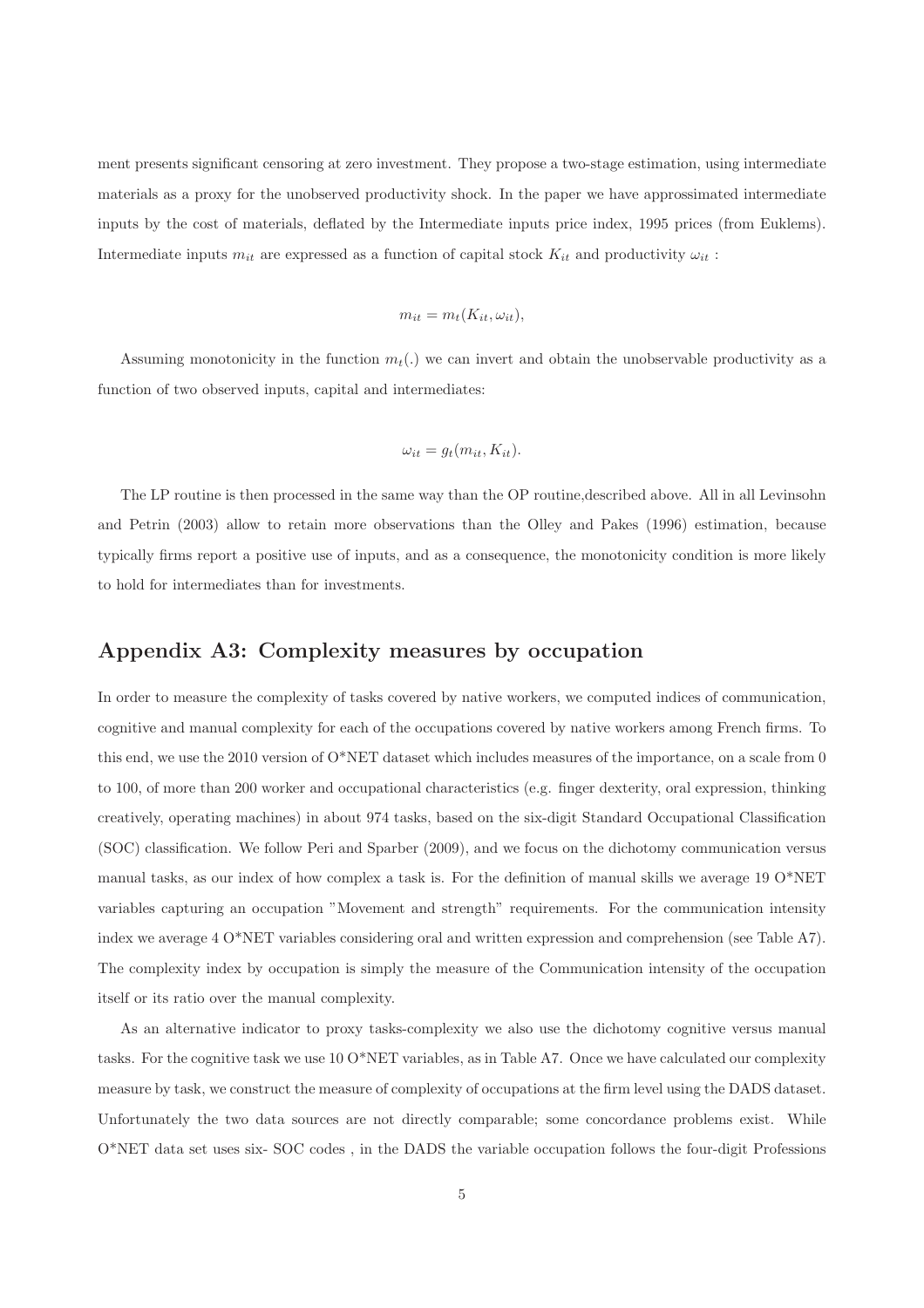et Categories Socioprofessionnelles des Emplois Salaries d'entreprise (PCS-ESE) nomenclature. Matching the two datasets requires putting both of them in a common nomenclature, that is the 1988 International Standard Classification of Occupations (ISCO -88). This causes other concordance issues. Firstly, correspondence tables exist only between the six-digit SOC 2007 and 4-digit ISCO-88 and between the four-digit PCS-ESE 2003 and the three-digit ISCO -88. Secondly, the PCS-ESE nomenclature has been revised twice during the period 1982- 2007. These two points imply harmonizing all the PCS-ESE codes within the DADS dataset, reporting all them at the four-digit PCS-ESE 2003 version. Moreover when attributing at each four-digit PCS-ESE 2003 code a "Complexity index"we reduce the information originally contained in the O\*NET database. We are obliged to compute an average of the "Complexity index"at the three-digit ISCO-88 occupation codes, which means having a "Complexity index" for 130 PCS-ESE codes compared to the 414 original ones.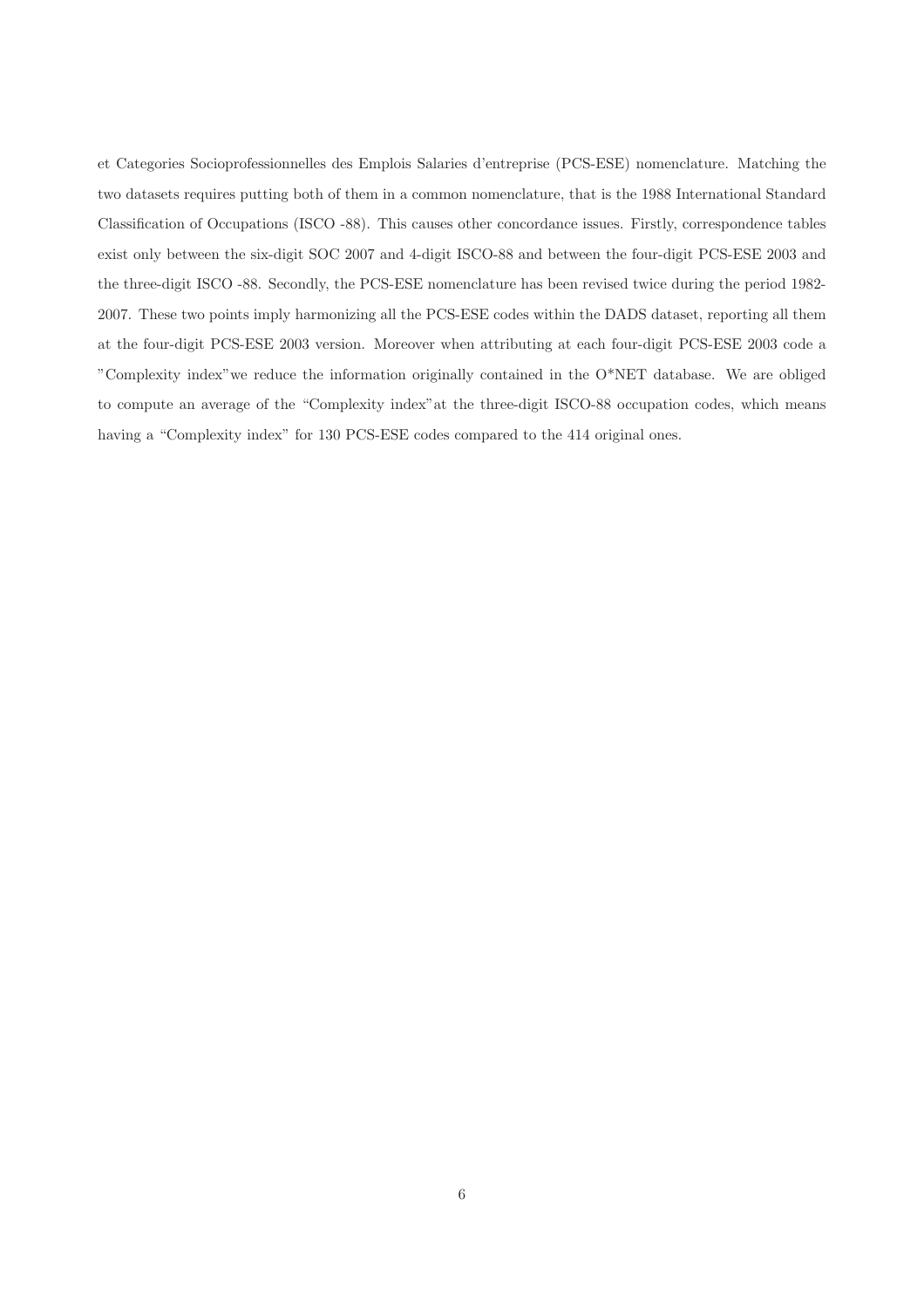| ć<br>г |
|--------|
|        |
| ì      |
| F      |
| ì      |
|        |
| ١      |
|        |
|        |
|        |

Table A1. Correlation matrix **Table A1. Correlation matrix** 

|                                                                                                                                     |                                                                                                                                                                                                                                                                       |                                                                                                                                                                                                                                                                                                       |                                                                                                                                                                                                                                                                                                       |                                                    |                                           | avit A1: Colleauvil liigu ik              |                                  |                                                              |                 |                      |                     |                                  |                         |
|-------------------------------------------------------------------------------------------------------------------------------------|-----------------------------------------------------------------------------------------------------------------------------------------------------------------------------------------------------------------------------------------------------------------------|-------------------------------------------------------------------------------------------------------------------------------------------------------------------------------------------------------------------------------------------------------------------------------------------------------|-------------------------------------------------------------------------------------------------------------------------------------------------------------------------------------------------------------------------------------------------------------------------------------------------------|----------------------------------------------------|-------------------------------------------|-------------------------------------------|----------------------------------|--------------------------------------------------------------|-----------------|----------------------|---------------------|----------------------------------|-------------------------|
|                                                                                                                                     |                                                                                                                                                                                                                                                                       |                                                                                                                                                                                                                                                                                                       | È                                                                                                                                                                                                                                                                                                     |                                                    | Comm.                                     |                                           | Comm/                            |                                                              |                 |                      | Total               | Number<br>of export<br>varieties | Number                  |
|                                                                                                                                     | N. of<br>natives                                                                                                                                                                                                                                                      | Wage<br>natives                                                                                                                                                                                                                                                                                       | ð                                                                                                                                                                                                                                                                                                     | TFP LP                                             | complexity                                | Cogn.<br>complexity                       | manual                           | Cogni/<br>manual                                             | Capital<br>(ln) | Capital<br>Intensity | value of<br>exports |                                  | markets<br>of<br>Export |
| V. of natives                                                                                                                       |                                                                                                                                                                                                                                                                       |                                                                                                                                                                                                                                                                                                       |                                                                                                                                                                                                                                                                                                       |                                                    |                                           |                                           |                                  |                                                              |                 |                      |                     |                                  |                         |
| Vage natives                                                                                                                        |                                                                                                                                                                                                                                                                       |                                                                                                                                                                                                                                                                                                       |                                                                                                                                                                                                                                                                                                       |                                                    |                                           |                                           |                                  |                                                              |                 |                      |                     |                                  |                         |
|                                                                                                                                     |                                                                                                                                                                                                                                                                       |                                                                                                                                                                                                                                                                                                       |                                                                                                                                                                                                                                                                                                       |                                                    |                                           |                                           |                                  |                                                              |                 |                      |                     |                                  |                         |
| TFP OP<br>TFP LP                                                                                                                    | $\begin{array}{r} 1\\ 0.225\\ 0.311\\ 0.0115\\ 0.000\\ 0.000\\ 0.033\\ 0.037\\ 0.037\\ 0.056\\ 0.000\\ 0.000\\ 0.000\\ 0.004\\ 0.004\\ 0.004\\ 0.004\\ 0.004\\ 0.004\\ 0.004\\ 0.004\\ 0.004\\ 0.004\\ 0.004\\ 0.004\\ 0.004\\ 0.004\\ 0.004\\ 0.004\\ 0.004\\ 0.004$ | $\begin{array}{r} 1 \\ 0.27 \\ 0.014 \\ 0.023 \\ 0.028 \\ 0.288 \\ 0.284 \\ 0.034 \\ 0.014 \\ 0.034 \\ 0.014 \\ 0.034 \\ 0.034 \\ 0.034 \\ 0.034 \\ 0.034 \\ 0.034 \\ 0.034 \\ 0.034 \\ 0.034 \\ 0.034 \\ 0.034 \\ 0.034 \\ 0.034 \\ 0.034 \\ 0.034 \\ 0.034 \\ 0.034 \\ 0.034 \\ 0.034 \\ 0.034 \\ $ | $\begin{array}{c} 1 \\ 1 \\ 0.147 \\ 0.034 \\ 0.034 \\ 0.067 \\ 0.067 \\ 0.034 \\ 0.067 \\ 0.034 \\ 0.033 \\ 0.033 \\ 0.033 \\ 0.033 \\ 0.033 \\ 0.033 \\ 0.033 \\ 0.033 \\ 0.033 \\ 0.033 \\ 0.033 \\ 0.033 \\ 0.033 \\ 0.033 \\ 0.033 \\ 0.033 \\ 0.033 \\ 0.033 \\ 0.033 \\ 0.033 \\ 0.033 \\ 0.0$ |                                                    |                                           |                                           |                                  |                                                              |                 |                      |                     |                                  |                         |
|                                                                                                                                     |                                                                                                                                                                                                                                                                       |                                                                                                                                                                                                                                                                                                       |                                                                                                                                                                                                                                                                                                       | 000.1                                              |                                           |                                           |                                  |                                                              |                 |                      |                     |                                  |                         |
|                                                                                                                                     |                                                                                                                                                                                                                                                                       |                                                                                                                                                                                                                                                                                                       |                                                                                                                                                                                                                                                                                                       | 0.006                                              |                                           |                                           |                                  |                                                              |                 |                      |                     |                                  |                         |
|                                                                                                                                     |                                                                                                                                                                                                                                                                       |                                                                                                                                                                                                                                                                                                       |                                                                                                                                                                                                                                                                                                       |                                                    |                                           |                                           |                                  |                                                              |                 |                      |                     |                                  |                         |
|                                                                                                                                     |                                                                                                                                                                                                                                                                       |                                                                                                                                                                                                                                                                                                       |                                                                                                                                                                                                                                                                                                       |                                                    |                                           |                                           |                                  |                                                              |                 |                      |                     |                                  |                         |
| Comm.complexity<br>Cogn. complexity<br>Comm/manual comp.<br>Cogni/manual comp.<br>Capital<br>Capital Intensity<br>Capital Intensity |                                                                                                                                                                                                                                                                       |                                                                                                                                                                                                                                                                                                       |                                                                                                                                                                                                                                                                                                       | $0.388$<br>$0.038$<br>$0.120$<br>$0.120$<br>$0.05$ | 0.930<br>0.867<br>0.878<br>0.044<br>0.095 | 0.710<br>0.760<br>0.014<br>0.043<br>0.093 | 0.995<br>0.037<br>0.094<br>0.094 | $\begin{array}{c} 1 \\ 0.034 \\ -0.090 \\ 0.096 \end{array}$ |                 |                      |                     |                                  |                         |
|                                                                                                                                     |                                                                                                                                                                                                                                                                       |                                                                                                                                                                                                                                                                                                       |                                                                                                                                                                                                                                                                                                       |                                                    |                                           |                                           |                                  |                                                              | 0.765<br>0.576  |                      |                     |                                  |                         |
|                                                                                                                                     |                                                                                                                                                                                                                                                                       |                                                                                                                                                                                                                                                                                                       |                                                                                                                                                                                                                                                                                                       |                                                    |                                           |                                           |                                  |                                                              |                 | 0.506                |                     |                                  |                         |
| Number of export                                                                                                                    |                                                                                                                                                                                                                                                                       |                                                                                                                                                                                                                                                                                                       |                                                                                                                                                                                                                                                                                                       |                                                    |                                           |                                           |                                  |                                                              |                 |                      |                     |                                  |                         |
| varieties                                                                                                                           | 0.497                                                                                                                                                                                                                                                                 | 0.201                                                                                                                                                                                                                                                                                                 | 0.540                                                                                                                                                                                                                                                                                                 | 050                                                | 0.203                                     | 0.146                                     | 0.241                            | 0.234                                                        | 0.424           | 0.141                | 0.806               |                                  |                         |
| Number of Export                                                                                                                    |                                                                                                                                                                                                                                                                       |                                                                                                                                                                                                                                                                                                       |                                                                                                                                                                                                                                                                                                       |                                                    |                                           |                                           |                                  |                                                              |                 |                      |                     |                                  |                         |
| markets                                                                                                                             | 0.472                                                                                                                                                                                                                                                                 | 0.221                                                                                                                                                                                                                                                                                                 | 0.518                                                                                                                                                                                                                                                                                                 | 0.064                                              | 0.204                                     | 0.155                                     | 0.237                            | 0.230                                                        | 0.423           | 0.166                | 0.786               | 0.929                            |                         |
|                                                                                                                                     |                                                                                                                                                                                                                                                                       |                                                                                                                                                                                                                                                                                                       |                                                                                                                                                                                                                                                                                                       |                                                    |                                           |                                           |                                  |                                                              |                 |                      |                     |                                  |                         |

 $\overline{7}$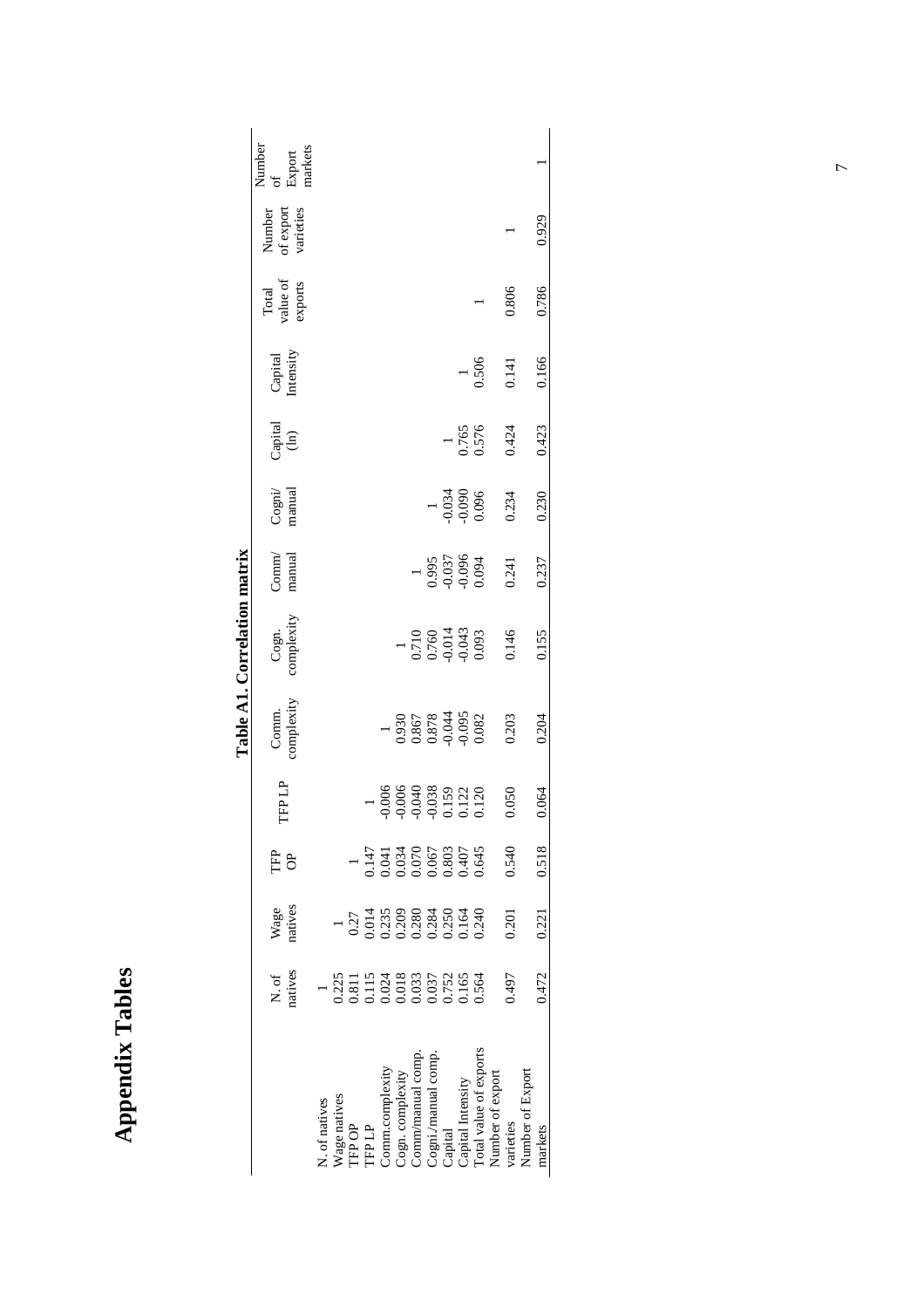| In the control of $\sqrt{2}$ of $\sqrt{2}$ and $\frac{1}{2}$ and $\frac{1}{2}$ and $\frac{1}{2}$ and $\frac{1}{2}$ and $\frac{1}{2}$ and $\frac{1}{2}$ and $\frac{1}{2}$ and $\frac{1}{2}$ and $\frac{1}{2}$ and $\frac{1}{2}$ and $\frac{1}{2}$ and $\frac{1}{2}$ and $\frac{1}{2}$ an | Share of immigrant  |                                     |
|-----------------------------------------------------------------------------------------------------------------------------------------------------------------------------------------------------------------------------------------------------------------------------------------|---------------------|-------------------------------------|
|                                                                                                                                                                                                                                                                                         | over native workers | Growth in region<br>immigrant share |
|                                                                                                                                                                                                                                                                                         | in 1995             | $(2005 - 1995)$                     |
| Region                                                                                                                                                                                                                                                                                  |                     |                                     |
| Île-de-France                                                                                                                                                                                                                                                                           | 0.099               | 0.073                               |
| Champagne-Ardenne                                                                                                                                                                                                                                                                       | 0.078               | $-0.012$                            |
| Picardie                                                                                                                                                                                                                                                                                | 0.057               | 0.020                               |
| Haute-Normandie                                                                                                                                                                                                                                                                         | 0.055               | 0.065                               |
| Centre                                                                                                                                                                                                                                                                                  | 0.076               | 0.047                               |
| Basse-Normandie                                                                                                                                                                                                                                                                         | 0.023               | 0.131                               |
| Bourgogne                                                                                                                                                                                                                                                                               | 0.078               | 0.069                               |
| Nord - Pas-de-Calais                                                                                                                                                                                                                                                                    | 0.063               | 0.249                               |
| Lorraine                                                                                                                                                                                                                                                                                | 0.075               | 0.010                               |
| Alsace                                                                                                                                                                                                                                                                                  | 0.093               | 0.034                               |
| Franche-Comté                                                                                                                                                                                                                                                                           | 0.086               | 0.018                               |
| Pays de la Loire                                                                                                                                                                                                                                                                        | 0.030               | 0.144                               |
| Bretagne                                                                                                                                                                                                                                                                                | 0.027               | 0.727                               |
| Poitou-Charentes                                                                                                                                                                                                                                                                        | 0.032               | 0.314<br>0.211                      |
| Aquitaine                                                                                                                                                                                                                                                                               | 0.048               |                                     |
| Midi-Pyrénées                                                                                                                                                                                                                                                                           | 0.044               | 0.404                               |
| Limousin                                                                                                                                                                                                                                                                                | 0.028               | 0.135                               |
| Rhône-Alpes                                                                                                                                                                                                                                                                             | 0.096               | 0.103                               |
| Auvergne                                                                                                                                                                                                                                                                                | 0.072               | 0.053                               |
| Languedoc-Roussillon                                                                                                                                                                                                                                                                    | 0.040               | 0.191                               |
| Provence-Alpes-Côte d'Azur                                                                                                                                                                                                                                                              | 0.058               | 0.193                               |
| Mean                                                                                                                                                                                                                                                                                    | 0.059               | 0.154                               |

Table A2. Initial endowment of immigrants (1995) and growth (2005-1995) across French firms **Table A2. Initial endowment of immigrants (1995) and growth (2005-1995) across French firms**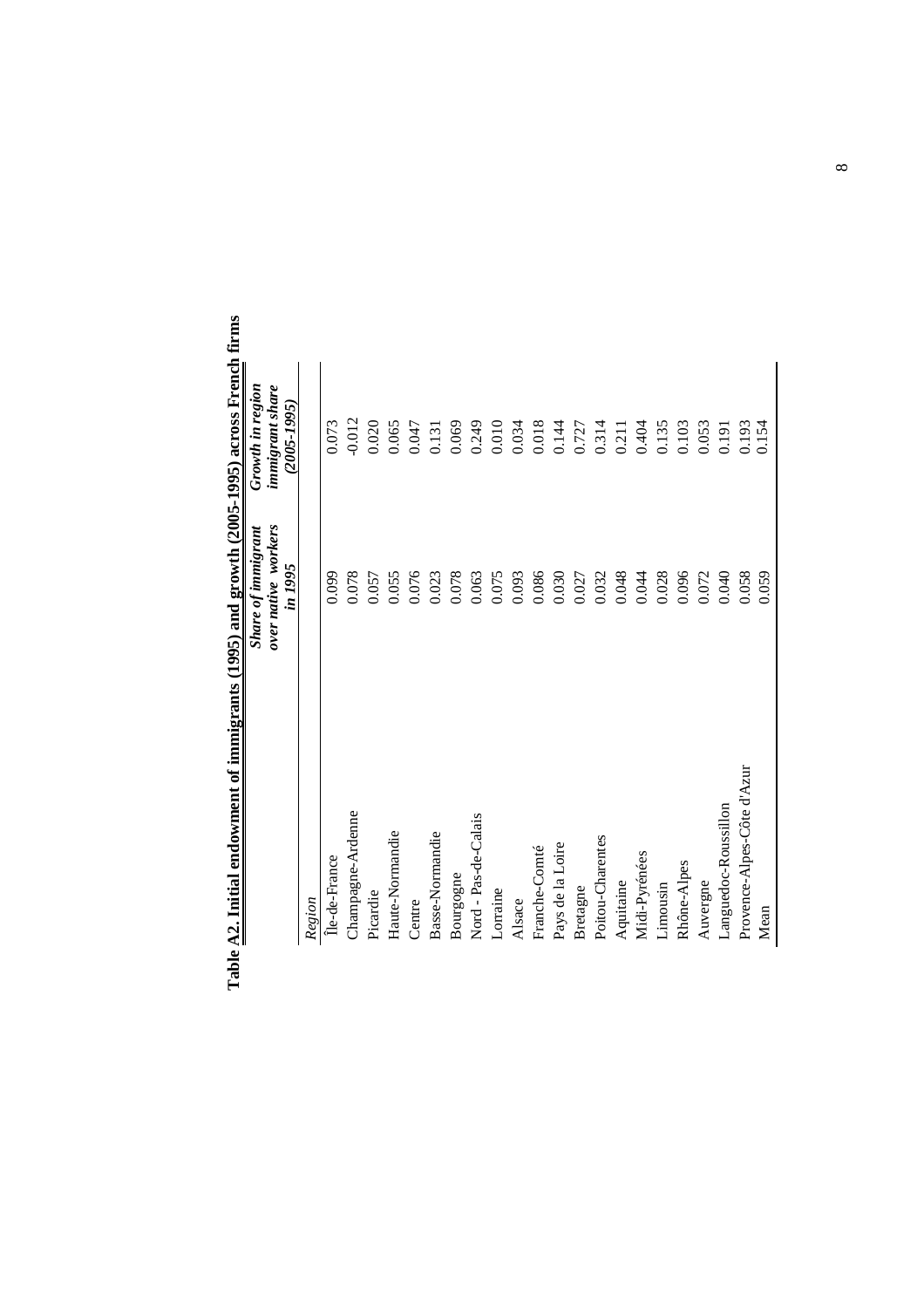| Table A3 | mmigration in the District and Firm's productivi | evinsohn Petrin TFP estimation |
|----------|--------------------------------------------------|--------------------------------|
|----------|--------------------------------------------------|--------------------------------|

|                                                                                                                                                                                                                                                                                          | Ξ               | වු          | ලු                                                                  | $\bigoplus$ | ල                     | $\odot$    |
|------------------------------------------------------------------------------------------------------------------------------------------------------------------------------------------------------------------------------------------------------------------------------------------|-----------------|-------------|---------------------------------------------------------------------|-------------|-----------------------|------------|
|                                                                                                                                                                                                                                                                                          |                 |             | Dep. Var : TFP as Levinsohn and Petrin                              |             |                       |            |
| Department<br>Immigrant share in                                                                                                                                                                                                                                                         | $0.593***$      | $1.241***$  | $1.120***$                                                          | $1.115***$  | $1.332***$ $1.231***$ |            |
|                                                                                                                                                                                                                                                                                          | (0.100)         | (0.199)     | (0.190)                                                             | (0.216)     | (0.186)               | (0.196)    |
| Department)<br>(Immigrant share in                                                                                                                                                                                                                                                       |                 |             | $0.624*$                                                            |             |                       | 0.302      |
| ial immi share<br>x (dummy zero initi                                                                                                                                                                                                                                                    |                 |             | (0.378)                                                             |             |                       | (0.211)    |
|                                                                                                                                                                                                                                                                                          |                 |             |                                                                     |             |                       |            |
| Department)<br>Immigrant share in                                                                                                                                                                                                                                                        |                 |             |                                                                     | 0.348       |                       |            |
| x (dummy below median initial immi share)                                                                                                                                                                                                                                                |                 |             |                                                                     | (0.329)     |                       |            |
| Method of Estimation                                                                                                                                                                                                                                                                     | $\mathcal{S}10$ | <b>2SLS</b> | 2SLS                                                                | 2SLS        | 2SLS                  | 2SLS       |
| Sample                                                                                                                                                                                                                                                                                   |                 |             | Firm with at least one migrant by the last period of<br>observation |             | All Firms             |            |
| Observations                                                                                                                                                                                                                                                                             | 65868           | 64923       | 64923                                                               | 64923       | 102389                | 102389     |
| R-squared                                                                                                                                                                                                                                                                                | 0.002           | 0.001       | 0.001                                                               | 0.001       | 0.001                 | 0.001      |
| First stage coefficients:                                                                                                                                                                                                                                                                |                 |             |                                                                     |             |                       |            |
| Imputed Immi sh.                                                                                                                                                                                                                                                                         |                 | $1.158***$  | $1.144***$                                                          | $1.146***$  | $1.198***$ $1.165***$ |            |
| Imputed Immi sh. x Firm zero immi                                                                                                                                                                                                                                                        |                 |             | $0.218***$                                                          |             |                       | $1.273***$ |
| Imputed Immi sh. x Firm below 50 <sup>th</sup> mig                                                                                                                                                                                                                                       |                 |             |                                                                     | 1.180***    |                       |            |
| F-stat of first stage                                                                                                                                                                                                                                                                    |                 | 85.90       |                                                                     |             | 78.89                 |            |
| Joint F-stat (Kleibergen-Paap F statistic)                                                                                                                                                                                                                                               |                 |             | 42.24                                                               | 40.40       |                       | 40.35      |
| Note: Region and sector specific trends, firm fixed effects and firm level control described in the text are included in all specifications.<br>Standard errors are clustered at the department level. The period considered is 1995-2005. The unit of observation is a firm in one vear |                 |             |                                                                     |             |                       |            |

Standard errors are clustered at the department level. The period considered is 1995-2005. The unit of observation is a firm in one year. Standard errors are clustered at the department level. The period considered is 1995-2005. The unit of observation is a firm in one year.<br>\*, \*\*\*, \*\*\*\* indicate significance at the 10, 5 and 1% confidence level \*, \*\*, \*\*\* indicate significance at the 10, 5 and 1% confidence level

 $\circ$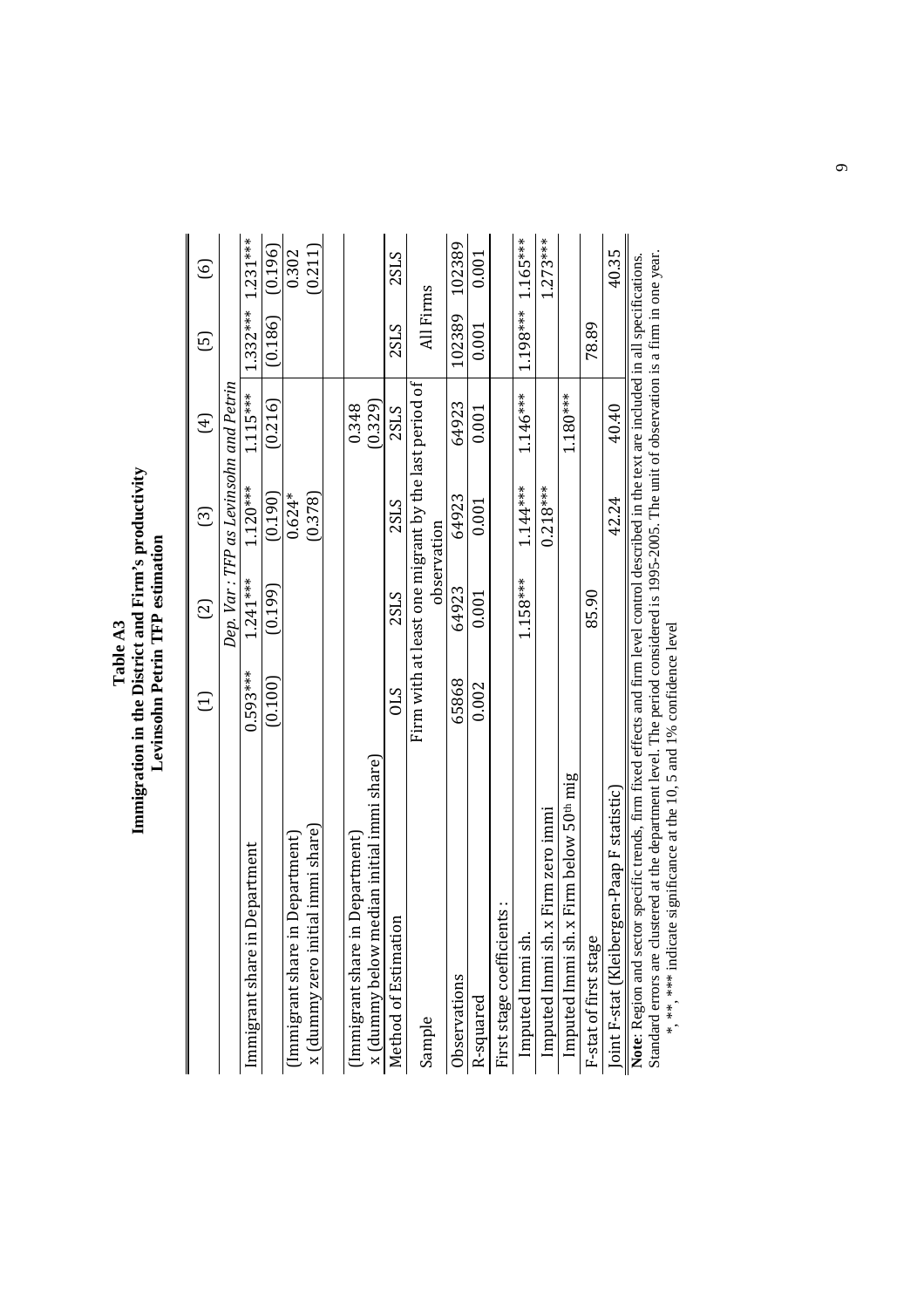| ī<br>Ī | $\frac{1}{2}$<br><b>CONTINUES</b><br>ן<br>יירו<br>Ş<br>֧֖֧֧֧֧֧֧֧֧ׅ֧֧֧֧֧֪֧֧֪֧֪֪֪֧֪֪֪֧֚֚֚֚֚֚֚֚֚֚֚֚֚֚֚֚֚֚֚֚֚֚֡֓֝֝֓֝֓֝֟֓֝֓֝֓֝֓֝֬֜֓֝֓֝֬֜֝֬֝֬֝֝֝<br><b>Control</b><br>֧֧֧֧֧֧֧֧֧֧֧֧֧֧֧֚֚֚֚֚֚֚֚֚֚֚֚֚֚֚֚֚֝֝֓֝֓֝֓֝֓֝֓֝֬֝֓֝֓֝֓֝֬֝֓֝֬֝֬<br>$\ddot{\phantom{0}}$ |
|--------|-----------------------------------------------------------------------------------------------------------------------------------------------------------------------------------------------------------------------------------------------------|
|--------|-----------------------------------------------------------------------------------------------------------------------------------------------------------------------------------------------------------------------------------------------------|

|                                                                                                                                                                                                                                                                                                                                                                      | Ξ          | $\Xi$      | ධි                                                                  | $\bigoplus$ | ල          | ତ୍ର        |
|----------------------------------------------------------------------------------------------------------------------------------------------------------------------------------------------------------------------------------------------------------------------------------------------------------------------------------------------------------------------|------------|------------|---------------------------------------------------------------------|-------------|------------|------------|
|                                                                                                                                                                                                                                                                                                                                                                      |            |            | Dep. Var : ln(number of plants)                                     |             |            |            |
| Department<br>Immigrant share in                                                                                                                                                                                                                                                                                                                                     | $0.078**$  | $0.216***$ | 0.124                                                               | 0.146       | $0.179***$ | 0.082      |
|                                                                                                                                                                                                                                                                                                                                                                      | (0.036)    | (0.075)    | (0.092)                                                             | (0.103)     | (0.045)    | (0.065)    |
| Department)<br>(Immigrant share in                                                                                                                                                                                                                                                                                                                                   |            |            | $0.461***$                                                          |             |            | $0.291***$ |
| x (dummy zero initial immi share)                                                                                                                                                                                                                                                                                                                                    |            |            | (0.167)                                                             |             |            | (0.099)    |
|                                                                                                                                                                                                                                                                                                                                                                      |            |            |                                                                     |             |            |            |
| Department)<br>Immigrant share in                                                                                                                                                                                                                                                                                                                                    |            |            |                                                                     | 0.191       |            |            |
| x (dummy below median initial immi share)                                                                                                                                                                                                                                                                                                                            |            |            |                                                                     | (0.138)     |            |            |
| Ξ<br>Method of Estimatio                                                                                                                                                                                                                                                                                                                                             | <b>CTO</b> | 2SLS       | 2SLS                                                                | 2SLS        | 2SLS       | 2SLS       |
| Sample                                                                                                                                                                                                                                                                                                                                                               |            |            | Firm with at least one migrant by the last period of<br>observation |             | All Firms  |            |
| Observations                                                                                                                                                                                                                                                                                                                                                         | 74865      | 74153      | 74153                                                               | 74153       | 119041     | 119041     |
| R-squared                                                                                                                                                                                                                                                                                                                                                            | 0.002      | 0.002      | 0.002                                                               | 0.002       | 0.001      | 0.001      |
| First stage coefficients:                                                                                                                                                                                                                                                                                                                                            |            |            |                                                                     |             |            |            |
| Imputed Immi sh.                                                                                                                                                                                                                                                                                                                                                     |            | 1.168***   | $1.153***$                                                          | $1.153***$  | $1.213***$ | $1.175***$ |
| Imputed Immi sh. x Firm zero immi                                                                                                                                                                                                                                                                                                                                    |            |            | $1.234***$                                                          |             |            | $1.297***$ |
| Imputed Immi sh. x Firm below 50 <sup>th</sup> mig                                                                                                                                                                                                                                                                                                                   |            |            |                                                                     | $1.135***$  |            |            |
| F-stat of first stage                                                                                                                                                                                                                                                                                                                                                |            | 80.76      |                                                                     |             | 72.06      |            |
| Joint F-stat (Kleibergen-Paap F statistic)                                                                                                                                                                                                                                                                                                                           |            |            | 40.21                                                               | 39.11       |            | 38.41      |
| Standard errors are clustered at the department level. The period considered is 1995-2005. The unit of observation is a firm in one year.<br>Note: Region and sector specific trends, firm fixed effects and firm level control described in the text are included in all specifications.<br>significance at the 10, 5 and 1% confidence level<br>* ** **** indicate |            |            |                                                                     |             |            |            |

10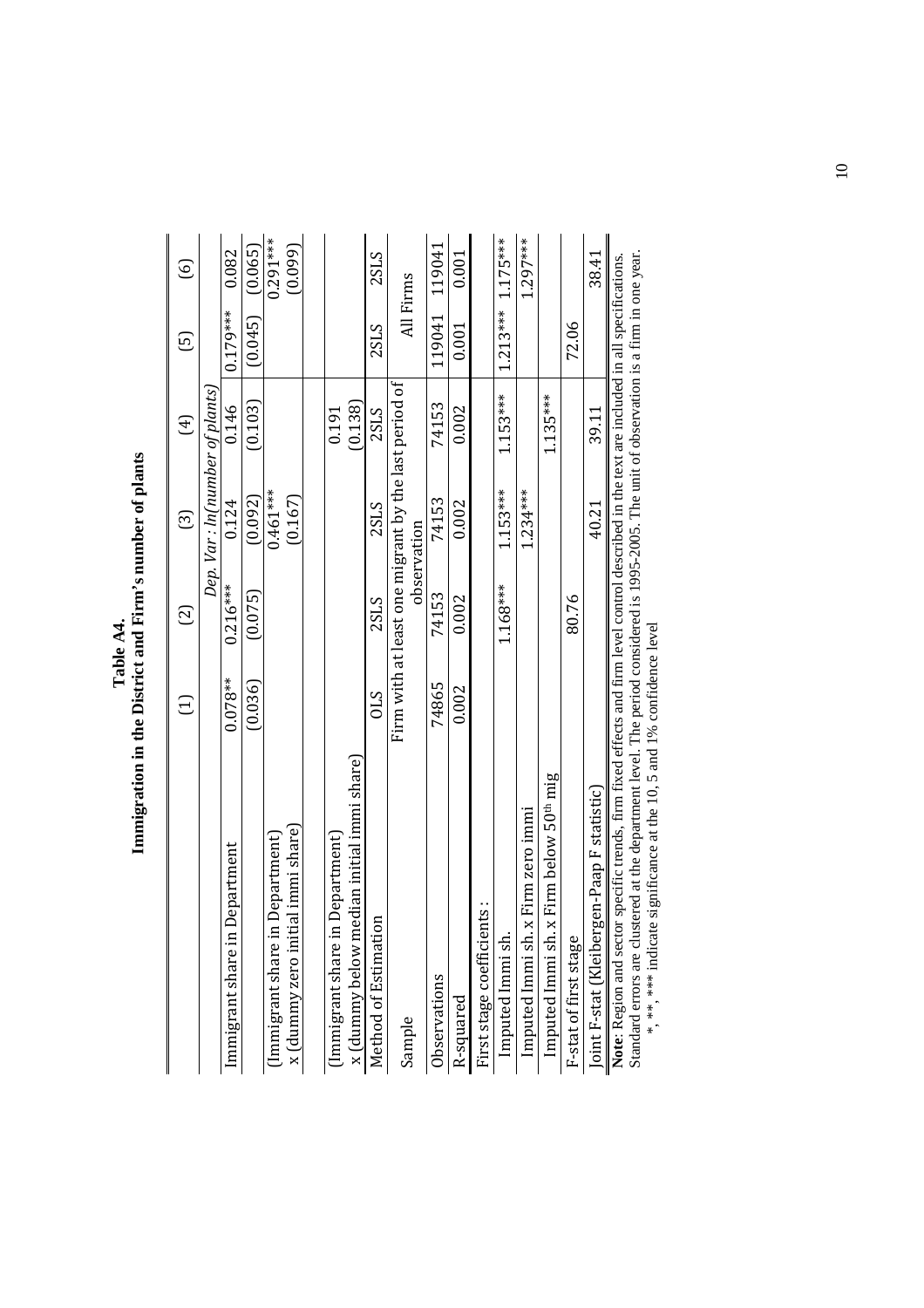|   | くこくこと<br>i<br>I                     |
|---|-------------------------------------|
|   | wher of exporter                    |
|   | í<br>F                              |
| ì | ים<br>דם ה<br>j                     |
|   | $\cdots$                            |
|   | $\frac{1}{2}$<br>í<br>$\frac{1}{2}$ |
|   | .<br>1                              |

|                                                    | $\Xi$      | $\odot$                                    | ල                                           | $(\pm)$    | $\Xi$                                       | $\odot$     |
|----------------------------------------------------|------------|--------------------------------------------|---------------------------------------------|------------|---------------------------------------------|-------------|
|                                                    |            |                                            | Dep. Var : In(number of exported varieties, |            |                                             |             |
| Immigrant share in Department                      | $0.246***$ | $0.642***$                                 | $0.504***$                                  |            | $0.401***$   0.791 *** 0.560 ***            |             |
|                                                    | (0.085)    | (0.163)                                    | (0.171)                                     | (0.179)    | (0.149)                                     | (0.163)     |
| (Immigrant share in Department)                    |            |                                            | $0.789*$                                    |            |                                             | $0.808**$   |
| x (dummy zero initial immi share)                  |            |                                            | (0.429)                                     |            |                                             | (0.334)     |
|                                                    |            |                                            |                                             |            |                                             |             |
| (Immigrant share in Department)                    |            |                                            |                                             | $0.678**$  |                                             |             |
| x (dummy below median initial immi share)          |            |                                            |                                             | (0.338)    |                                             |             |
| Method of Estimation                               | STO        | 2SLS                                       | 2SLS                                        | 2SLS       | <b>2SLS</b>                                 | <b>2SLS</b> |
| Sample                                             |            | Firm with at least one migrant by the last |                                             |            |                                             | All Firms   |
|                                                    |            | period of observation                      |                                             |            |                                             |             |
| Observations                                       | 59190      | 58270                                      | 58270                                       | 58270      | 86412                                       | 86412       |
| R-squared                                          | 0.004      | 0.004                                      | 0.004                                       | 0.004      | 0.003                                       | 0.003       |
| First stage coefficients :                         |            |                                            |                                             |            |                                             |             |
| Imputed Immi sh.                                   |            | $1.159***$                                 |                                             |            | $1.144***$ $1.142***$ $1.189***$ $1.160***$ |             |
| Imputed Immi sh. x Firm zero immi                  |            |                                            | $1.236***$                                  |            |                                             | $1.268***$  |
| Imputed Immi sh. x Firm below 50 <sup>th</sup> mig |            |                                            |                                             | $1.190***$ |                                             |             |
| F-stat of first stage                              |            | 81.18                                      |                                             |            | 77.79                                       |             |
| Joint F-stat (Kleibergen-Paap F statistic)         |            |                                            | 33.06                                       | 37.76      |                                             | 37.66       |
|                                                    |            |                                            |                                             |            |                                             | $\ddot{z}$  |

Standard errors are clustered at the department level. The period considered is 1995-2005. The unit of observation is a firm in one year. **Note:** Region and sector specific trends, firm fixed effects and firm level control described in the text are included in all specifications.<br>Standard errors are clustered at the department level. The period considered i **Note**: Region and sector specific trends, firm fixed effects and firm level control described in the text are included in all specifications. \*, \*\*, \*\*\* indicate significance at the 10, 5 and 1% confidence level

 $\equiv$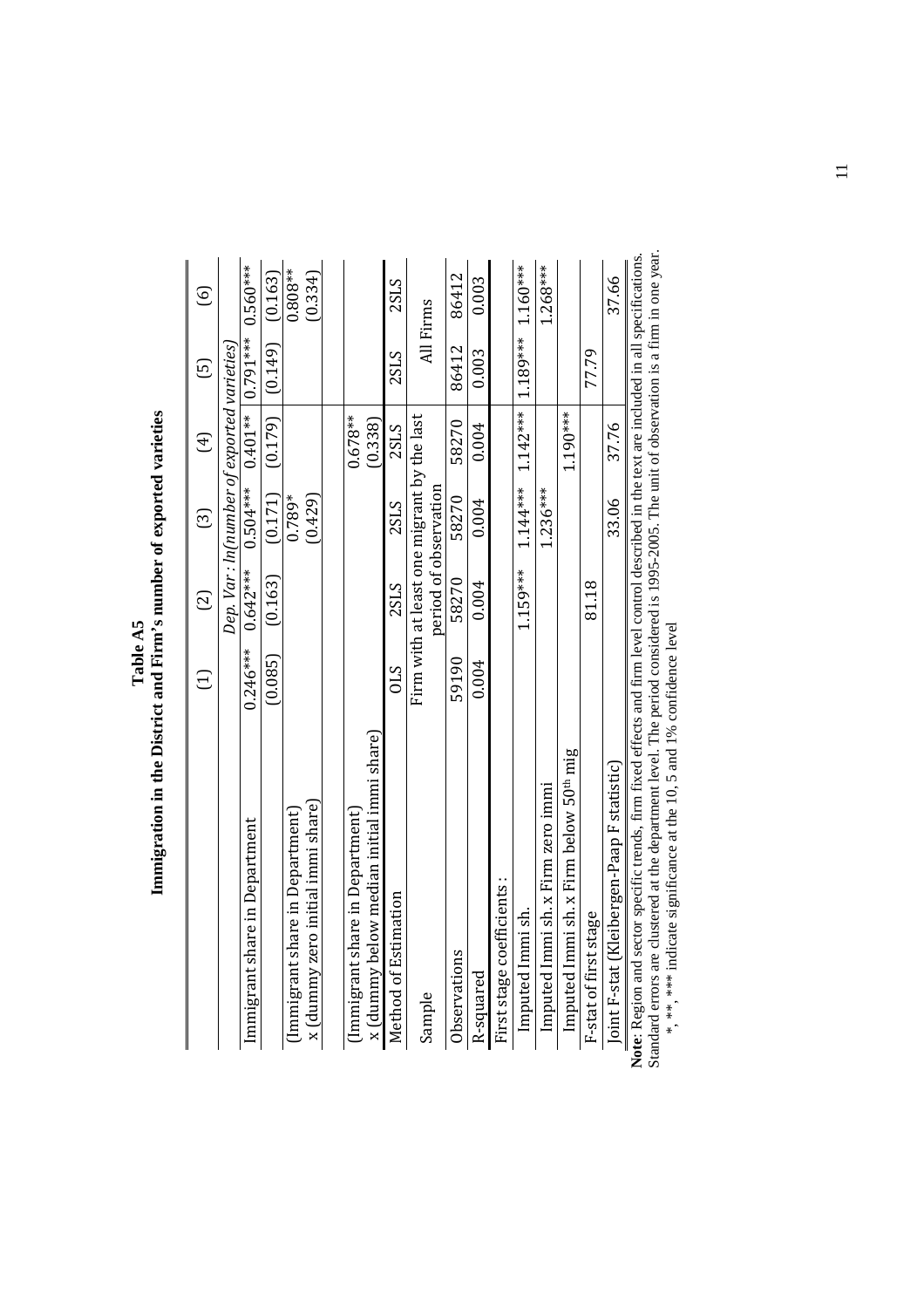| PCS            | Description                                                           | Manual                                                                                                                                                                                                                                                                                               | Cognitive | Communication | Cognitive/<br>Manual | Communication<br>Manual                                                                                                                                                                                                                                                                                     |
|----------------|-----------------------------------------------------------------------|------------------------------------------------------------------------------------------------------------------------------------------------------------------------------------------------------------------------------------------------------------------------------------------------------|-----------|---------------|----------------------|-------------------------------------------------------------------------------------------------------------------------------------------------------------------------------------------------------------------------------------------------------------------------------------------------------------|
|                | kers<br>Skilled agricultural, forestry and fishery wor                |                                                                                                                                                                                                                                                                                                      |           |               |                      |                                                                                                                                                                                                                                                                                                             |
|                | Handicraft workers                                                    |                                                                                                                                                                                                                                                                                                      |           |               |                      |                                                                                                                                                                                                                                                                                                             |
|                | Shopkeepers and similar                                               |                                                                                                                                                                                                                                                                                                      |           |               |                      |                                                                                                                                                                                                                                                                                                             |
|                | CEOs of 10 or more employees                                          | 34.56<br>39.75<br>20.26<br>12.54<br>14.54                                                                                                                                                                                                                                                            |           |               | 4.70                 |                                                                                                                                                                                                                                                                                                             |
|                | Business and administration professionals                             |                                                                                                                                                                                                                                                                                                      |           |               | 3.69                 |                                                                                                                                                                                                                                                                                                             |
|                | Senior government officials                                           |                                                                                                                                                                                                                                                                                                      |           |               |                      |                                                                                                                                                                                                                                                                                                             |
| $\approx$      | Professors, scientists professions                                    |                                                                                                                                                                                                                                                                                                      |           |               | 3.59                 |                                                                                                                                                                                                                                                                                                             |
|                | $\overline{\text{m}}$<br>Information professions, arts and entertainm | $\begin{array}{l} -1598592827 \\ -1598592827 \\ -1599859287 \\ -159985929 \\ -15998599 \\ -15998599 \\ -15998599 \\ -15998599 \\ -15998599 \\ -15998599 \\ -15998599 \\ -15998599 \\ -15998599 \\ -15998599 \\ -15998599 \\ -15998599 \\ -15998599 \\ -15998599 \\ -15998599 \\ -159985999 \\ -1599$ |           |               |                      | $\frac{8}{16}$ $\frac{8}{16}$ $\frac{8}{16}$ $\frac{6}{16}$ $\frac{6}{16}$ $\frac{6}{16}$ $\frac{6}{16}$ $\frac{6}{16}$ $\frac{6}{16}$ $\frac{6}{16}$ $\frac{6}{16}$ $\frac{6}{16}$ $\frac{6}{16}$ $\frac{6}{16}$ $\frac{6}{16}$ $\frac{6}{16}$ $\frac{6}{16}$ $\frac{6}{16}$ $\frac{6}{16}$ $\frac{6}{16}$ |
| 57             | Administrative and commercial managers                                |                                                                                                                                                                                                                                                                                                      |           |               |                      |                                                                                                                                                                                                                                                                                                             |
| 38             | Engineers and technical managers                                      |                                                                                                                                                                                                                                                                                                      |           |               |                      |                                                                                                                                                                                                                                                                                                             |
| $\vartheta$    | School teachers, teachers and similar                                 |                                                                                                                                                                                                                                                                                                      |           |               |                      |                                                                                                                                                                                                                                                                                                             |
| 43             | Intermediate health professions and social workers                    |                                                                                                                                                                                                                                                                                                      |           |               |                      |                                                                                                                                                                                                                                                                                                             |
| $\ddot{4}$     | Religious                                                             |                                                                                                                                                                                                                                                                                                      |           |               |                      |                                                                                                                                                                                                                                                                                                             |
| $\frac{45}{5}$ | Interm. Administrative workers in the PA                              |                                                                                                                                                                                                                                                                                                      |           |               |                      |                                                                                                                                                                                                                                                                                                             |
| $\frac{9}{4}$  | kers in private sec.<br>Interm. Administrative and commercial worl    |                                                                                                                                                                                                                                                                                                      |           |               |                      |                                                                                                                                                                                                                                                                                                             |
| 47             | Technicians                                                           |                                                                                                                                                                                                                                                                                                      |           |               |                      |                                                                                                                                                                                                                                                                                                             |
| $\frac{8}{3}$  | Foremen                                                               |                                                                                                                                                                                                                                                                                                      |           |               |                      |                                                                                                                                                                                                                                                                                                             |
| 52             | Clercks working in the public sector                                  |                                                                                                                                                                                                                                                                                                      |           |               |                      |                                                                                                                                                                                                                                                                                                             |
| 53             | Police and military                                                   |                                                                                                                                                                                                                                                                                                      |           |               |                      |                                                                                                                                                                                                                                                                                                             |
| 54             | Administrative worlers                                                |                                                                                                                                                                                                                                                                                                      |           |               |                      |                                                                                                                                                                                                                                                                                                             |
| 55             | Comemrcial workers                                                    |                                                                                                                                                                                                                                                                                                      |           |               |                      |                                                                                                                                                                                                                                                                                                             |
| 56             | Personal services workers                                             |                                                                                                                                                                                                                                                                                                      |           |               |                      |                                                                                                                                                                                                                                                                                                             |
| $\mathcal{S}$  | Industrial skilled worlers                                            |                                                                                                                                                                                                                                                                                                      |           |               |                      |                                                                                                                                                                                                                                                                                                             |
| 63             | Manual skilled workers                                                |                                                                                                                                                                                                                                                                                                      |           |               |                      |                                                                                                                                                                                                                                                                                                             |
| $\mathcal{Z}$  | Motor-vehicle drivers                                                 |                                                                                                                                                                                                                                                                                                      |           |               | ō.                   |                                                                                                                                                                                                                                                                                                             |
| 65             | Skilled handlers, storage and transport workers                       |                                                                                                                                                                                                                                                                                                      |           |               | $\ddot{\mathrm{e}}$  |                                                                                                                                                                                                                                                                                                             |
| 67             | Unskilled industrial workers                                          |                                                                                                                                                                                                                                                                                                      |           |               | $rac{86}{26}$        |                                                                                                                                                                                                                                                                                                             |
| 89             | Unskilled manual workers                                              |                                                                                                                                                                                                                                                                                                      |           |               |                      |                                                                                                                                                                                                                                                                                                             |
| $\odot$        | Agricultural workers                                                  |                                                                                                                                                                                                                                                                                                      |           |               | Š                    |                                                                                                                                                                                                                                                                                                             |

Table A6<br>Complexity measures by occupation (2-digit level) **Complexity measures by occupation (2-digit level)** 

12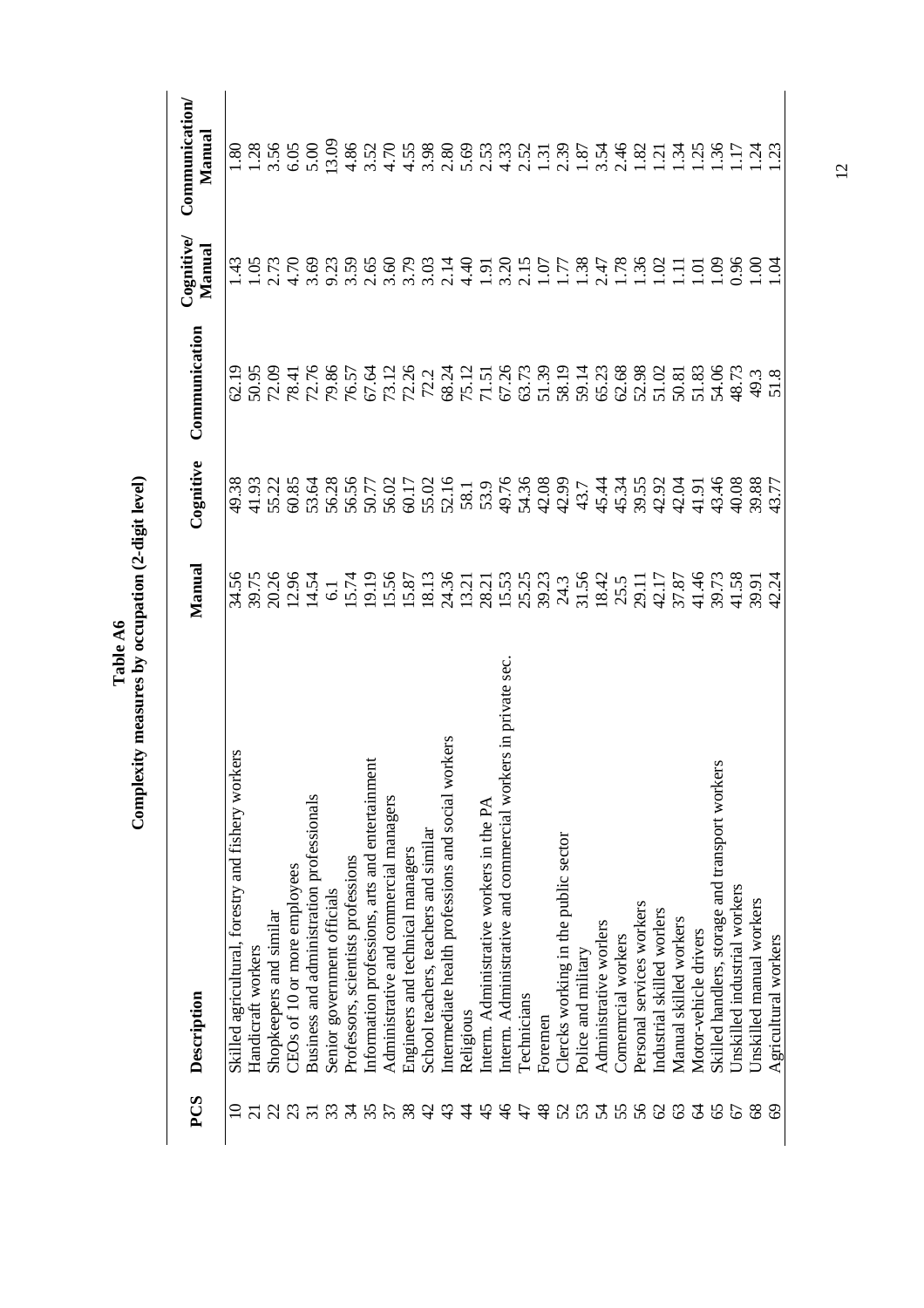|       | Ĭ<br>ŗ<br>$\sim$ XN                 |
|-------|-------------------------------------|
| Table | $\sin$<br>ĺ<br>neasure <sup>-</sup> |
|       | <b>MAYTE</b>                        |

| Measures                | O*NET Variables                                                                                                                                                                                                                                                                                                                                                                            |
|-------------------------|--------------------------------------------------------------------------------------------------------------------------------------------------------------------------------------------------------------------------------------------------------------------------------------------------------------------------------------------------------------------------------------------|
| Manual Instensity       | Precision, Multilimb Coordination, Response Orientation, Rate Control,<br>Reaction Time, Wrist-Finger Speed, Speed of Limb Movement, Static<br>Arm-Hand Steadiness, Manual Dexterity, Finger Dexterity, Control<br>Strength, Explosive Strength, Dynamic Strength, Trunk Strength,<br>Stamina, Extent Flexibility, Dynamic Flexibility, Gross Body<br>Coordination, Gross Body Equilibrium |
| Communication Intensity | Oral Comprehension, Written Comprehension, Oral Expression,<br>Written Expression                                                                                                                                                                                                                                                                                                          |
| Cognitive Intensity     | Fluency of Ideas, Originality, Problem Sensitivity, Deductive Reasoning,<br>Inductive Reasoning, Information Ordering, Category Flexibility,<br>Mathematical Reasoning, Number Facility, Memorization                                                                                                                                                                                      |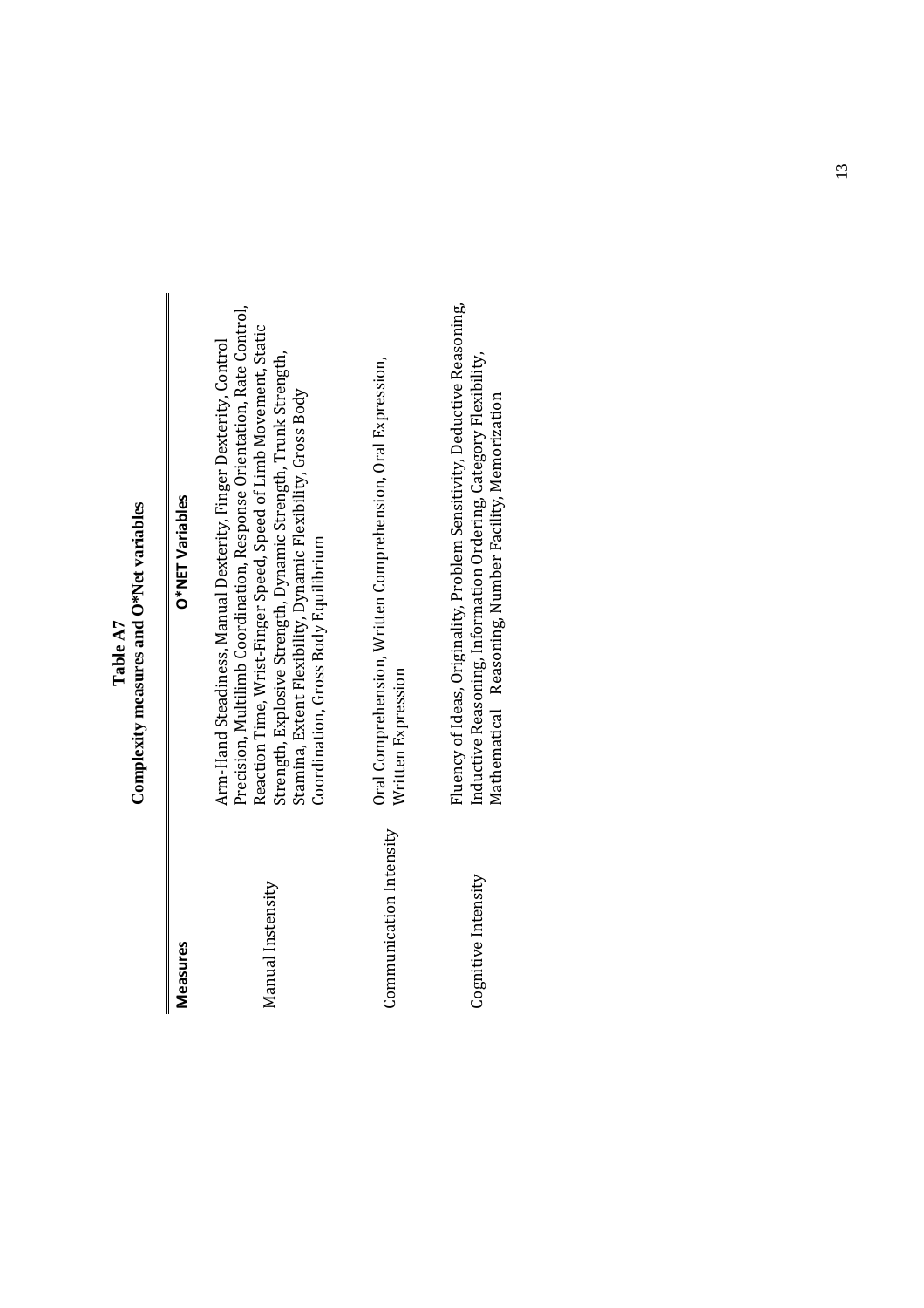**Table A8 Correlation between the share of immigrants across French departments in 1995 and 2005** 



**Table A9 Changes in immigrant employment across French firms (2005-1996)** 



*NOTE:* Firms experienced no differences in their share of immigrants have been dropped here.